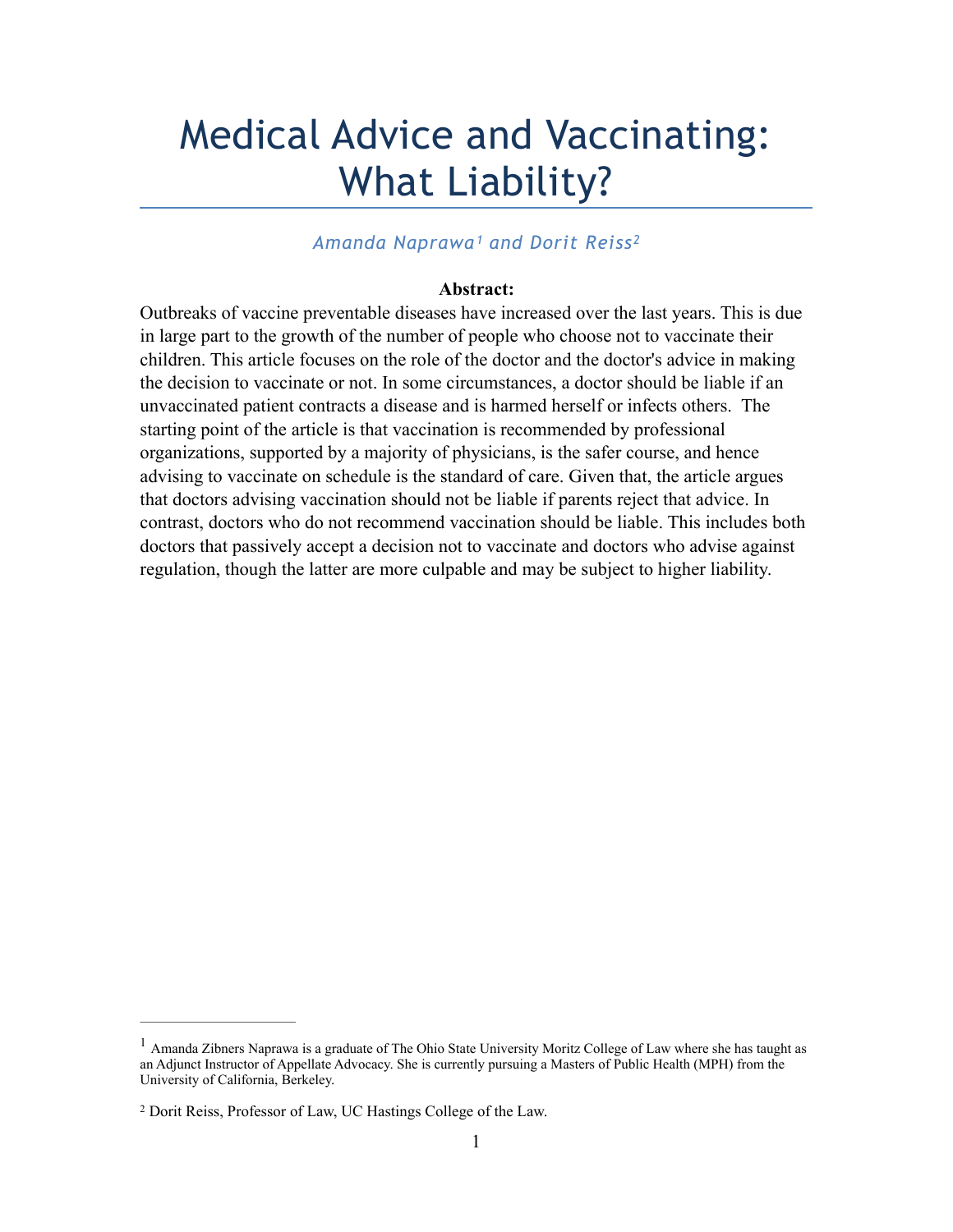# <span id="page-1-6"></span>**Introduction: [3](#page-1-0)**

<span id="page-1-7"></span>In response to a measles outbreak in Disneyland and criticism directed at him for hi[s](#page-1-1) role in it, Dr. Robert (Bob) Sears<sup>[4](#page-1-1)</sup> wrote a post downplaying the risks of measles, suggesting its rate of fatality in the developed world was ["](#page-1-2)close to zero."<sup>[5](#page-1-2)</sup> This in the face of evidence of fatalities in Europe in recent years and in the period of 2003-2009 thirty one children in Germany were treated for a fatal, incurable measles complication called subacute sclerosing panencephalitis (SSPE), dying slowly[.](#page-1-3)<sup>[6](#page-1-3)</sup> This was not the only inaccuracy in his post[.7](#page-1-4)

<span id="page-1-10"></span><span id="page-1-9"></span><span id="page-1-8"></span>Previously, in a Facebook post during 2014, Dr. Sears said:<sup>[8](#page-1-5)</sup>

<span id="page-1-11"></span>"EVERY single year in the U.S. we have measles - between 50 and 150 cases. Last year there were two large outbreaks - 58 cases in New York and over 20 in Texas. Both those outbreaks died out. **No one has died** 

<span id="page-1-0"></span><sup>&</sup>lt;sup>[3](#page-1-6)</sup> We are grateful to Rob Schwartz, Alice Warning Wasney,... for their very helpful comments, to David Coolidge for excellent editing work and to Katelyn Phillips for her wonderful research assistance. All errors are, of course, our own.

<span id="page-1-1"></span>Dr. Bob Sears is son of Dr. William Sears, an influential physician and author of a series of books. He is [4](#page-1-7) known, among other things for his book – Robert W. Sears THE VACCINE BOOK: MAKING THE RIGHT CHOICE FOR YOUR CHILD (2007). Dr. Sears' book were discussed in Paul A. Offit, DEADLY CHOICES: HOW THE ANTI-VACCINE MOVEMENT THREATENS US ALL 171-190 (2011).

<span id="page-1-2"></span><sup>&</sup>lt;sup>[5](#page-1-8)</sup> Dr. Bob Sears, FACEBOOK.COM (January 16, 2015), https://www.facebook.com/permalink.php? story\_fbid=834388633266289&id=116317855073374

<span id="page-1-3"></span><sup>&</sup>lt;sup>[6](#page-1-9)</sup> K Schönberger, et al., *Epidemiology of subacute sclerosing panencephalitis (SSPE) in Germany from 2003 to 2009: a risk estimation*, 8 PLOS ONE e68909(2013).

<span id="page-1-4"></span>For criticisms, see: David Gorski, *The Disneyland measles outbreak: "Dr. Bob" Sears says measles isn't* [7](#page-1-10) *that bad, and an antivaccine activist invokes the Brady Bunch fallacy*, SCIENCE BASED MEDICINE (January 19, 2015),<http://www.sciencebasedmedicine.org/appeal-to-brady-bunch-vaccine-fallacy/>. Dorit Reiss, *Dr. Robert Sears Misleads Parents about Measles and Vaccines*, (January 18, 2015) http:// [www.skepticalraptor.com/skepticalraptorblog.php/dr-robert-sears-misleads-parents-measles-vaccines/](http://www.skepticalraptor.com/skepticalraptorblog.php/dr-robert-sears-misleads-parents-measles-vaccines/).

<span id="page-1-5"></span>Bob Sears, FACEBOOK.COM (March 18, 2014), https://www.facebook.com/permalink.php? [8](#page-1-11) story\_fbid=684812428223911&id=116317855073374 (emphasis added) (caps lock in original post).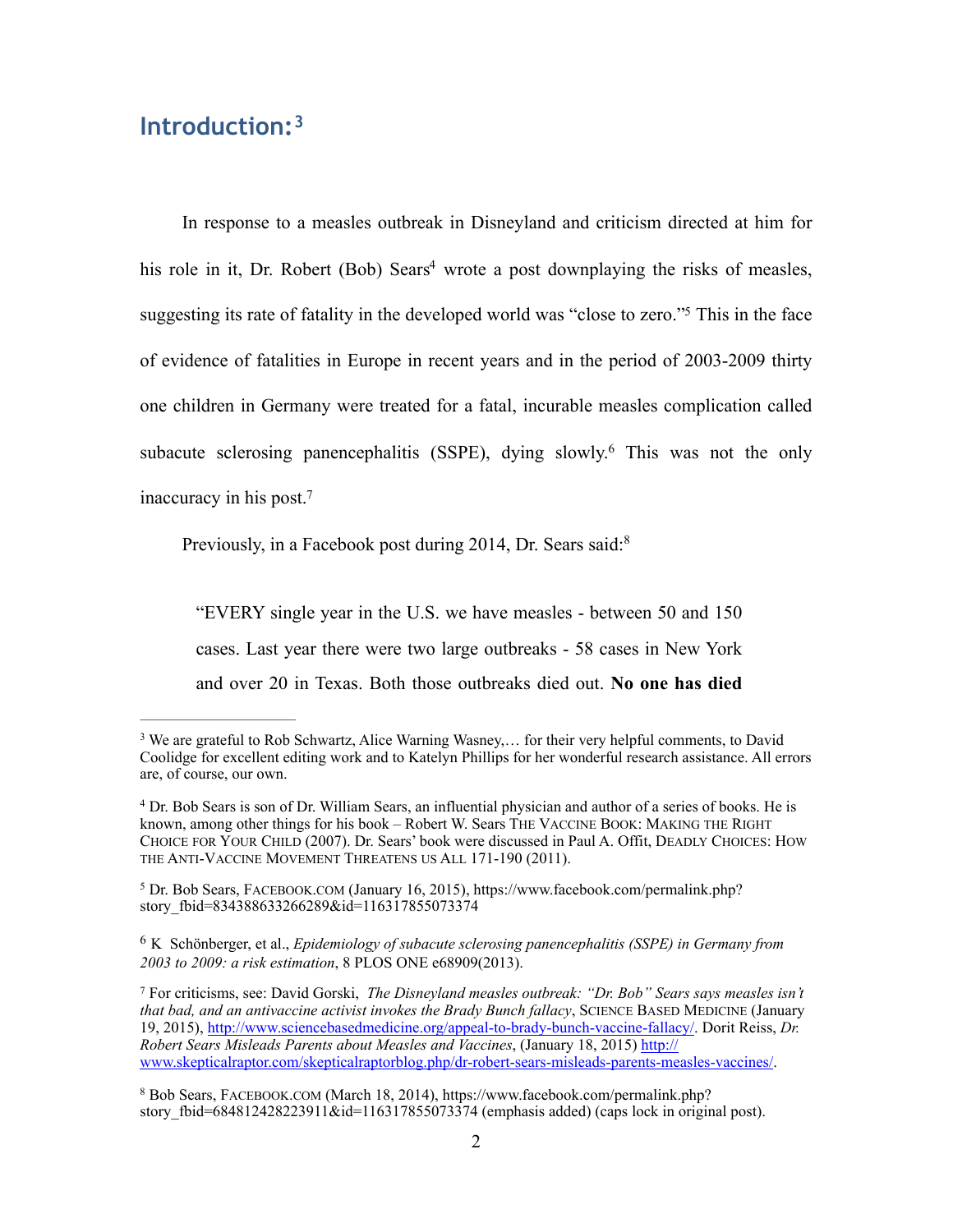**from measles in the U.S. in over 10 years**. So, there is ALWAYS the potential for measles. ALWAYS. If you choose not to do the vaccine, then you just have to accept that fact, and **not panic whenever you hear the "M" word**. You've lived with this risk for years, so why panic just because there are **7 cases in the county you live in**? This year there will be more than usual, the way it's looking so far, but it's not a reason to panic. Make your choice—do [sic] vaccine, or don't do the vaccine.

So, when SHOULD someone worry? If an actual direct exposure has occurred from a known case, then you might be at risk. This doesn't mean a case in the county in which you live: it means that you've actually been in the same room with someone who has [had [sic] measles. Or, at the most, maybe the same building. But **transmission almost always requires close proximity (same room).** There have been a handful of cases over the decades in which someone sitting across a stadium has caught it, but that is almost unheard of. **You have to be in the same room, people.** If THAT happens, call me. If not, then just relax and go about your life as usual.

… IF we see more cases, I'll let you know. Actually, just to give you a heads up, we probably WILL see a few more cases. But **virtually all measles outbreaks are limited to 10 to 20 cases in any given county**. So, the chance that any one of your unvaccinated children is going to be a case is very very very very very small."

Dr. Sears' comments were misleading in several ways. Dr. Sears was making these comments in reference to an outbreak of measles in Orange County, California, in response to an influx of calls from concerned parents asking whether to vaccinate their children with the MMR (Measles, Mumps, Rubella vaccine). At the time of his statement, there were already 21 cases (which later went up to 22, including seven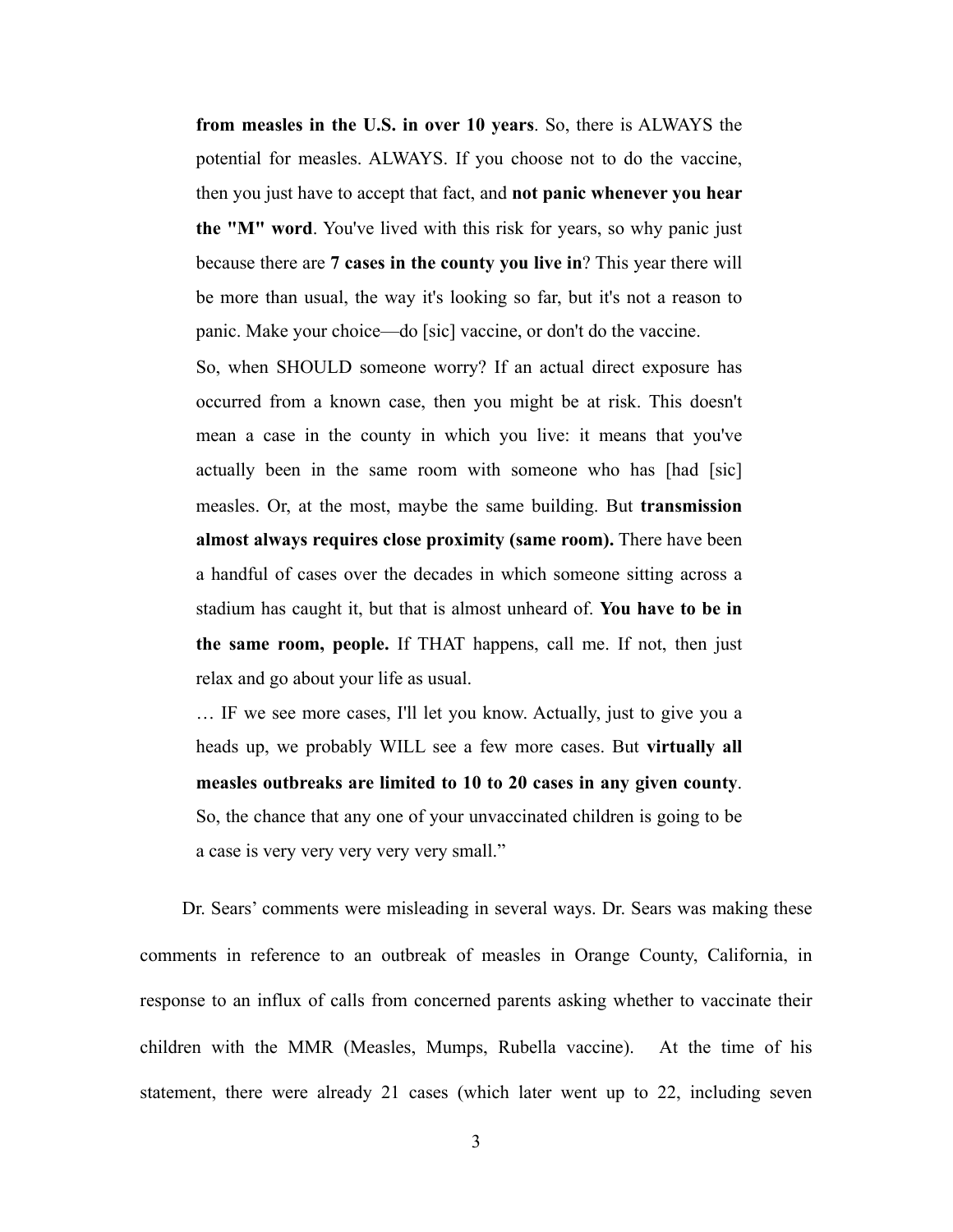<span id="page-3-9"></span><span id="page-3-8"></span><span id="page-3-7"></span>hospitalizations), three times the "7 cases" he referenced.  $9$  In 2014 the United States has seen substantially more cases than any other year since 1994; Dr. Sears' "more than usual" description doesn't seem to quite capture the difference.<sup>[10](#page-3-1)</sup> Moreover, while it's true that there have been no measles deaths in the United States since  $2003$ , <sup>[11](#page-3-2)</sup> that is at least partly due to the fact that, thanks to high vaccination rates, measles has been very rare in the United States. In 2000, the CDC declared measles no longer endemic in the United States[,](#page-3-3)  $12$  though cases continued to be imported from other countries[.](#page-3-4)  $13$  Since the rate of death from measles is 1-2 per thousand[,](#page-3-5)<sup>[14](#page-3-5)</sup> it's not surprising that with only a small numbers of cases, we have not yet seen a fatality. Unfortunately, as the number of cases rises, the United States probably will. Europe had fatalities during its recent measles epidemic. [15](#page-3-6)

<span id="page-3-4"></span> $13$ Id.

<span id="page-3-13"></span><span id="page-3-12"></span><span id="page-3-11"></span><span id="page-3-10"></span><span id="page-3-0"></span>*Measles*, CAL. DEPT. OF PUBLIC HEALTH, http://www.cdph.ca.gov/HealthInfo/discond/Pages/ [9](#page-3-7) Measles.aspx (last visited  $\qquad$ , 2014).

<span id="page-3-1"></span><sup>&</sup>lt;sup>[10](#page-3-8)</sup> Morbidity and Mortality Weekly Report: Measles - United States, January 1-May 23, 2014, CENTERS FOR DISEASE CONTROL AND PREVENTION (June 6, 2014), http://www.cdc.gov/mmwr/preview/mmwrhtml/ mm6322a4.htm?s\_cid=mm6322a4\_w.

<span id="page-3-2"></span><sup>&</sup>lt;sup>[11](#page-3-9)</sup> Morbidity and Mortality Weekly Report: Epidemiology of Measles - United States, 2001-2003, CENTERS FOR DISEASE CONTROL AND PREVENTION (Aug. 13, 2004), http://www.cdc.gov/mmwr/preview/mmwrhtml/ mm5331a3.htm.

<span id="page-3-3"></span>*Morbidity and Morality Weekly Report: Measles – United States*, CENTERS FOR DISEASE CONTROL AND [12](#page-3-10) PREVENTION (Feb. 15, 2012), http://www.cdc.gov/mmwr/preview/mmwrhtml/mm5106a2.htm.

<span id="page-3-5"></span><sup>&</sup>lt;sup>[14](#page-3-12)</sup> CENTERS FOR DISEASE CONTROL AND PREVENTION ET AL., *Measles*, *in* EPIDEMIOLOGY AND PREVENTION OF VACCINE-PREVENTABLE DISEASES (William Atkinson et al. eds., 12th ed. 2012), *available at* [http://www.cdc.gov/vaccines/pubs/pinkbook/meas.html.](http://www.cdc.gov/vaccines/pubs/pinkbook/meas.html)

<span id="page-3-6"></span><sup>&</sup>lt;sup>[15](#page-3-13)</sup> Surveillance Report: European Monthly Measles Monitoring, EUROPEAN CENTRE FOR DISEASE PREVENTION AND CONTROL, Issue 7 (Jan. 16, 2012), http://ecdc.europa.eu/en/publications/Publications/ 1201\_European\_monthly\_measles\_monitoring\_Dec\_2011.pdf; *see also Measles Sufferer Gareth Colfer-Williams Died from Pneumonia*, BBC NEWS (July 1, 2013, 2:28 PM), http://www.bbc.com/news/ukwales-23135464 (a 25-year-old man in Wales died from measles in 2013),; *I Called it - First Measles Death in the Ongoing Outbreak in the Dutch Bible Belt*, JUST THE VAX (Oct. 28, 2013), http:// [justthevax.blogspot.co.il/2013/10/i-called-it-first-measles-death-in.html](http://justthevax.blogspot.co.il/2013/10/i-called-it-first-measles-death-in.html) (a 17-year-old girl in the Netherlands died from measles in 2013).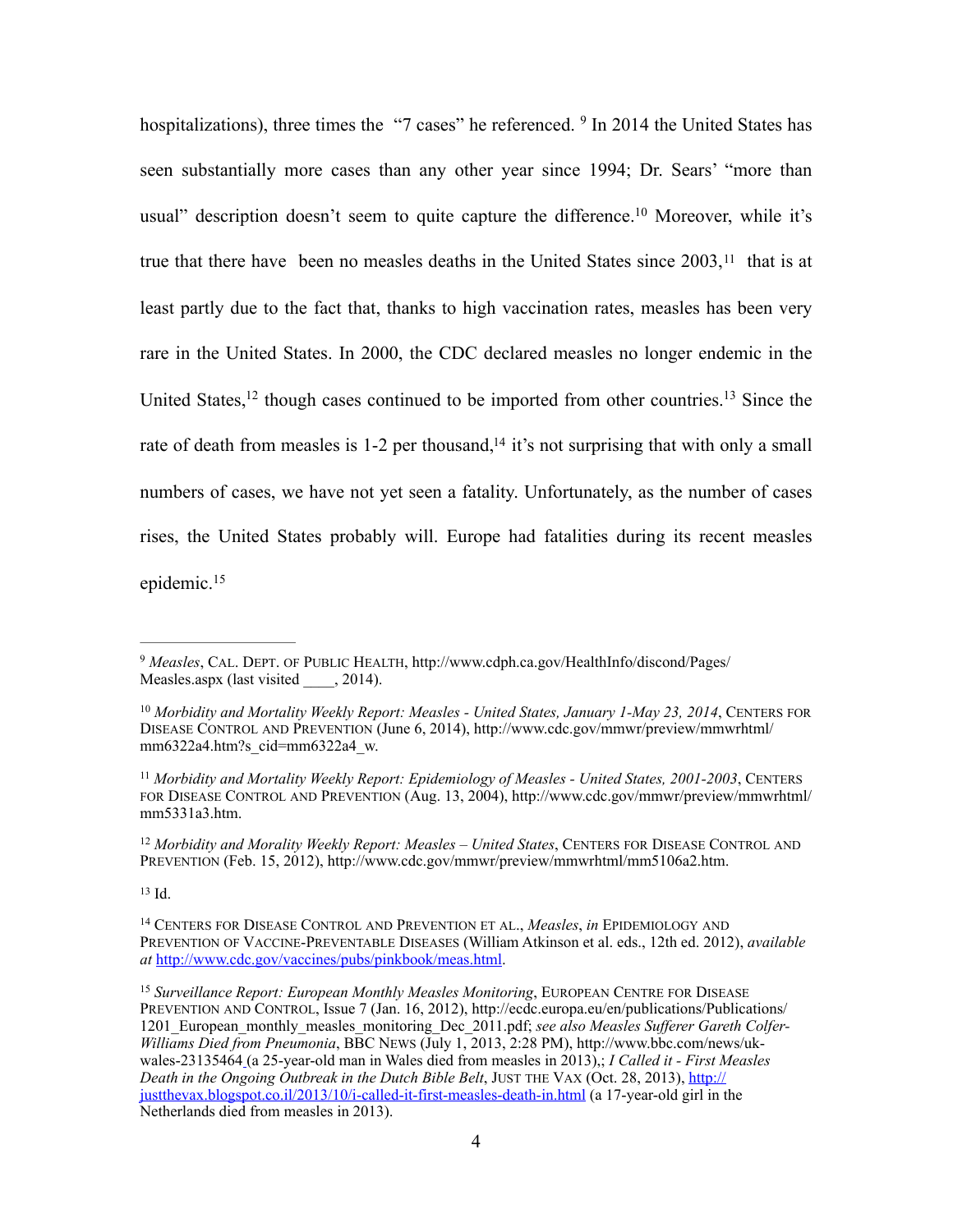<span id="page-4-5"></span>It's also incorrect to say that you need to be in the same room with someone to contract measles. Measles is extremely contagious, and occupying the same space as someonewith it as much as two hours after the person left can lead to infection.<sup>[16](#page-4-0)</sup> When health officials discovered that an infected individual used public transportation in the Bay Area, health authorities warned all public transportation users of possible exposure over a period of three days, noting the virus can linger in the air long after the infected person has departed. According to the health department, this one person who commuted on the train may have exposed thousands of people to the virus[.](#page-4-1) [17](#page-4-1)

<span id="page-4-8"></span><span id="page-4-7"></span><span id="page-4-6"></span>Nor are outbreaks limited to 10-20 cases in a given location. Although many outbreaks are of this magnitude due to high vaccination rates in the United States comparedto the pre-vaccine era,  $18$  there have been some which were significantly larger. Ohiosaw over a hundred cases in a concentrated Amish community this year.<sup>[19](#page-4-3)</sup> Wales saw over 1200 cases in 2013[.](#page-4-4) Other outbreaks also were substantial.<sup>[20](#page-4-4)</sup> Europe has seen

<span id="page-4-9"></span><span id="page-4-0"></span> $16$ "Airborne transmission via aerosolized droplet nuclei has been documented in closed areas (e.g., office examination room) for up to 2 hours after a person with measles occupied the area." *Measles*, *supra* note 10.

<span id="page-4-1"></span><sup>&</sup>lt;sup>[17](#page-4-6)</sup> Ryan Jaslow, *Measles-Infected Student May Have Exposed San Francisco BART Passengers*, CBS NEWS (Feb. 14, 2014, 12:01 PM), http://www.cbsnews.com/news/measles-scare-in-san-francisco-bay-area-afterinfected-student-rides-train/.

<span id="page-4-2"></span><sup>&</sup>lt;sup>[18](#page-4-7)</sup> SS.W. Roush & T.V. Murphy, *Historical Comparisons of Morbidity and Mortality for Vaccine-Preventable Diseases in the United States*, 298 JAMA 2155 (2007).

<span id="page-4-3"></span><sup>&</sup>lt;sup>[19](#page-4-8)</sup> Morbidity and Mortality Weekly Report, *supra* note 6.

<span id="page-4-4"></span>Vincent Iannelli, *International Measles Outbreak*, ABOUT.COM (Aug. 6, 2014), http:// [20](#page-4-9) pediatrics.about.com/od/measles/a/measles-outbreak.htm.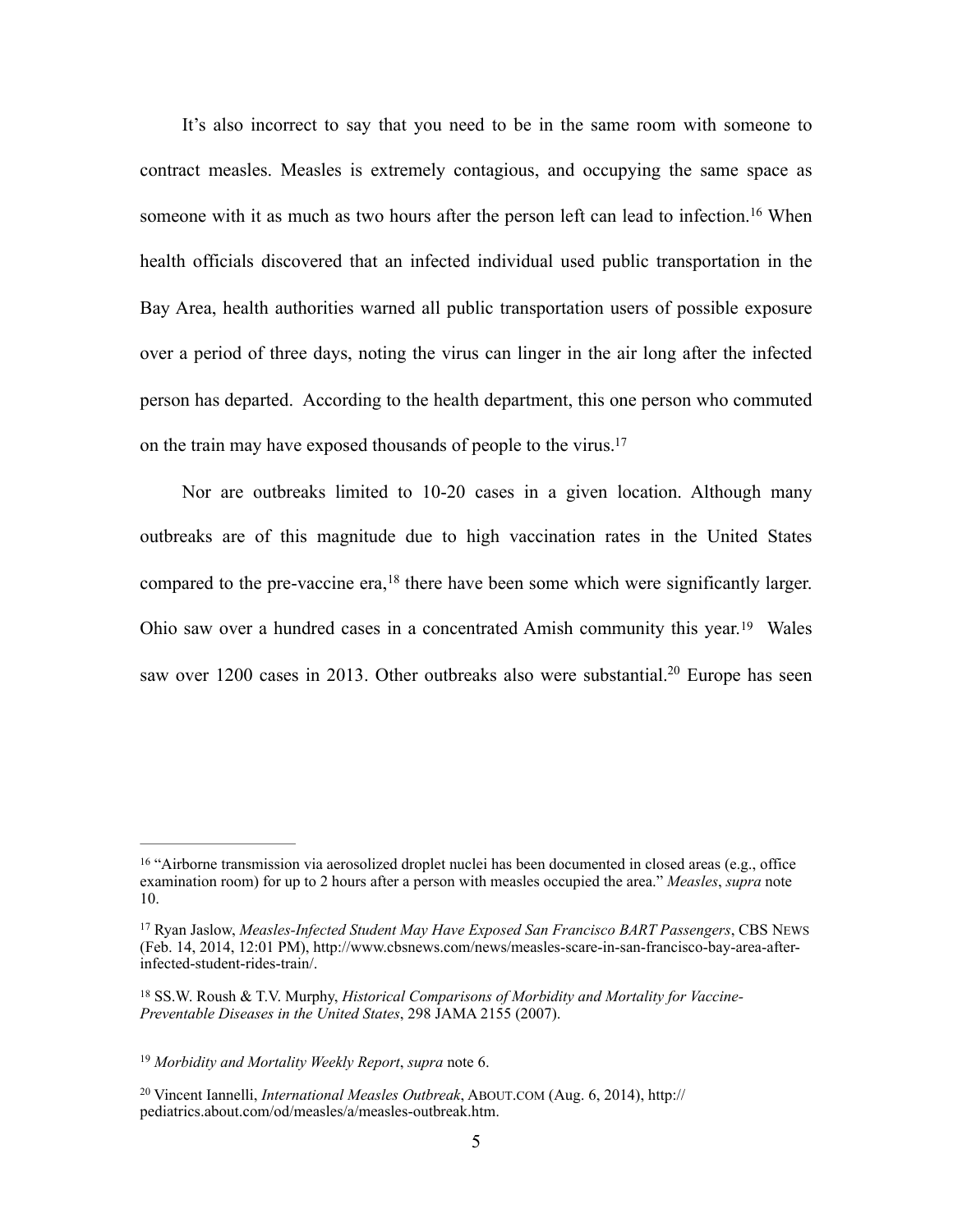tens of thousands of measles cases in recent years, accompanied by deaths, brain damage, as well as other less severe—but still harmful—complications. [21](#page-5-0)

<span id="page-5-3"></span>By providing his patients with this seemingly reassuring but in fact incorrect information, on two different occasions, both in the context of outbreaks, Dr. Sears was encouraging some parents to leave their currently unvaccinated children at risk of this preventable, potentially dangerous disease. If any of those children contracted the illness and were harmed—or infected another who was harmed—would there be recourse against the doctor who provided the advice?

<span id="page-5-4"></span>Similarly, Dr. Jay Gordon wrote a letter to his patients, ending by asserting that "[t]hemeasles outbreak of 2014 does not pose a risk to your healthy child." $22$  While the letter did tell parents that "[i]f you would like the MMR vaccine, please feel free to get  $it$ ,"<sup>23</sup>the information in it was written to subdue fears and discourage parents from rushing to get the vaccine. Again, if reliance on the advice led to harm, what remedy would be available?

<span id="page-5-5"></span>That we have over five hundred cases of measles in the United States in 2014, and 2015 is setting up to be just as bad or worse, is both sad and frustrating. The disease is eminently preventable: we have an extremely effective vaccine. These cases should not be happening. But they are. And they are happening because people choose not to

<span id="page-5-0"></span><sup>&</sup>lt;sup>[21](#page-5-3)</sup> Surveillance Report: European Monthly Measles Monitoring, EUROPEAN CENTRE FOR DISEASE PREVENTION [AND CONTROL, Issue 7 \(Jan. 16, 2012\), http://ecdc.europa.eu/en/publications/Publications/](http://ecdc.europa.eu/en/publications/Publications/1201_European_monthly_measles_monitoring_Dec_2011.pdf) 1201 European monthly measles monitoring Dec 2011.pdf.

<span id="page-5-2"></span><span id="page-5-1"></span><sup>&</sup>lt;sup>[22](#page-5-4)</sup> Christine Vara, *Say #NoWayDrJay: Don't Bring Measles Back*, SHOT OF PREVENTION (March 31, 2014), http://shotofprevention.com/2014/03/31/say-nowaydrjay-dont-bring-measles-back/.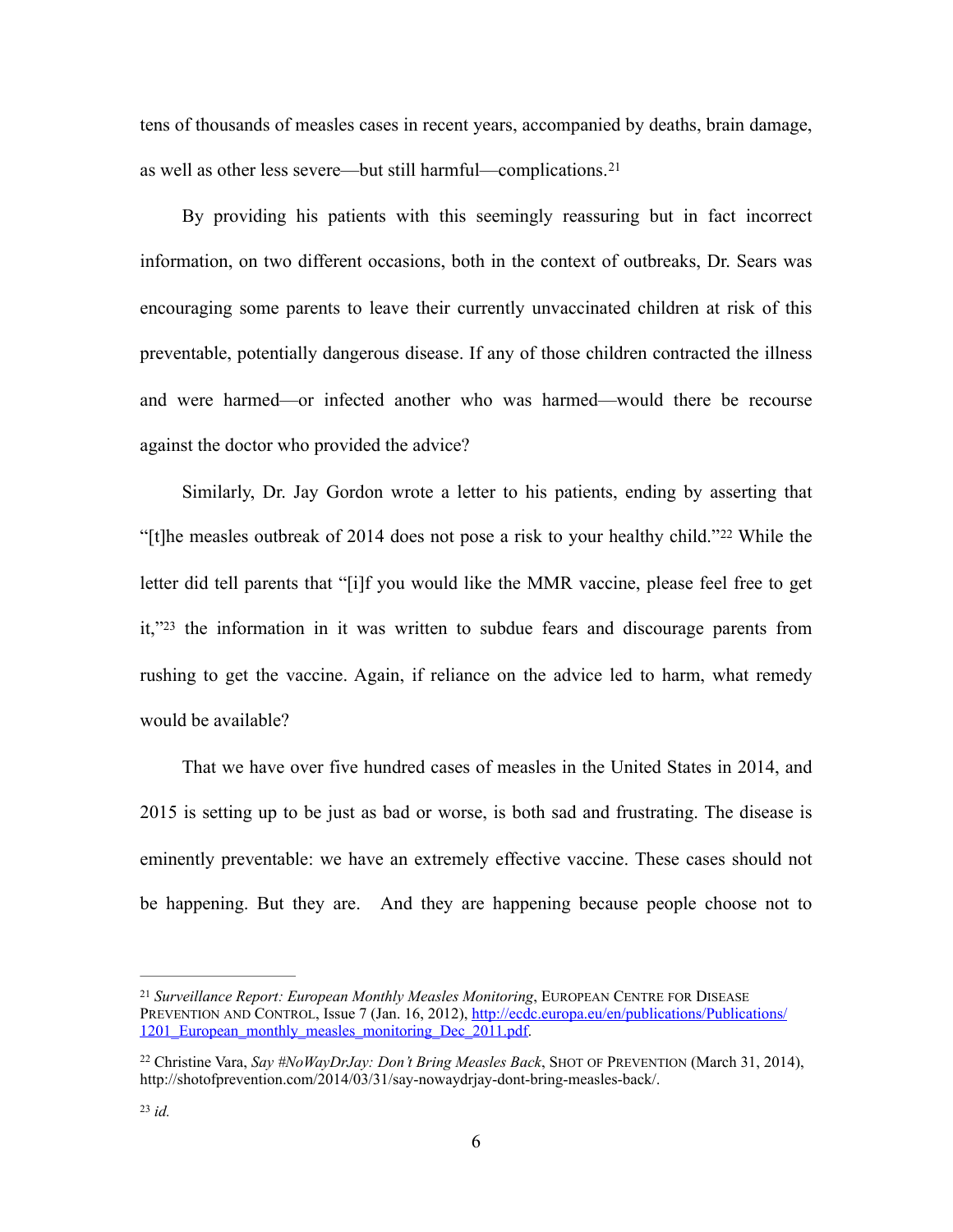<span id="page-6-4"></span>vaccinate<sup>[24](#page-6-0)</sup>—a choice that is mostly based on inaccurate information. Unfortunately, some of that misinformation comes directly from doctors who should know better.

Other preventable diseases can also harm children if their parents refuse to vaccinate against them. Measles is extremely contagious, so it's coming back first. It would be worse if we actually saw diphtheria, polio or HiB reemerging for lack of vaccination—and if vaccination rates drop further, that could happen[.](#page-6-1)<sup>[25](#page-6-1)</sup> The diseases are still around. In fact, a Ohio girl was recently diagnosed with diphtheria.<sup>26</sup>

<span id="page-6-7"></span><span id="page-6-6"></span><span id="page-6-5"></span>Doctors—and other health care providers—have an important role in encouraging parents to vaccinate. Patients may look to their doctor as the main source of medical advice, though parents today increasingly also look for other sources of information, including on the Internet[.](#page-6-3)<sup>[27](#page-6-3)</sup> If a provider speaks against vaccines, that may make a difference in the parents' decision. So there is a good argument to be made that a doctor should pay for resulting harm if he or she fails to encourage or actively discourages vaccination on schedule., Such practice ignores or rejects a well-known scientific consensus and the body of supporting evidence it is based on, as well as the published

<span id="page-6-0"></span> $24$ "Most of the 288 measles cases reported this year have been in persons who were unvaccinated (200) [69%]) or who had an unknown vaccination status (58 [20%]);  $30(10%)$  were in persons who were vaccinated. Among the 195 U.S. residents who had measles and were unvaccinated, 165 (85%) declined vaccination because of religious, philosophical, or personal objections, 11 (6%) were missed opportunities for vaccination, and10 (5%) were too young to receive vaccination (Figure)". *Morbidity and Mortality Weekly Report*, *supra* note 6.

<span id="page-6-1"></span><sup>&</sup>lt;sup>[25](#page-6-5)</sup> PAUL A. OFFIT, DEADLY CHOICES: HOW THE ANTI-VACCINE MOVEMENT THREATENS US ALL 4-5 (Basic Books. 2010).

<span id="page-6-2"></span>*Ohio Girl Diagnosed with Rare Case of Diphtheria*, WASH. POST, Apr. 29, 2014, http:// [26](#page-6-6) www.washingtontimes.com/news/2014/apr/29/ohio-girl-diagnosed-with-rare-case-of-diphtheria/.

<span id="page-6-3"></span>Abbey M. Jones et al., *Parents' Source of Vaccine Information and Impact on Vaccine Attitudes, Beliefs,* [27](#page-6-7) *and Nonmedical Exemptions*, 2012 ADVANCES IN PREVENTIVE MEDICINE (2012), http://www.hindawi.com/ journals/apm/2012/932741/abs/(2012).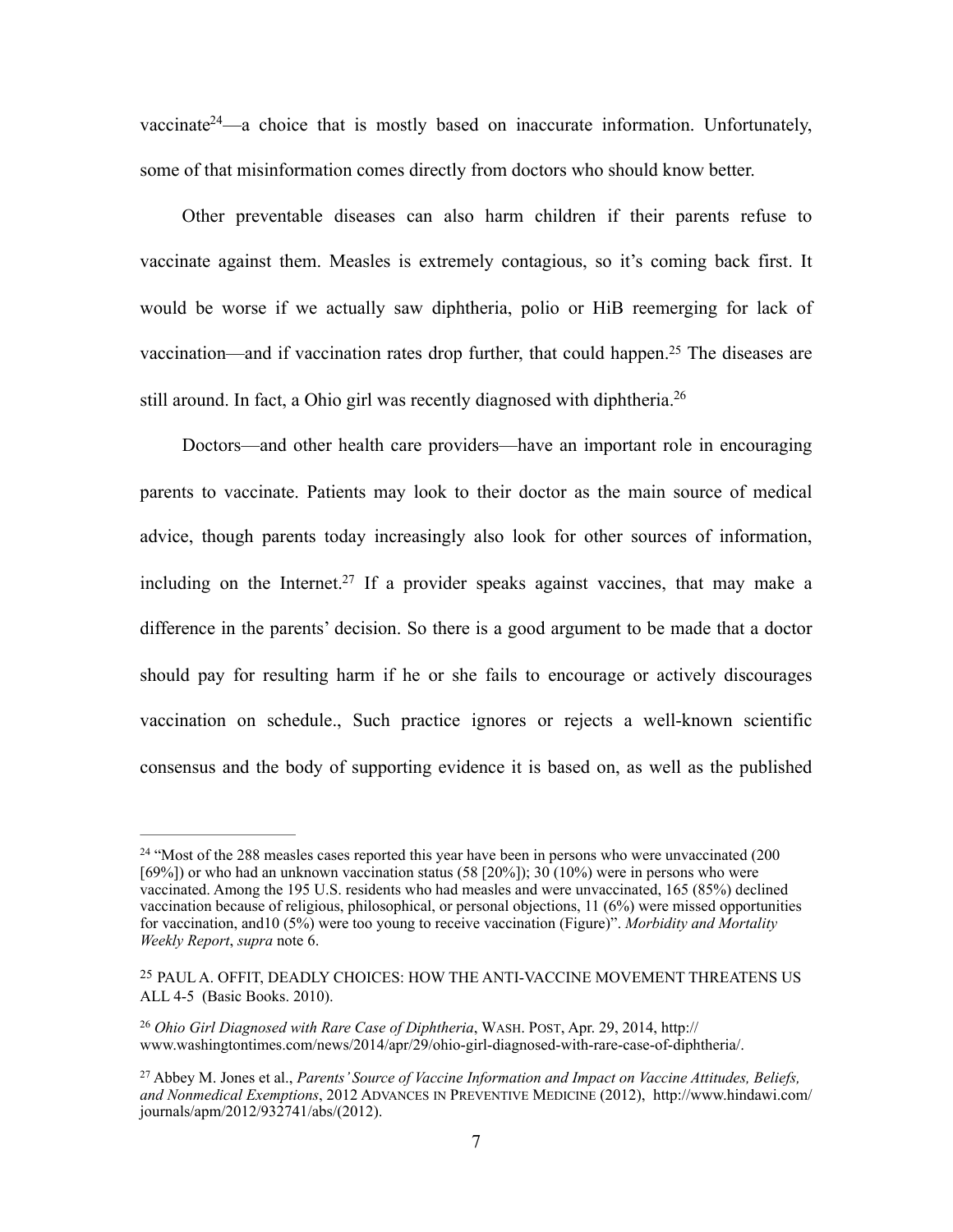recommendations of medical professional organizations. After all, with power comes responsibility.

<span id="page-7-5"></span><span id="page-7-4"></span><span id="page-7-3"></span>Medical textbooks and an overwhelming scientific consensus support the view that the benefits of modern vaccines far outweigh their rare risks[.](#page-7-0)<sup>[28](#page-7-0)</sup> The American Association of Pediatrics supports immunizations[.](#page-7-1)<sup>29</sup>So does the World Health Organization.<sup>30</sup> The right advice for a pediatrician to give parents is to vaccinate their children on schedule unless a child has a medical contraindication. What happens if a doctor does not give that advice?

This article examines the role of the doctor in providing advice related to vaccines and the circumstances under which a doctor should or should not be liable for advice related to vaccinating. The paper argues that a doctor should advise parents to vaccinate on schedule. If parents refuse in spite of this, and a child contracts a preventable disease, the doctor should not be liable.

<span id="page-7-0"></span> $28$ Most recently, a large scale review, examining adverse events, concluded: "We found evidence that some vaccines are associated with serious AEs; however, these events are extremely rare and must be weighed against the protective benefits that vaccines provide." Margaret A. Maglione et al., *Safety of Vaccines Used for Routine Immunization in the United States*, 134 PEDIATRICS 1 (July 2014),

<span id="page-7-1"></span> $29$ "Vaccines prevent serious diseases and have helped to lower the rates of these diseases in the U.S. By getting vaccinated, individual children receive protection from these diseases." Immunization, AM. ACAD. OF PEDIATRICS,<http://www2.aap.org/immunization/families/deciding.html> (last visited...) 2014). Vaccines also help to protect communities by slowing or stopping disease outbreaks. This is especially important for children who cannot be vaccinated because they are too young, too sick, or do not respond to vaccines. The following pages provide more information that will help give you peace of mind about the decision to immunize your child. *The Childhood Immunization Schedule*, AM. ACAD. OF PEDIATRICS (Oct. 2008), http://www2.aap.org/immunization/families/Vaccineschedule.pdf.

<span id="page-7-2"></span><sup>&</sup>lt;sup>30</sup>"Immunization is a proven tool for controlling and eliminating life-threatening infectious diseases and is estimated to avert between 2 and 3 million deaths each year. It is one of the most cost-effective health investments.." *Immunization*, WORLD HEALTH ORGANIZATION, http://www.who.int/topics/immunization/ en/ (last visited ---, 2014).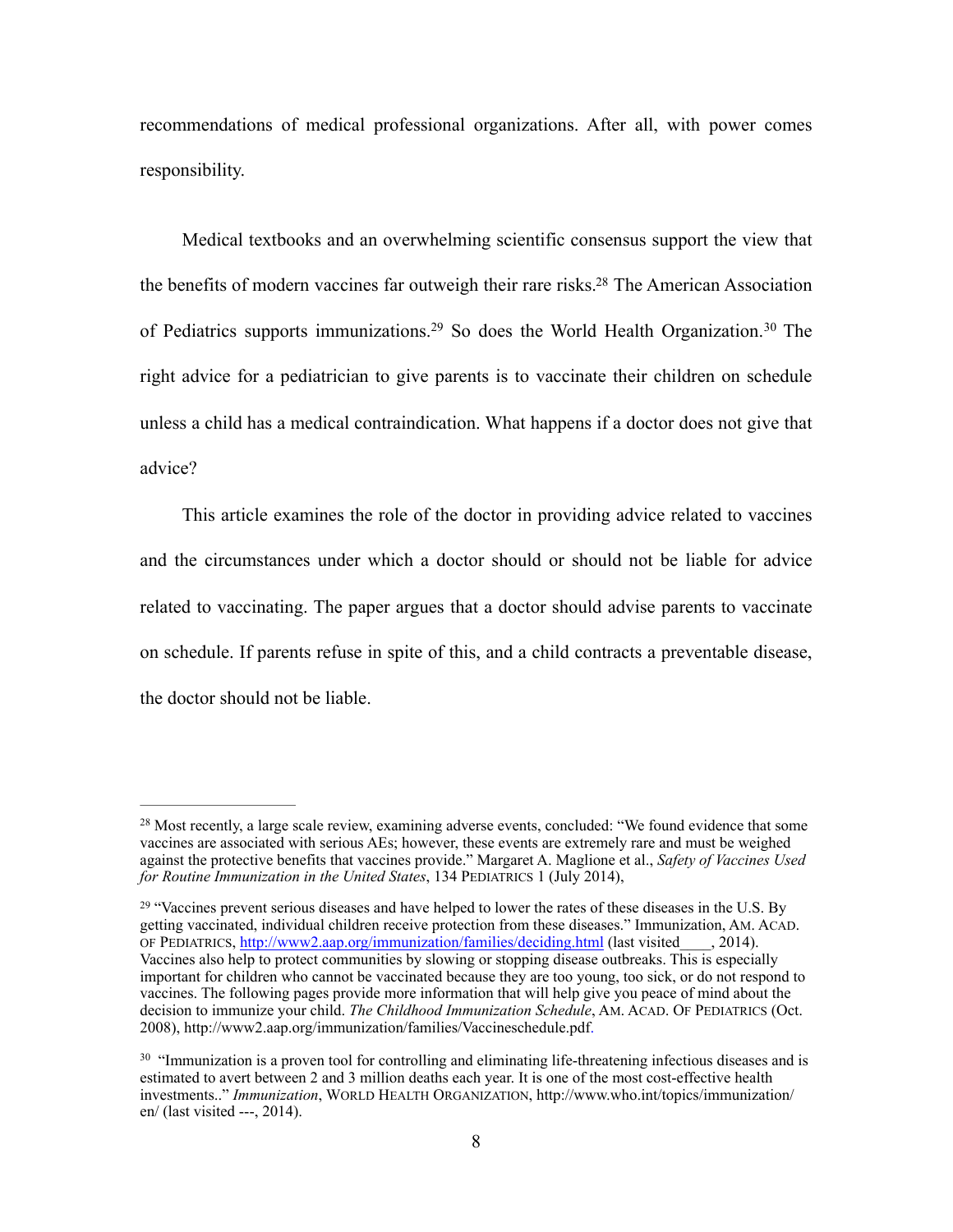However, if a doctor did not advise parents to vaccinate, or worse, discouraged them from following the vaccination schedule, a doctor should be liable if a child, or a third party, contracted a preventable disease. The paper explores several theories under which a doctor could be liable in these circumstances.

Part I describes the legal framework governing the provision of medical advice, explaining how duty and breach work in this context. It points out that doctors' duty of care—both to their patients and to third parties—encompasses providing accurate advice that adheres to the standard of care. Medical advice straddles the border between the two types of claims in medical malpractice - negligent medical performance and informed consent - and this section will explain both and address how they apply in the vaccine context. Part II will address potential liability, ranging from least culpable (following the standard of care and recommending vaccines) to most culpable behavior (actively providing incorrect information to parents). Part II.a addresses a scenario where the doctor advised the parents to vaccinate and there is a suit—by the parents or a third party —claiming the doctor did not sufficiently warn the parents of the risks of the decision. It seems clear that there should be no liability in those circumstances, though there is a weak argument about the effect of medical neglect statutes. For completion's sake, the section briefly addresses what should be considered sufficient warning. Part II.b addresses a situation where the doctor did not try to explain to parents the importance of adhering to the schedule, and accepted passively non-vaccination or delayed vaccination (or encouraged the latter), and the child was harmed by contracting the preventable disease, or infected others. In those situations, the article suggests, the doctor should be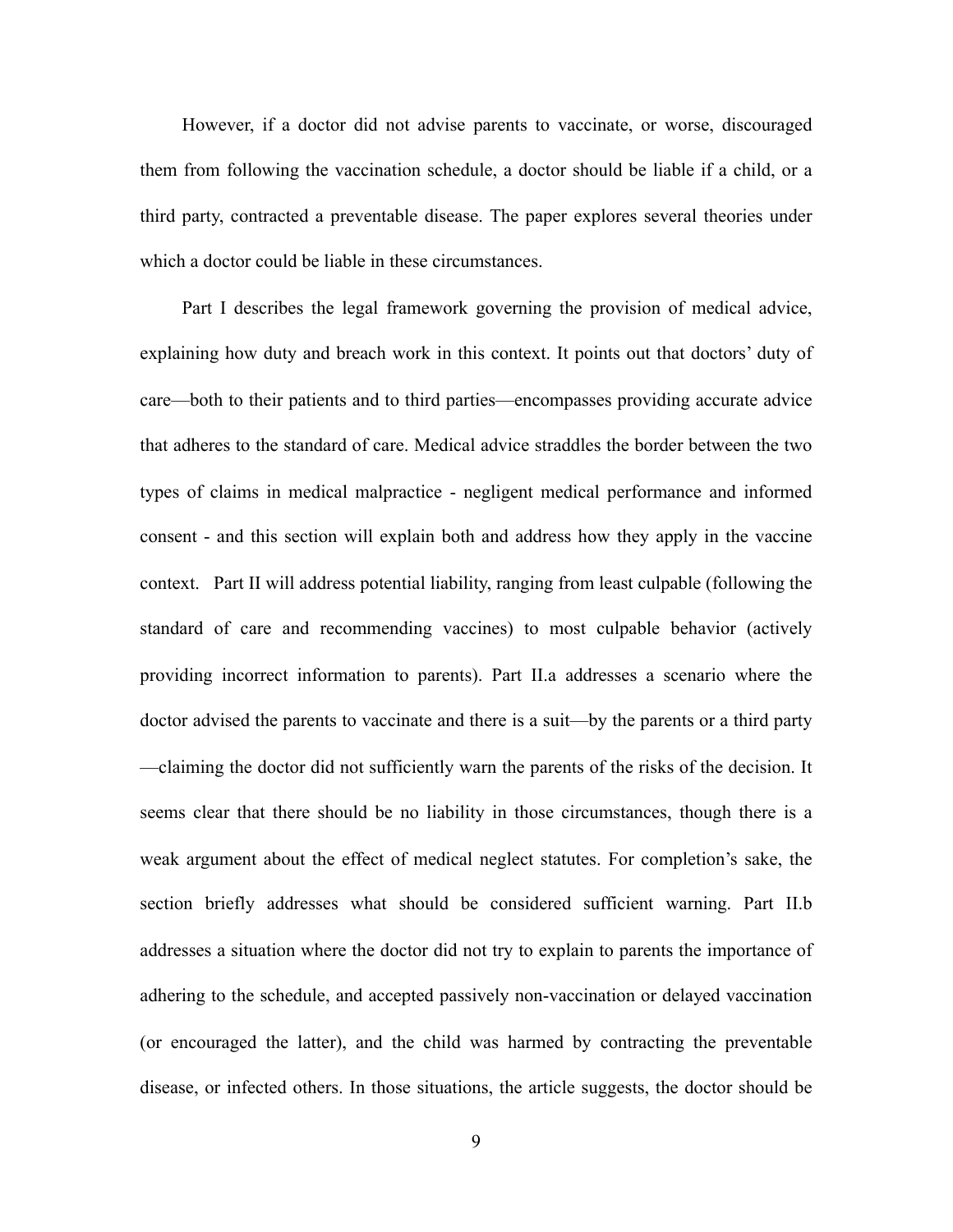liable, even though there are arguments on the other side. Finally, part II.c addresses the most extreme situation, where a doctor actively discourages immunization or provides misinformation that can lead parents to decide not to vaccinate their child. In those cases, liability—and potentially punitive damages—are very appropriate.

# **I. Legal Framework:**

<span id="page-9-1"></span>The doctor-patient relationship creates legal duties on the part of the doctor both to the patient and (potentially) to third parties. These duties include a duty to adhere to the professionalstandard of care and a duty to obtain informed consent.<sup>[31](#page-9-0)</sup> A doctor may be liable to a patient or a third party for any harms proximately caused when a doctor's conduct—including providing medical advice—fell below the standard of care or if the doctor did not provide the patients with the information needed to make a truly informed decision.

This section will focus on the legal requirements of duty and breach in the context of medical advice related to vaccines. Causation can also be an issue in these kinds of cases. This is less of an issue if the plaintiff is the patient herself—while no vaccine is perfect, since recommended vaccines are 70-99% effective, it should be easy enough for a patient or her parents to demonstrate that vaccination would probably have prevented the patient from contracting the disease. But if the plaintiff is a third party claiming to be infected by the patient, there may be causation problems, though we should not overstate them. For example, in measles outbreaks health authorities have had remarkable success

<span id="page-9-0"></span><sup>.</sup>Richard A. Epstein, *Medical Malpractice, Imperfect Information, and the Contractual Foundation for* [31](#page-9-1) *Medical Services*, 49 LAW & CONTEMP. PROBS. 200, 201-203 (1986); Alan Meisel, *The Expansion of Liability for Medical Accidents: From Negligence to Strict Liability by Way of Informed Consent*, 56 NEB. L. REV. 51, 54-58 (1977).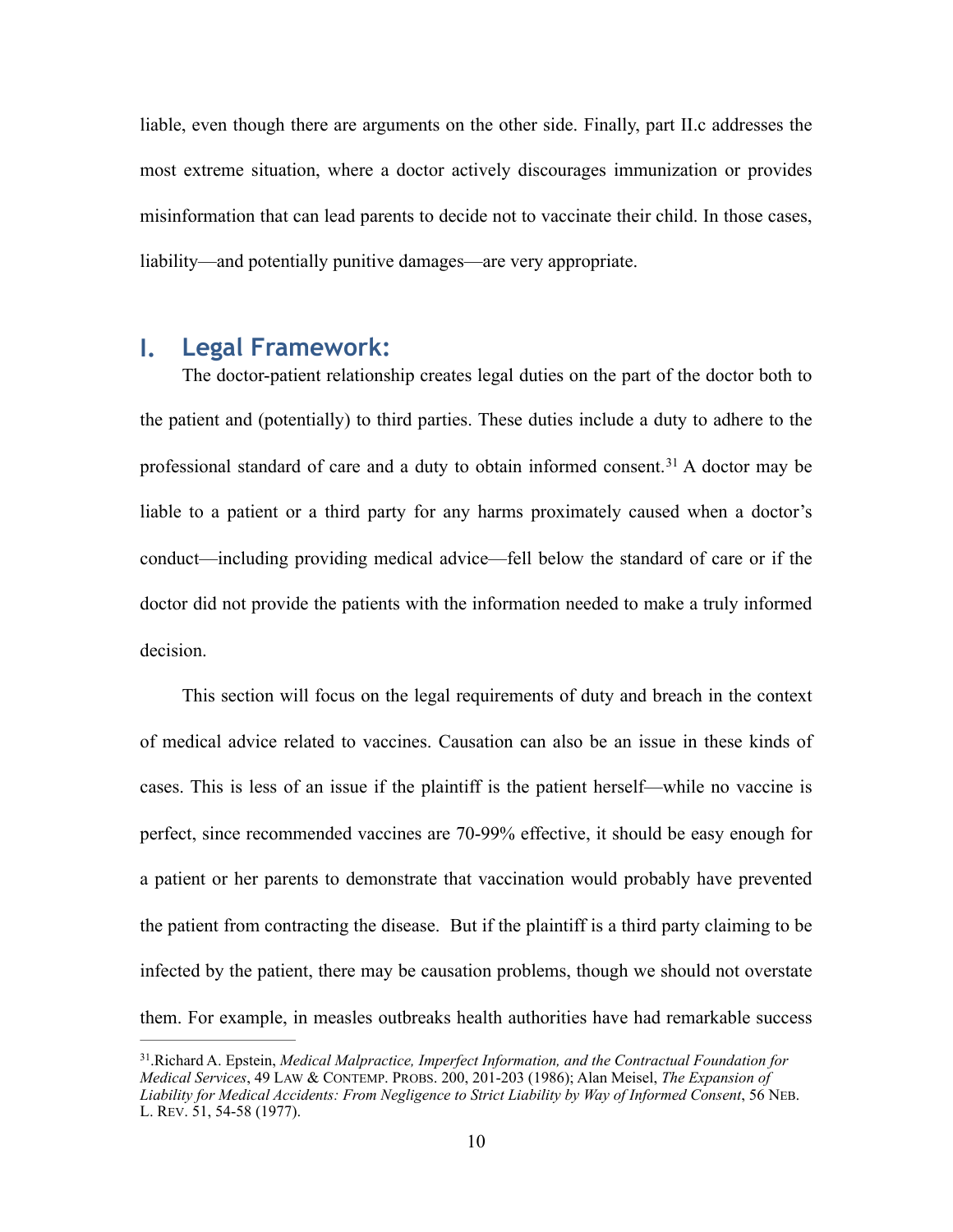<span id="page-10-8"></span>in tracking down patients[.](#page-10-0)<sup>[32](#page-10-0)</sup> These causation issues have been dealt with in more detail elsewhere, and are not the focus of this article[.](#page-10-1) [33](#page-10-1)

## <span id="page-10-9"></span>**I. A. Duty of Care**

<span id="page-10-12"></span><span id="page-10-11"></span><span id="page-10-10"></span>While with some exceptions physicians don't have a duty to accept a patient[,](#page-10-2)  $34$  once apatient has been accepted, the doctor-patient relationship imposes certain duties.<sup>[35](#page-10-3)</sup> It's bothintuitive and well established that a doctor owes a patient a duty of care.<sup>[36](#page-10-4)</sup> The basis of that duty is the special relationship between patient and doctor, a relationship of dependence that requires the patient, to some degree, to place herself in the doctor's hands and trust that doctor.<sup>37</sup>

<span id="page-10-15"></span><span id="page-10-14"></span><span id="page-10-13"></span>Not quite as obvious, in some circumstances courts have found that doctors owe third parties duties of care[.](#page-10-6)<sup>38</sup> The most extreme version was probably *Tarasoff v. Regents ofUniversity of California*,<sup>[39](#page-10-7)</sup> in which California's Supreme Court created a duty on the part of a therapist to warn victims of a patient if that patient poses a risk to them. The

<span id="page-10-0"></span><sup>.</sup> *See, e.g.*, David E. Sugerman et al., *Measles Outbreak in a Highly Vaccinated Population, San Diego,* [32](#page-10-8) *2008: Role of the Intentionally Undervaccinated*, 125 PEDIATRICS 747 (2010).

<span id="page-10-1"></span>Arthur L. Caplan et al., *Free to Choose But Liable for the Consequences: Should Non-Vaccinators be* [33](#page-10-9) *Penalized for the Harm They Do?*, 40 J.L. MED. & ETHICS 606 (2012); Dorit R. Reiss, *Compensating the Victims of Failure to Vaccinate: What are the Options?*, 23 CORNELL J.L. & PUB. POL'Y 595 (2014).

<span id="page-10-2"></span><sup>&</sup>lt;sup>[34](#page-10-10)</sup> Mark A. Hall, *The Legal and Historical Foundations of Patients as Medical Consumers*, 96 GEO. L.J. 583, 590-591 (2008). *See id at* 591-94 for the relatively broad exceptions.

<span id="page-10-3"></span> $35$  *Id.* 

<span id="page-10-4"></span><sup>&</sup>lt;sup>[36](#page-10-12)</sup> Dennis Vidrine, *The Medical Malpractice Action in Louisiana*, 33 LA. L. REV. 420, 421-423 (1973).

<span id="page-10-5"></span><sup>&</sup>lt;sup>[37](#page-10-13)</sup> Mehlman, Maxwell J., *The Patient-Physician Relationship in an Era of Scarce Resourses: Is there a Duty to Treat*, 25 CONN. L. REV. 349, 352-353 (1992-1993).

<span id="page-10-6"></span><sup>&</sup>lt;sup>38</sup>For a general discussion of this see Restatement (Third) of Torts, §41 comment h.

<span id="page-10-7"></span><sup>&</sup>lt;sup>[39](#page-10-15)</sup> Tarasoff v. Regents of Univ. of Cal., 17 Cal.3d 425 (1976).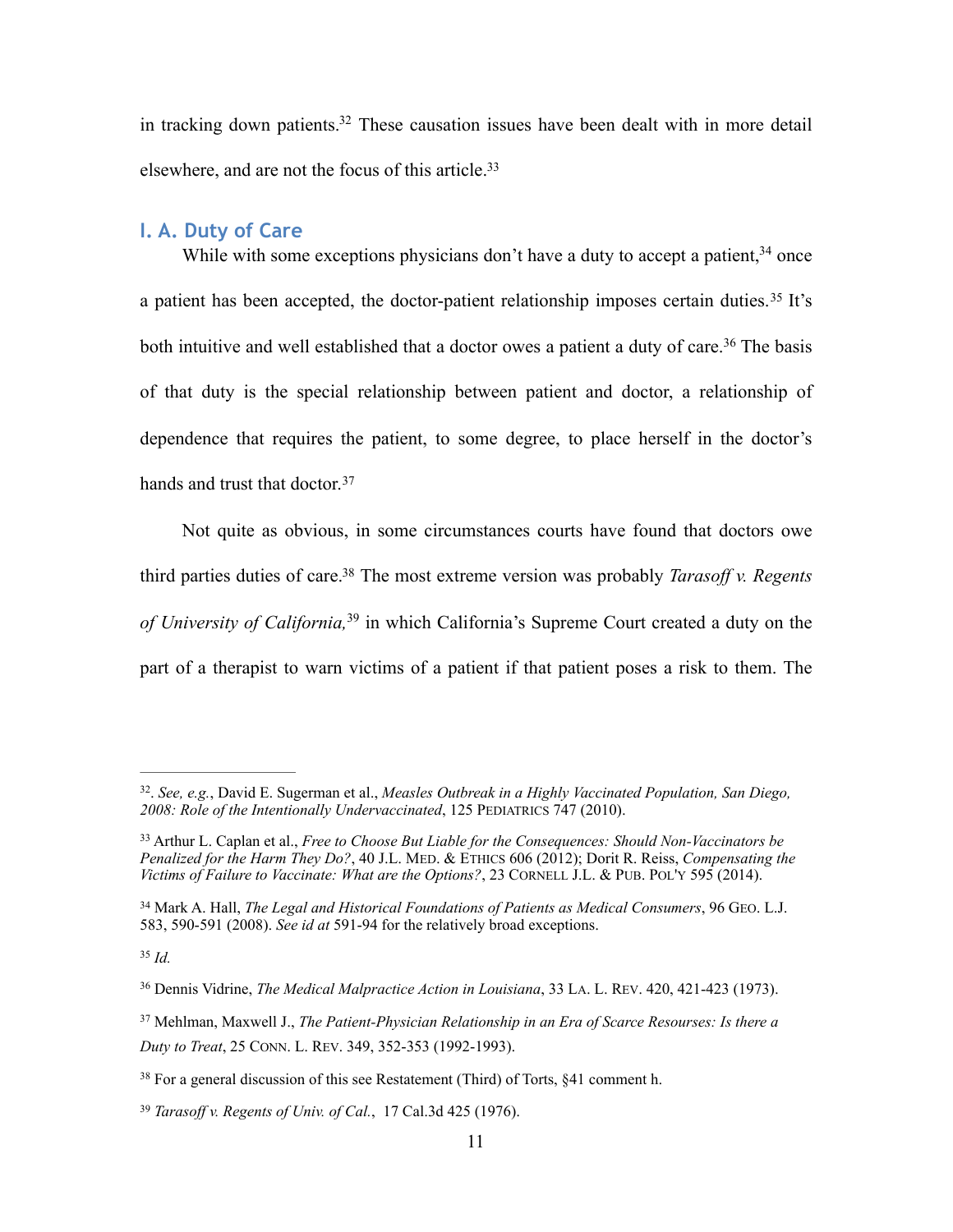<span id="page-11-6"></span><span id="page-11-5"></span>extent of the duty is somewhat unclear[,](#page-11-0)  $40$  but the decision was a broad expansion of duties to third parties, and has since been applied beyond the therapist context. Doctors have beenheld to have a duty to warn in several contexts.<sup>[41](#page-11-1)</sup> For example, doctors were found to have a duty to warn relatives that they may be at risk from a genetically transmissible condition (like developing a form of cancer). [42](#page-11-2)

<span id="page-11-8"></span><span id="page-11-7"></span>Even before *Tarasoff*, courts found a duty to warn third parties that may be exposed to contagious diseases a patient has[.](#page-11-3)<sup>[43](#page-11-3)</sup> Going further, in one case a doctor was found to have a duty to take steps to protect a minor child from a parent's infectious disease even when the doctor did not actually know of the infectious disease because of negligence in discovering it.<sup>[44](#page-11-4)</sup>

<span id="page-11-9"></span>These cases suggest that in the context of infectious diseases, some duty to third parties has long been accepted. While framed in the context of a duty to warn, the cases also extend to misdiagnosis, suggesting that they also include other potential duties. Actively advising patients not to vaccinate, or encouraging non-vaccination, has extremely foreseeable and direct implications for third parties; the patient, at higher risk

<span id="page-11-0"></span>Robert N. Cohen, *Tarasoff v. Regents of the University of California: The Duty to Warn: Common Law* [40](#page-11-5) *& Statutory Problems for California Psychotherapists*, 14 CAL. W. L. REV. 153 (1978-1979); Robert B. Kaplan, *Tarasoff v. Regents of the University of California: Psychotherapists, Policemen and the Duty to Warn-An Unreasonable Extension of the Common Law*, 6 GOLDEN GATE U. L. REV. 229 (1975-1976).

<span id="page-11-1"></span>*See* Jeffrey W. Burnett, *A Physician's Duty to Warn a Patient's Relatives of a Patient's Genetically* [41](#page-11-6) *Inheritable Disease*, 36 HOUS. L. REV. 559, 563-569 (1999).

<span id="page-11-2"></span>Mary L. Kovalesky, *To Disclose or Not to Disclose: Determining the Scope and Exercise of a Physician's* [42](#page-11-7) *Duty to Warn Third Parties of Genetically Transmissible Conditions*, 76 U. CIN. L. REV. 1019, 1020-21 (2007-2008).

<span id="page-11-3"></span>*Id.* at 1023-1025; *see also Jones v. Stanko*, 118 Ohio St. 147 (1928). [43](#page-11-8)

<span id="page-11-4"></span>*ofmann v. Blackmon*, 241 So. 2d 752 (Fla. Dist. Ct. App. 4th Dist. 1970). [44](#page-11-9)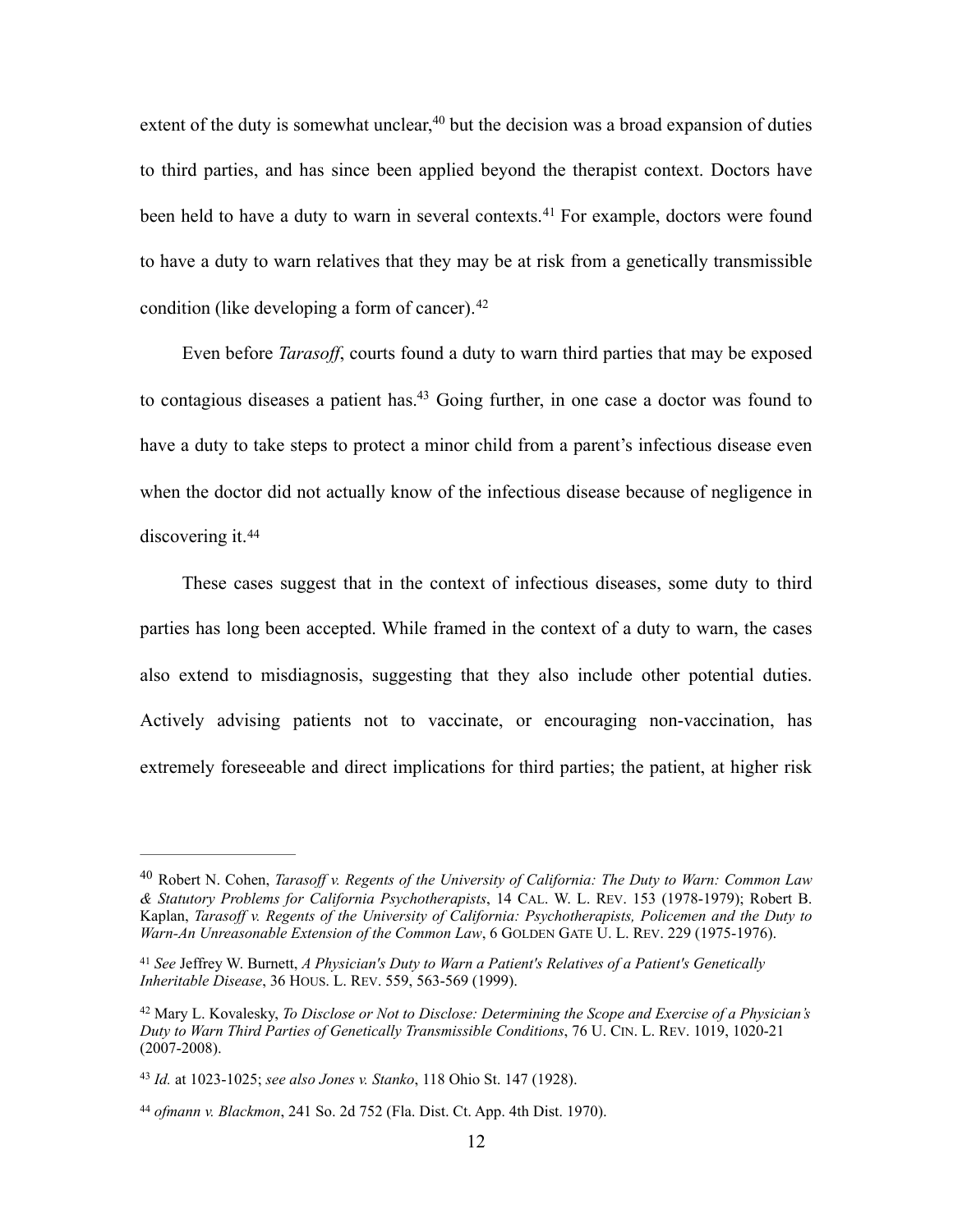<span id="page-12-3"></span>ofcontracting the diseases,  $45$  is therefore significantly more likely to infect others. Since liability will be limited by application of the requirement of proximate cause or scope of liability, it is appropriate to extend duty to third parties in this situation.

### **I. B. Medical Malpractice:**

Two kinds of claims fall under the heading of medical malpractice. Physicians can be sued for negligent medical performance because their actions fell below the standard of care, or they can be sued for not obtaining their patients' informed consent even if their performance is not substandard.

Problematic advice can fall under either of those claims, depending on the circumstances, or can sometimes give rise to both claims.

#### **II.B.i Negligent Medical Performance**

<span id="page-12-4"></span>Under the current standard of care for medical malpractice, a physician must act with the degree of "...Skill and knowledge normally possessed by members of that professionor trade in good standing in similar communities."<sup>[46](#page-12-1)</sup> This is generally interpreted to require the physician to follow the custom in the profession, determined by expert testimony and sources like medical literature, professional organizations' positions, and so forth.  $47$  The standard to which a doctor is held can be a local, state or national standard, but increasingly jurisdictions have been holding board certified

<span id="page-12-5"></span><span id="page-12-0"></span>*See, e.g.*, Jason M. Glanz et al., *Parental Refusal of Pertussis Vaccination Is Associated with an In-* [45](#page-12-3) *creased Risk of Pertussis Infection in Children*, 123 PEDIATRICS 1446 (June 2009); Daniel R. Feikin et al., *Individual and Community Risk of Measles and Pertussis Associated with Personal Exemptions to Immunizations*, 284 JAMA 3145, no. 24 (Dec. 27, 2000).

<span id="page-12-1"></span><sup>&</sup>lt;sup>[46](#page-12-4)</sup> Restatement (Second) Torts §299A.

<span id="page-12-2"></span>Birchfield v. Texarkana Memorial Hospital, 747 S.W.2d 361 (Tex 1987) (apparently considering AAP **[47](#page-12-5)** guidelines as standard by which hospital should have treated pediatric patient);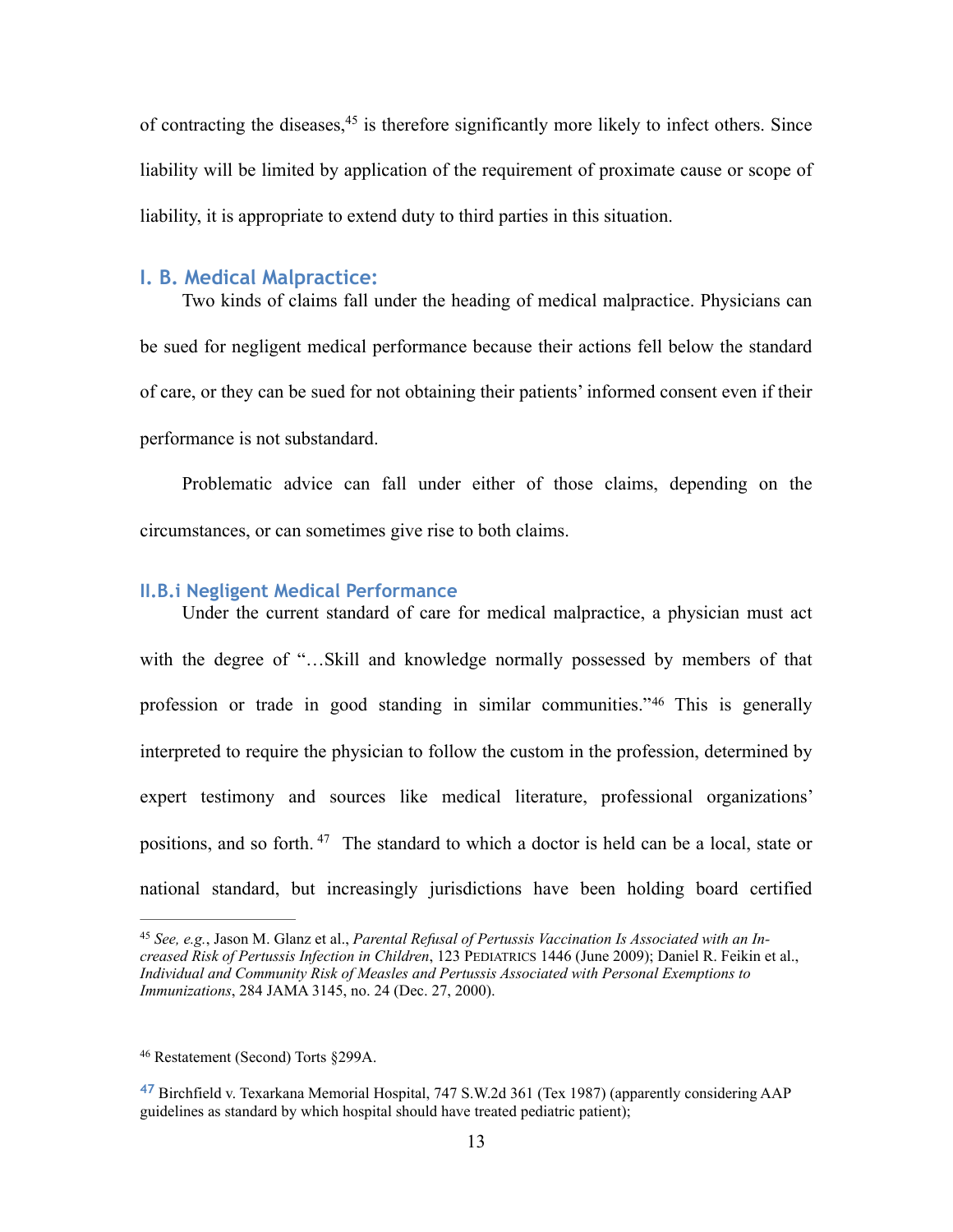<span id="page-13-5"></span>specialiststo a national standard.<sup>[48](#page-13-0)</sup> Pediatricians are board certified specialists, and many jurisdictions will hold them to the national standard. The rationale is that specialists are subjected to national exams to become certified, and work with national associations.

<span id="page-13-6"></span>Some jurisdictions also subject doctors more generally to a national standard, thoughnot all.<sup>[49](#page-13-1)</sup> The concern among jurisdictions that still adhere to the local standard is that doctors in some local areas—especially more rural areas—will be unable to meet the national standard and find themselves facing heavy liability that will deter them from practicing, thereby reducing the medical services available to those in such areas.[50](#page-13-2) Family physicians may, therefore, be subject to a different standard. One possible source of such a standard can be found in a state's school immunization requirements, which may be seen to set a minimum requirement.<sup>51</sup>

<span id="page-13-8"></span><span id="page-13-7"></span>How does this apply to vaccination?

The pediatric standard of care includes the provision of routine childhood immunizations according to the recommended schedule. The American Academy of Pediatrics (AAP) is a professional membership organization of primary care pediatricians and pediatric specialists[.](#page-13-4)<sup>[52](#page-13-4)</sup> The AAP issues policy statements, clinical practice

<span id="page-13-9"></span><span id="page-13-0"></span>See, e.g., *Jordan v. Bogner,* 844 P.2d 664 (Colo. 1993). [48](#page-13-5)

<span id="page-13-1"></span>*See, e.g.*, *Hall v. Hilbrun*, 466 So. 2d 856 (Miss. 1985); *Vergara v. Doan*, 593 N.E.2d 185, 187 (Ind. [49](#page-13-6) 1992); *but see* M.C.L.A. § 600.2912a(1)(a); Committee on Medical Liability, *Guidelines for Expert Witness Testimony in Medical Malpractice Litigation*, 109 PEDIATRICS 974, 975 (2002).

<span id="page-13-2"></span><sup>&</sup>lt;sup>[50](#page-13-7)</sup> John Kimbrough Johnson, Jr., An Evaluation in the Medical Standard of Care, 23 VAND. L. REV. 729, 731-32 (1970).

<span id="page-13-3"></span>Steve P. Calandrillo, *Vanishing Vaccinations: Why Are So Many Americans Opting Out of Vaccinating* [51](#page-13-8) *Their Children*, 37 U. MICH. J.L. REFORM 353 (2004); Walter A. Orenstein & Alan R. Hinman, *The Immunization System in the United States - The Role of School Immunization Laws*, 17 VACCINE 19, supplement 3 (1999).

<span id="page-13-4"></span>*AAP Facts*, AM. ACAD. OF PEDIATRICS, http://www.aap.org/en-us/about-the-aap/aap-facts/Pages/AAP- [52](#page-13-9) Facts.aspx (last visited ----, 2014).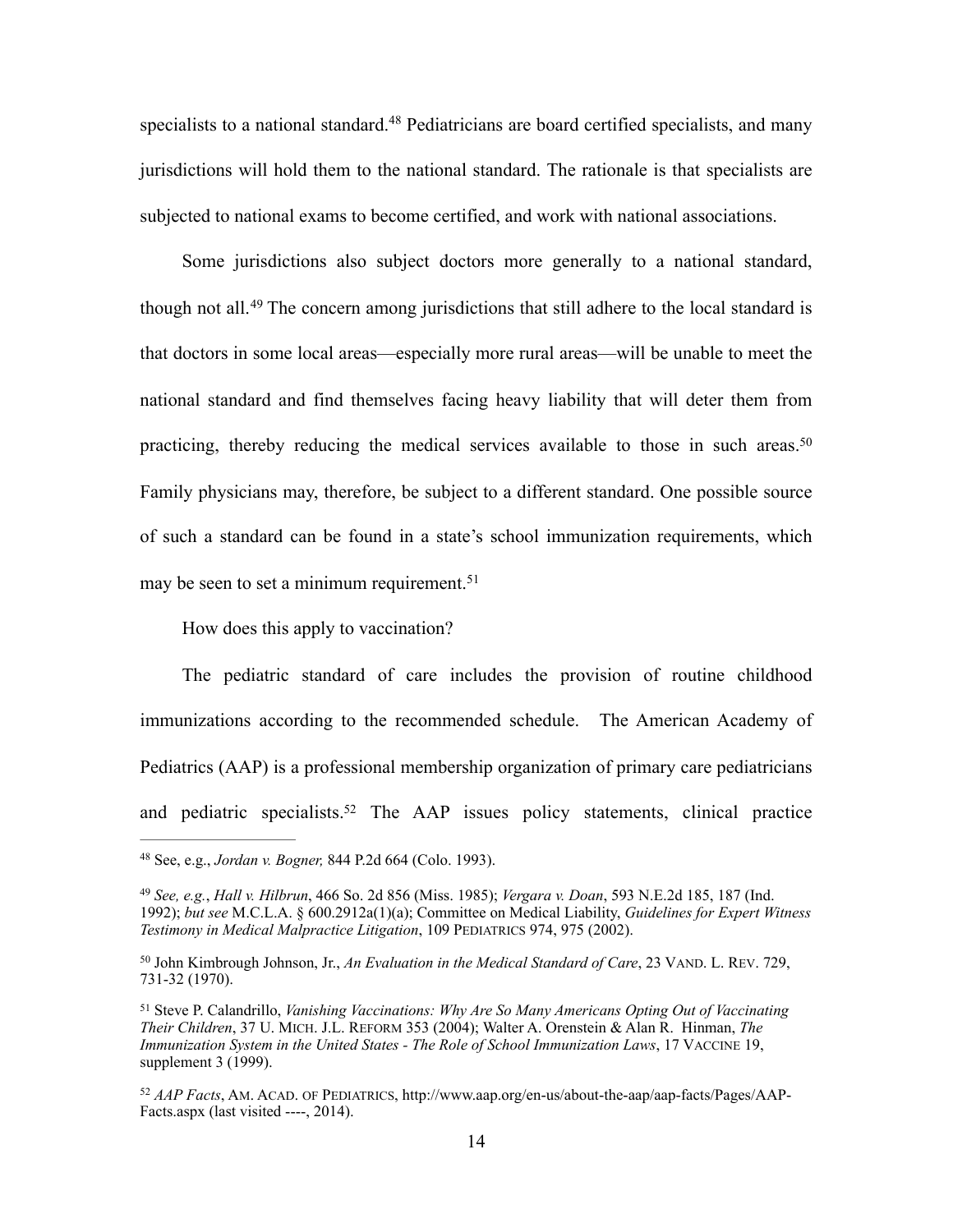guidelines<sup>53</sup> and technical reports that form the basis of pediatric preventive care.<sup>54</sup> As part of its commitment to preventive healthcare, the AAP encourages the use of childhood vaccinations[.](#page-14-1)<sup>[55](#page-14-1)</sup> The strength of its support for immunization can be seen by the fact that their main website opens with a discussion of "AAP, Immunization & You", saying:

<span id="page-14-5"></span><span id="page-14-4"></span><span id="page-14-3"></span>One very important step in ensuring the health of any child is to make sure he or she receives immunizations at the correct time. Whether it's a childhood MMR vaccine or an adolescent pertussis booster, these simple procedures can save lives—and AAP is here to answer any questions you may have about childhood immunization.[56](#page-14-2)

The AAP has specifically adopted the recommendations of the National Vaccine Advisory Committee (NVAC) Standards for Child and Adolescent Immunization Practices as representing "the most desirable immunization practices, which pediatricians

<sup>50.</sup> Kimberley J. Todd, *Snyder v. American Association of Blood Banks: Expansion of Trade Association Liability – Does it Reach Medical Societies?*, 29 U. Tol. L. Rev. 149 (Fall 1997) (discussing cases in which different medical professional organizations, including the AAP formed the stadard of care).

<span id="page-14-0"></span><sup>&</sup>lt;sup>[54](#page-14-3)</sup> AAP Facts, *supra* note 48

<span id="page-14-1"></span>*NVAC Standards 11 & 13*, AM. ACAD. OF PEDIATRICS, http://www2.aap.org/immunization/pediatricians/ [55](#page-14-4) NVACStandards/NVACStandard11and%2013.pdf (last visited ----, 2014).

<span id="page-14-2"></span><sup>&</sup>lt;sup>[56](#page-14-5)</sup> Immunization, AM. ACAD. OF PEDIATRICS, http://www2.aap.org/immunization/ (last visited ----, 2014).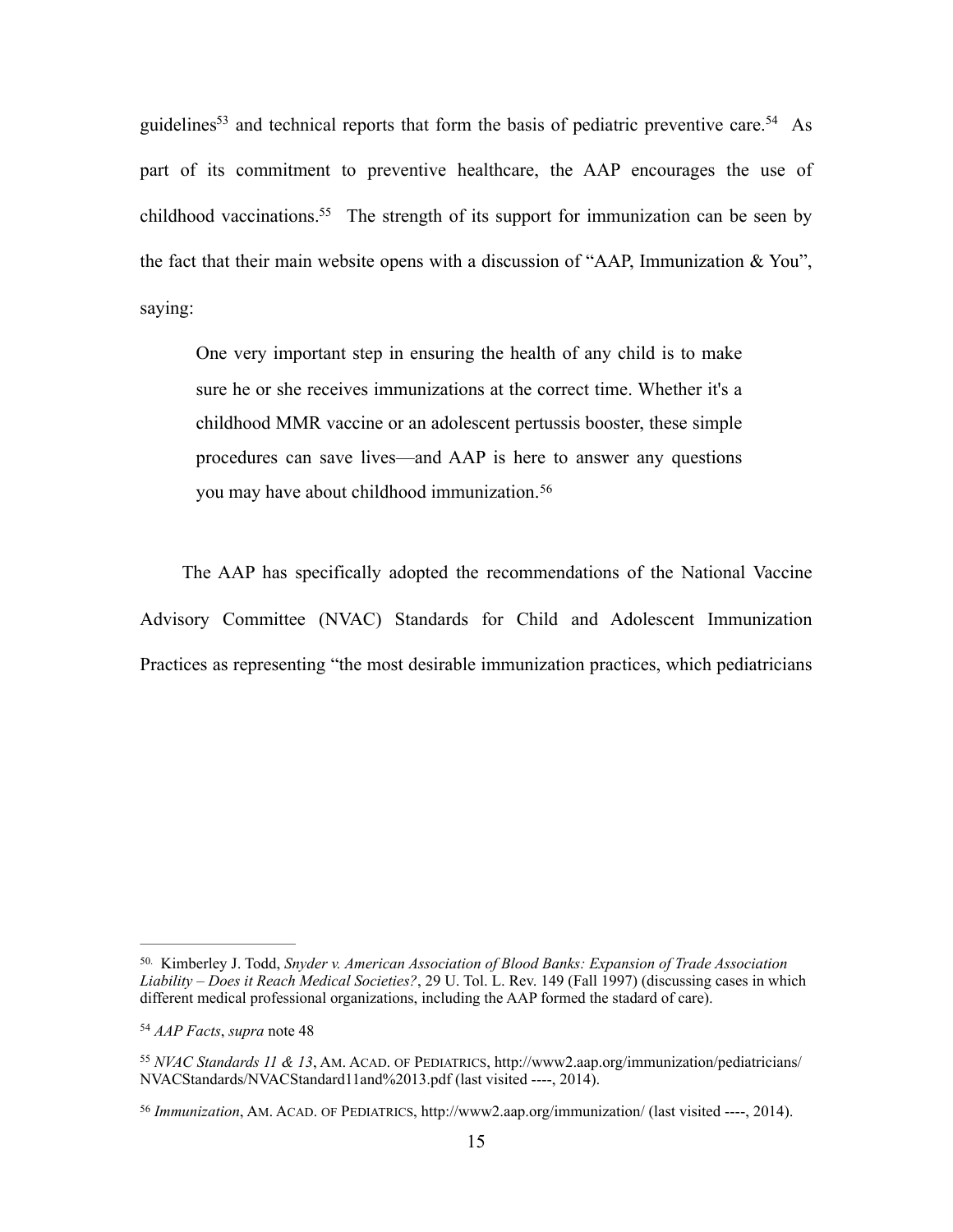<span id="page-15-7"></span>should strive to achieve.["](#page-15-0)<sup>[57](#page-15-0)</sup> Along with the AAP, numerous other healthcare professional organizations have adopted the NVAC standards for immunization[.58](#page-15-1)

<span id="page-15-11"></span><span id="page-15-10"></span><span id="page-15-9"></span><span id="page-15-8"></span>Vaccines are also recommended by other professional bodies in the health field.<sup>[59](#page-15-2)</sup> The Merck Manual, commonly used as a medical reference text, supports vaccines.<sup>[60](#page-15-3)</sup> Other textbooks also strongly support vaccination[.](#page-15-4)<sup>[61](#page-15-4)</sup> There is an overwhelming body of literature supporting the importance and benefits of childhood vaccination[.](#page-15-5)<sup>[62](#page-15-5)</sup> The CDC's recommendations regarding vaccination have also been held out as providing the standard of care.<sup>[63](#page-15-6)</sup>

<span id="page-15-13"></span><span id="page-15-12"></span>The standard of care is also set by the common custom of other pediatricians. Although there are no definitive statistics on the percentage of pediatricians and family

<span id="page-15-0"></span>*NVAC Standards 11 & 13*, *supra* note 51; *see also*, NVAC, *Standards for Child and Adolescent* [57](#page-15-7) *Immunization Practices*, 2003 and private providers, developed a set of standards as to what constitutes the most essential and desirable immunization policies and practices.

<span id="page-15-1"></span><sup>&</sup>lt;sup>58</sup>Including, Advisory Committee on Immunization Practices, American Academy of Family Physicians, American College of Emergency Physicians, American College of Osteopathic Pediatricians, American College of Preventative Medicine, American Medical Association, American Nurses Association, American [Public Health Association, and the Pediatric Infectious Disease Society among many others. http://](http://pediatrics.aappublications.org/content/112/4/958/T2.expansion.html) pediatrics.aappublications.org/content/112/4/958/T2.expansion.html Table 1

<span id="page-15-2"></span><sup>&</sup>lt;sup>59</sup>"There are a number of vaccines that are unanimously recommended by key health organizations, including the Centers for Disease Control and Prevention, the American Academy of Pediatrics (AAP), the American Academy of Family Physicians and the American Medical Association, among others." *Recommended Vaccinations*, N.Y. DEPT. OF HEALTH, https://www.health.ny.gov/prevention/immunization/ recommended vaccinations.htm (last visited ---, 2014).

<span id="page-15-3"></span>*Effectiveness and Safety of Childhood Immunization*, MERCK MANUALS, http://www.merckmanuals.com/ [60](#page-15-10) professional/pediatrics/childhood\_vaccination/effectiveness\_and\_safety\_of\_childhood\_vaccination.html (last visited ----, 2014).

<span id="page-15-4"></span><sup>&</sup>lt;sup>[61](#page-15-11)</sup> ROBERT M. KLIEGMAN ET AL., NELSON TEXTBOOK OF PEDIATRICS 947-48, 1077-78 (Elsevier 19th ed. 2011); Anne Schuchat & Lisa A. Jackson, *Immunization Principles and Vaccine Use*, *in* HARRISON'S PRINCIPLES OF INTERNAL MEDICINE, (Dan L. Longo et al. eds., 2012); WILLIAM HAY ET AL., *Immunization*, *in* CURRENT DIAGNOSIS AND TREATMENT PEDIATRICS (21st ed. 2012).

<span id="page-15-6"></span><span id="page-15-5"></span>Paul A. Offit & Frank Destefano, *Vaccine Safety*, *in* VACCINES: EXPERT CONSULT (Stanley A. Plotkin et al. eds., 2012); Margaret A. Maglione et al., *Safety of Vaccines Used for Routine Immunization of US Children: A Systematic Review*, 134 PEDIATRICS, no. 2 (July 1, 2014). *Matthews v. Aganad*, 914 N.E.2d 1233 (Ill. 2009). [62](#page-15-12)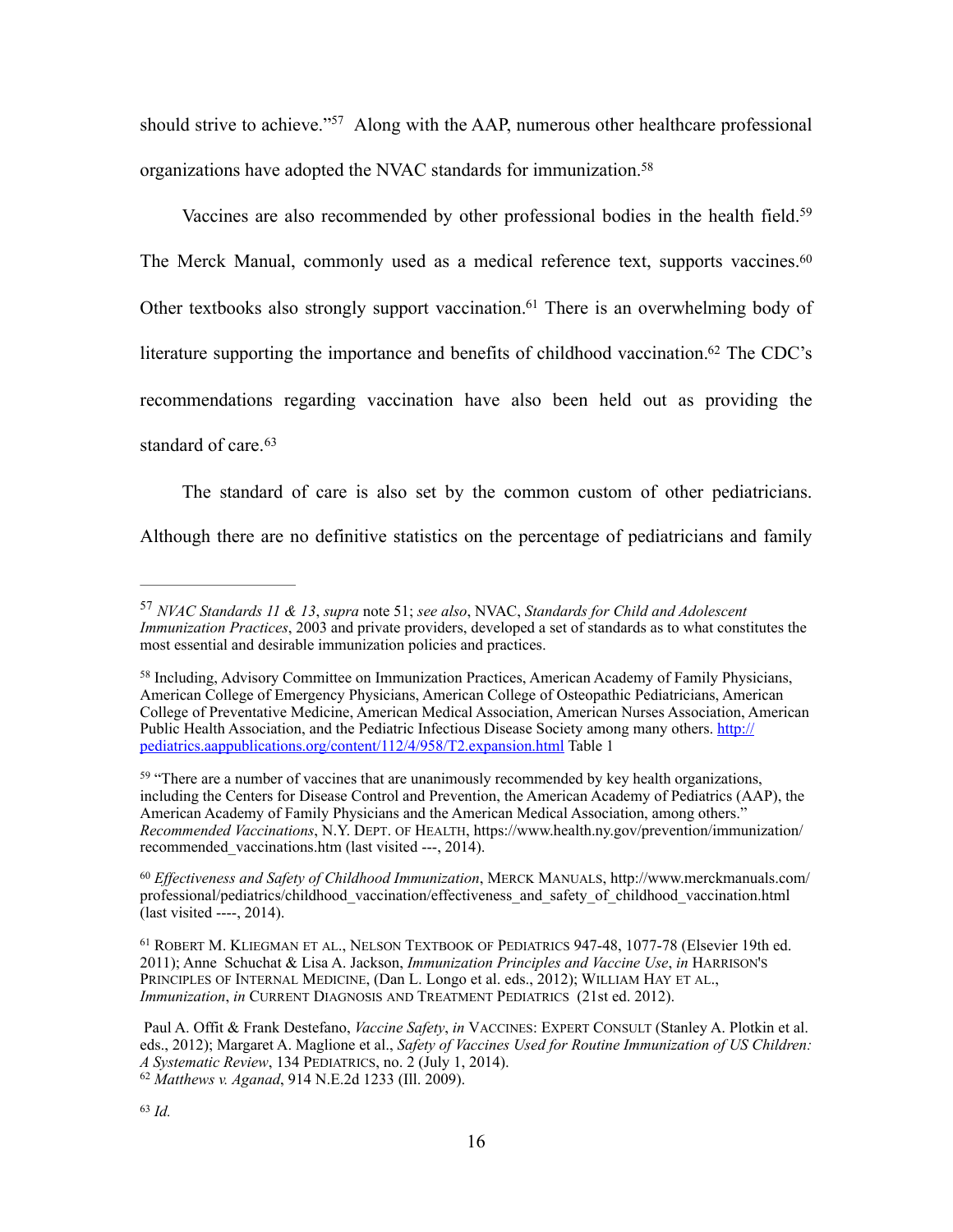<span id="page-16-5"></span>practitioners that follow the recommended vaccine schedule and NVAC guidelines in their practices, we do know that roughly 90% of pediatric patients are vaccinated on schedule.<sup>64</sup>This would indicate that the customary practice for the majority of pediatric care providers is to vaccinate according to the NVAC standards. This is further supported by some of the explanations provided by those pediatric practices which—a growing trend—refuse to treat patients who refuse to be vaccinated[.](#page-16-1)<sup> $65$ </sup> These physicians often refuse care to unvaccinated patients because it places the physician in the uncomfortable, and perhaps unsustainable, position of being asked to treat patients who are operating against appropriate medical advice and thus receiving sub-standard care[.](#page-16-2)<sup>[66](#page-16-2)</sup>

<span id="page-16-8"></span><span id="page-16-7"></span><span id="page-16-6"></span>One potential counter argument is that not vaccinating or vaccinating on a delayed schedule is, nonetheless, the custom of a respectable minority, and hence, a legitimate alternative to vaccinating[.](#page-16-3)<sup>[67](#page-16-3)</sup> There are a few problems with that approach. No professional association endorses not vaccinating, or vaccinating on a delayed schedule. Professional textbooks oppose it. Expert bodies have concluded, for each vaccine on the schedule, that its benefits outweigh its risks and that it's cost effective to use it[.](#page-16-4)<sup>[68](#page-16-4)</sup> There is

<span id="page-16-9"></span><span id="page-16-0"></span>Preeti Malani, *Vaccination Rates for US Children Remain Generally High, But Measles Outbreaks* [64](#page-16-5) *Underscore Shortfalls in Some Regions*, JAMA (Sept. 16, 2013), http://newsatjama.jama.com/2013/09/16/ vaccination-rates-for-us-children-remain-generally-high-but-measles-outbreaks-underscore-shortfalls-insome-regions/.

<span id="page-16-1"></span><sup>&</sup>lt;sup>[65](#page-16-6)</sup> Shirley S. Wang, More Doctors 'Fire' Vaccine Refusers, WALL ST. J. (Feb. 15, 2012), http:// online.wsj.com/news/articles/SB10001424052970203315804577209230884246636.

<span id="page-16-2"></span><sup>&</sup>lt;sup>[66](#page-16-7)</sup> Wolffe Nadoolman, *Vaccine Refusal and Ethical Issues*, THE EMPATHIC PEDIATRICIAN (July 18, 2010), http://drwolffe.blogspot.co.il/2010/07/vaccine-refusal-and-ethical-issues.html.

<span id="page-16-3"></span><sup>&</sup>lt;sup>[67](#page-16-8)</sup> Pesek v. University Neurologists Ass'n, 721 N.E.2d 1011 (Ohio 2000).

<span id="page-16-4"></span><sup>&</sup>lt;sup>[68](#page-16-9)</sup> Margaret A. Maglione, et al., Safety of Vaccines Used for Routine Immunization of US Children: A Systematic Review, doi: 10.1542/peds.2014-1079 PEDIATRICS (2014).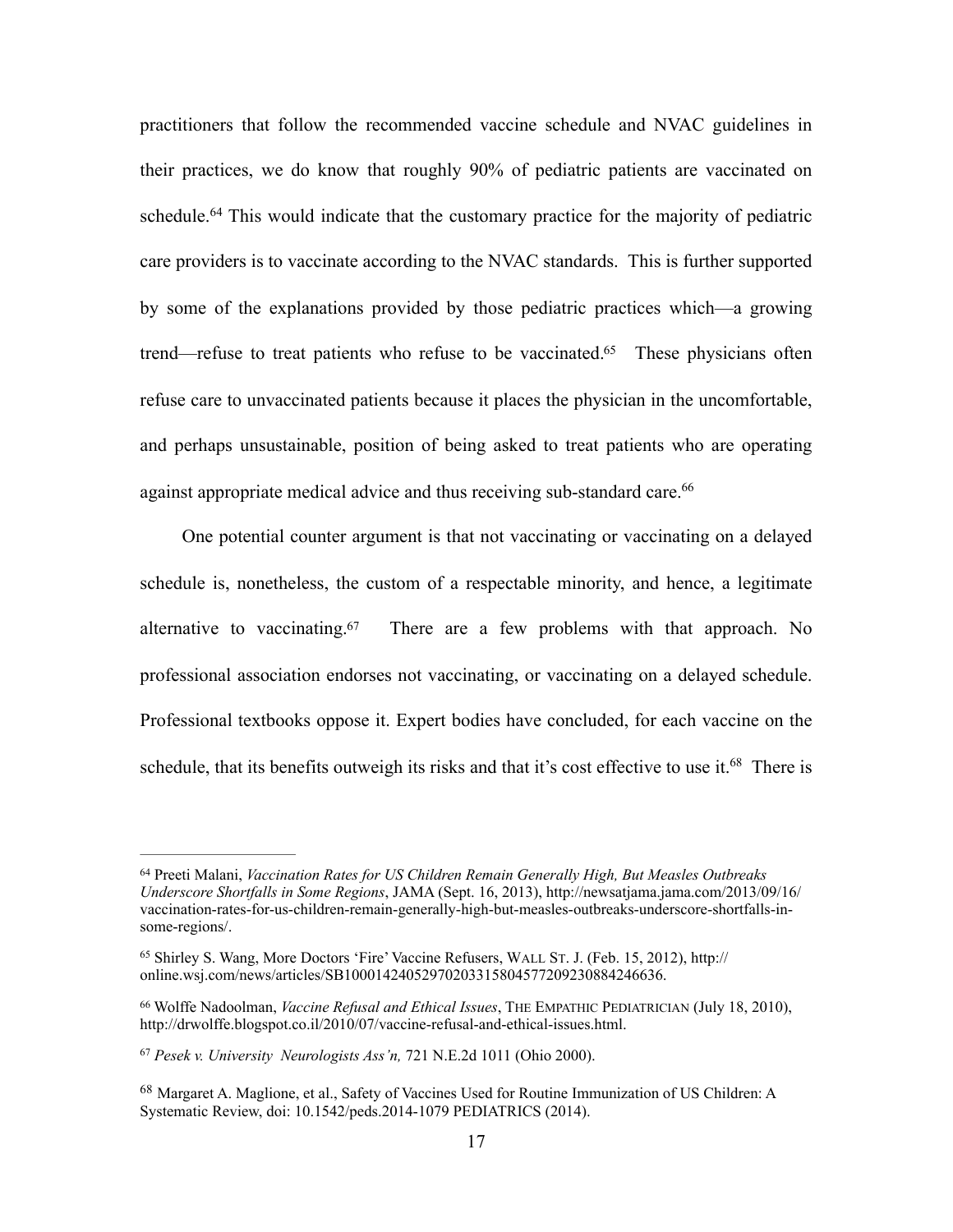no good scientific support for the claim that the risks outweigh the benefits for any of them.

Delaying is also not supported. The evidence is that the current schedule is safe.<sup>[69](#page-17-0)</sup> There is also no scientific support to the claim that delaying vaccines is beneficial, and there are studies that go the other way[.](#page-17-1)<sup>[70](#page-17-1)</sup>

With no basis in the literature, and no empirical support, there is nothing that makes

not vaccinating on schedule a respectable alternative.<sup>71</sup>

<span id="page-17-8"></span><span id="page-17-7"></span><span id="page-17-6"></span>By any possible standard, vaccinating is the standard of care.

## **I.B.ii Informed Consent:**

<span id="page-17-10"></span>The other claim that can be brought against a doctor is a claim of informed consent.

The ethical justification for the requirement of informed consent is the patient's

<span id="page-17-9"></span>autonomy[.](#page-17-3)<sup>[72](#page-17-3)</sup> The law moved away from a battery-based claim—a claim that allowed a

patient to recover only if there was no consent to the treatment<sup>73</sup>[—](#page-17-4)to a negligence-based

<span id="page-17-11"></span>claimthat allowed patients to recover when consent was flawed.<sup>[74](#page-17-5)</sup> The heart of informed

<span id="page-17-0"></span> $69$  As highlighted by a recent Institute of Medicine Report: The Childhood Immunization Schedule and Safety: Stakeholder Concerns, Scientific Evidence, and Future Studies. (2012).

<span id="page-17-1"></span> $^{70}$  $^{70}$  $^{70}$  Kristen A. Feemster & Paul A. Offit, Delaying Vaccination Is Not a Safer Choice, 167 JAMA PEDIATRICS 1097(2013). See also: Fernando A. Guerra, Delays in Immunization Have Potentially Serious Health Consequences, 9 PEDIATRIC DRUGS (2007).

<span id="page-17-2"></span> $71$ Dr. Bob Sears, as mentioned, has a lay-directed book in which he suggests an alternative schedule. But Dr. Sears' has no vaccine-related peer-reviewed publications. His alternative schedule is made up, with no scientific support, and is not acknowledged or accepted by any professional body. It was criticized by those with actual expertise related to vaccines: Paul A. Offit & Charlotte A. Moser, *The Problem With Dr Bob's Alternative Vaccine Schedule*, 123 PEDIATRICS 164 (2009). It seems problematic to treat a popular book with no professional basis as a source of a respectable custom. Especially with no evidence that some noticeable minority of physicians recommend it.

<span id="page-17-3"></span>Jaime Staples King & Benjamin W. Moulton, *Rethinking Informed Consent: The Case for Shared* [72](#page-17-9) *Medical Decision-Making*, 32 AM. J.L. & MED. 429, 435-37.

<span id="page-17-4"></span>*Schloendorff v. Soc'y of New York Hosp.,* 105 N.E. 92 (N.Y. 1914). [73](#page-17-10)

<span id="page-17-5"></span><sup>&</sup>lt;sup>[74](#page-17-11)</sup> King & Moulton, *supra* note 64, pp. 438-40.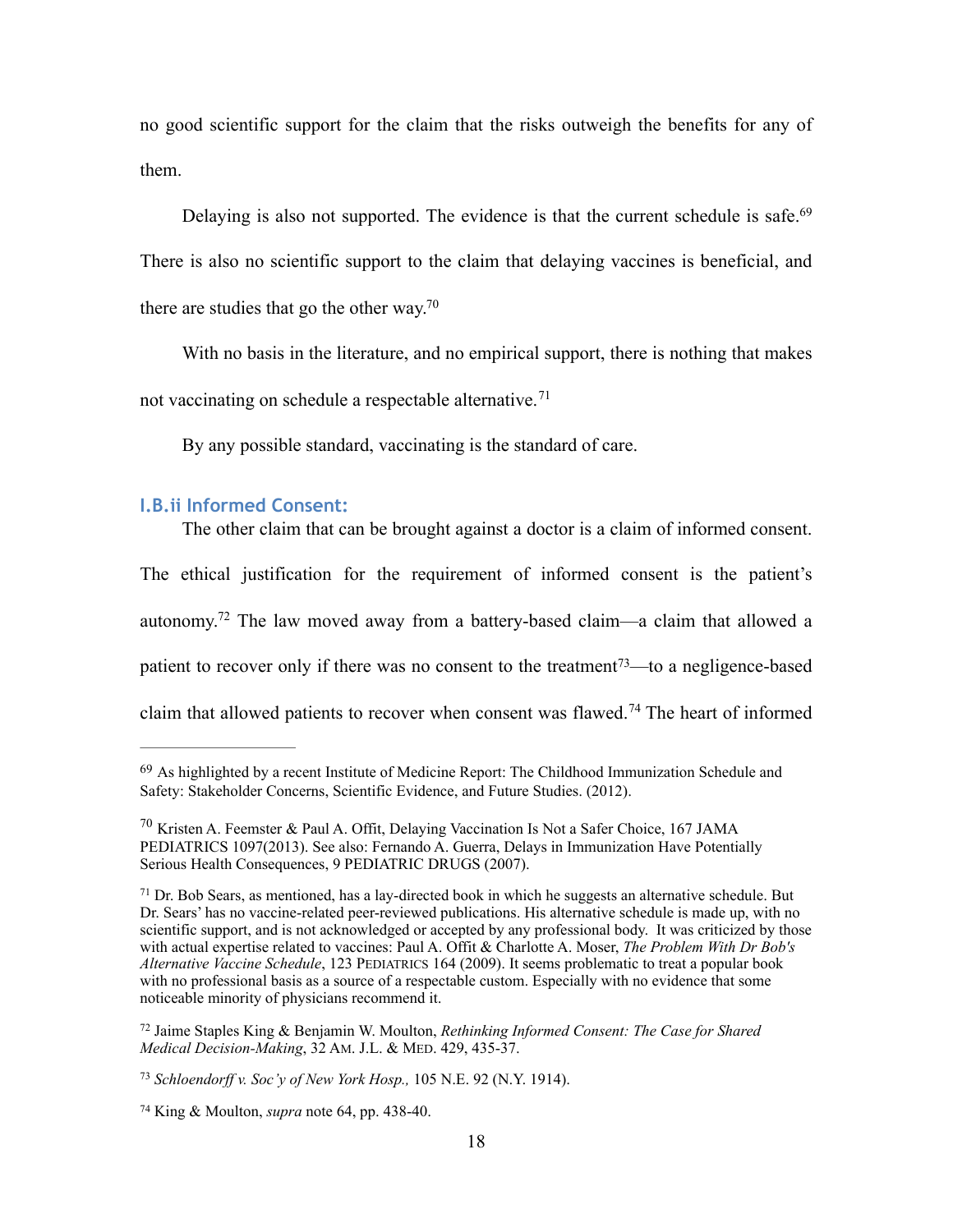consent is a requirement that patients be informed of the risks, benefits and alternatives to treatment before making a health-related decision[.](#page-18-0)<sup>[75](#page-18-0)</sup> What that actually entails can vary.

<span id="page-18-4"></span>Two standards are used to assess whether the information provided by the doctor meets the standard for informed consent. Under the physician-based standard, a doctor needs to inform a patient of the risks of a treatment "to the same degree that a 'reasonably prudent practitioner in the same field of practice or specialty in [that state]' would."[76](#page-18-1) Under the patient-based standard, a physician must disclose material risks—risks that a reasonable person in the patient's position would want to know[.77](#page-18-2)

<span id="page-18-6"></span><span id="page-18-5"></span>To win an informed consent claim a patient must show that a doctor breached the relevant standard, and that the breach proximately caused the patient's harm: i.e. that knowing the information would have led the patient to a different decision.<sup>[78](#page-18-3)</sup>

<span id="page-18-7"></span>In the vaccine context, it's important that a doctor provide patients information about vaccines, and also about the risks of the choice not to vaccinate. If not warning of a genetic or infectious disease can lead to liability, so can failure to warn of the hazards of refusing to take the standard precaution of vaccination to prevent an infectious disease.

Medical advice related to vaccinating straddles the line between medical performance—vaccinating is part of the standard of care—and informed consent, a doctor must inform a patient of the benefits and (very slight) risks that come with vaccination

<span id="page-18-0"></span> $75$  Id, at p. 439.

<span id="page-18-1"></span>[<sup>76</sup>](#page-18-5) Id, at p. 441

<span id="page-18-2"></span> $77$  Id, at p. 445

<span id="page-18-3"></span>[<sup>78</sup>](#page-18-7) Id, at p. 441 and 445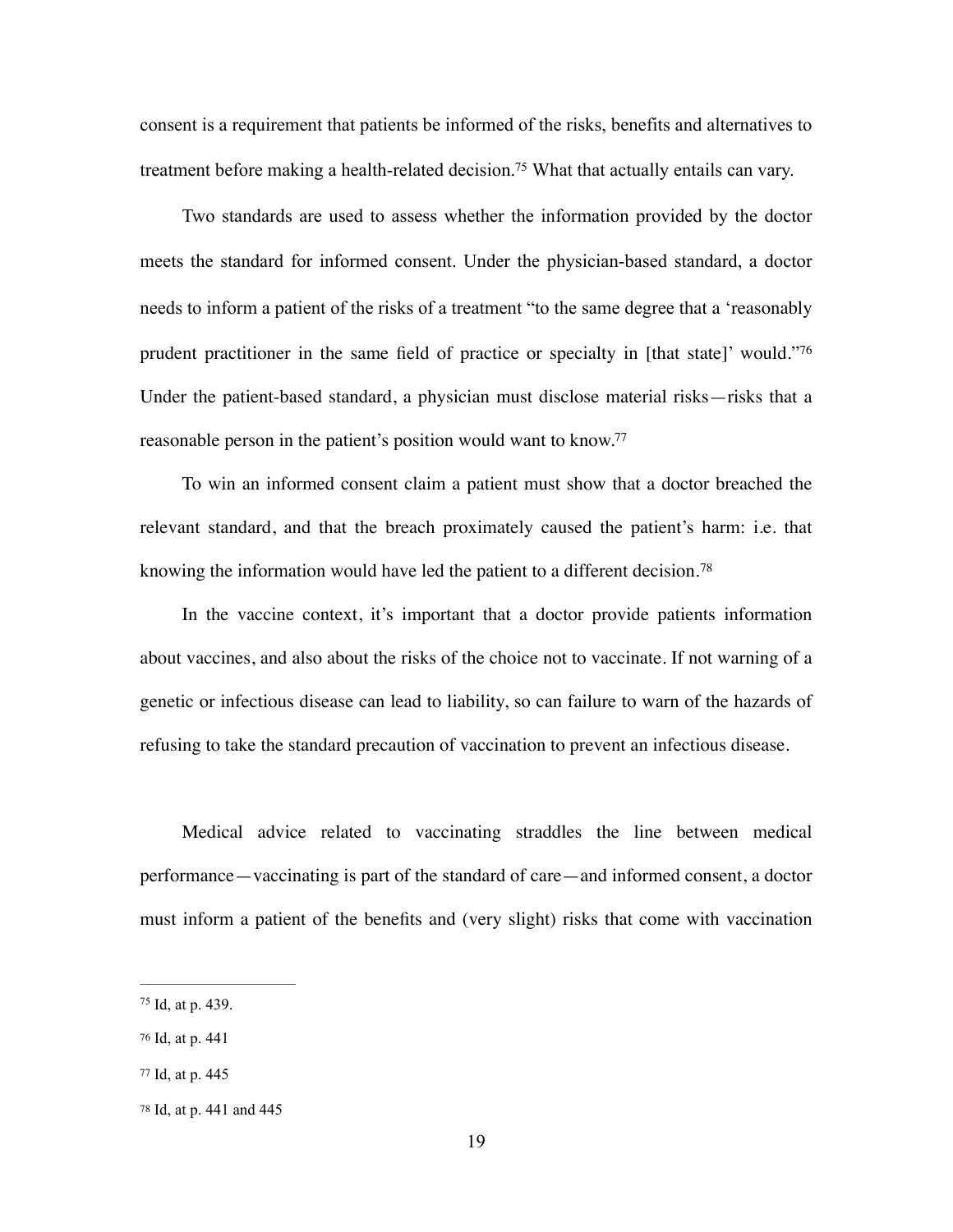and the considerable risks encountered in refusal of vaccination. By not properly advising, a doctor violates both at the same time: she falls below the standard of care, performs negligently, and she denies her patients their right to make an informed choice about whether or not to vaccinate.

# **II. Advising about Vaccines: Liability Pitfalls**

## **II.A. Advising to Vaccinate:**

A patient comes in, and a doctor suggests the child should get vaccines. The parent refuses. The child contracts a vaccine-preventable disease and either suffers harm herself or infects another. Should the doctor be liable, either to the child or to a third party harmed? Would it matter if the child came in between well visits for specific reasons, and the vaccine issue was not raised then?

Generally speaking, if a doctor advised a parent to vaccinate, a doctor should not be liable for the consequences if the parent decides not to vaccinate. This is true even if there are interim visits for specific reasons that are missed opportunities to discuss vaccines.

<span id="page-19-4"></span><span id="page-19-3"></span>For good or bad, patient autonomy is a major tenet of our system[.](#page-19-0)<sup>[79](#page-19-0)</sup> A doctor cannot impose treatment on an adult in sound mind, up to and including life saving treatment.<sup>[80](#page-19-1)</sup> The situation is somewhat different for children: a parent can be required to act to save a child'slife, or even for less dramatic reasons. <sup>[81](#page-19-2)</sup> A parent may even be required to provide

<span id="page-19-5"></span><span id="page-19-0"></span> $79$ id.

<span id="page-19-1"></span> $b$ id

<span id="page-19-2"></span>[<sup>81</sup>](#page-19-5) ROBERT H. MNOOKIN & D. KELLY WEISBERG, CHILD, FAMILY AND STATE: PROBLEMS AND MATERIALS ON CHILDREN AND THE LAW ch. 4 (7th ed. 2014); ALISON DUNDES RENTELN, THE CULTURAL DEFENSE 67-70 (2004).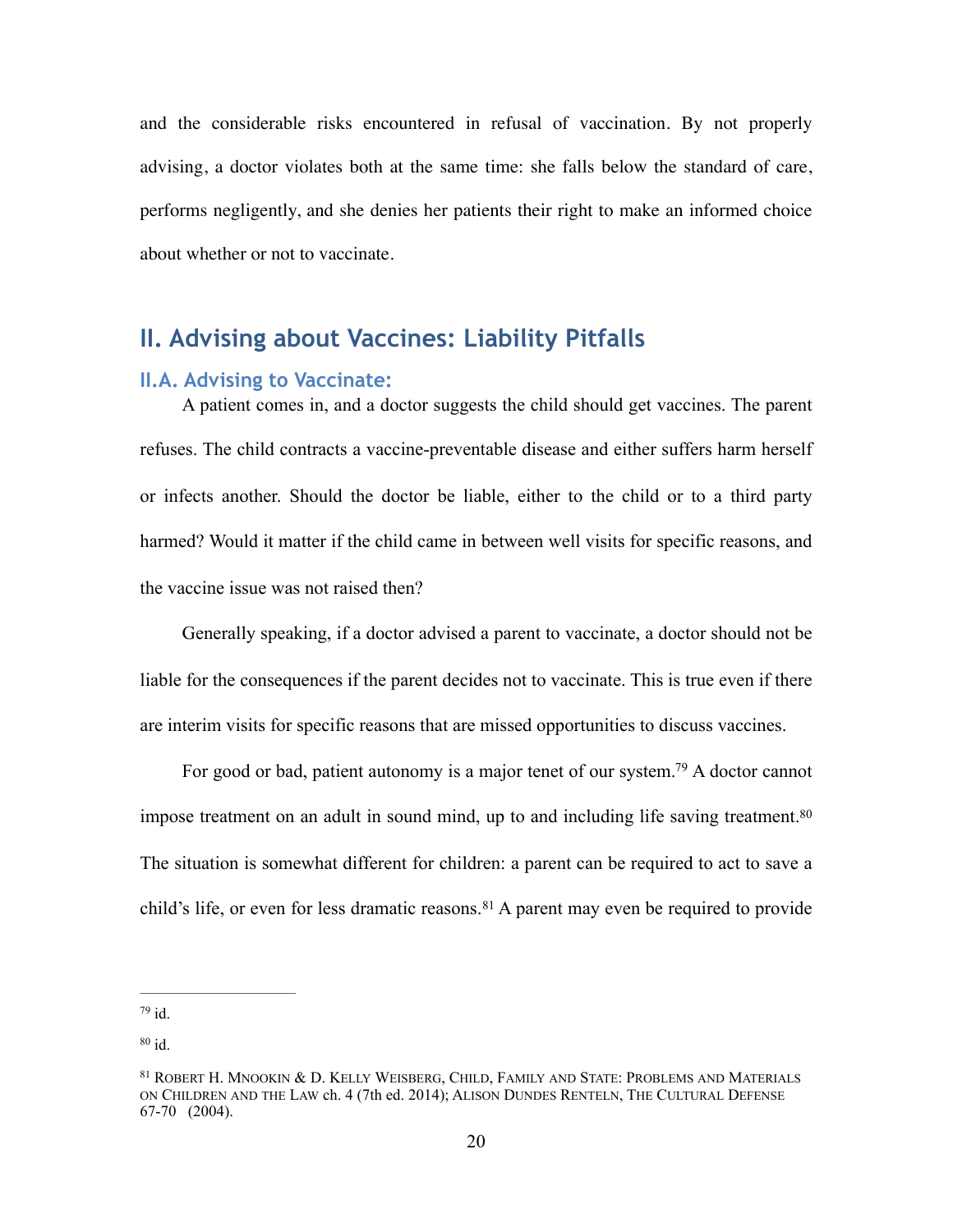<span id="page-20-5"></span>medical treatment short of saving a child's life[.](#page-20-0)<sup>[82](#page-20-0)</sup> In the context of vaccination, however, the cases where parents have been required to vaccinate children are very few, and limited to situations of outbreaks. During a 1991 measles outbreak in Pennsylvania, a judge ordered forced vaccination of children whose parents were members of a religious communityopposed to vaccination after several children died of measles.<sup>83</sup> In *Christine M*., a father was found in neglect for not vaccinating his young child during a measles outbreak. But even there, the court forbore to order vaccination, since by the time the case was decided the outbreak had ended[.84](#page-20-2)

<span id="page-20-8"></span><span id="page-20-7"></span><span id="page-20-6"></span>While all states have school immunization requirements, all states also allow parents some kind of alternative to vaccination. Most states offer exemptions, or allow children to be homeschooled if unvaccinated[.](#page-20-3)<sup>[85](#page-20-3)</sup> The few states that apply school immunization requirements to homeschooled children have non-medical exemptions available[.](#page-20-4) [86](#page-20-4)

<span id="page-20-9"></span>The picture that emerges is that, in the United States in most circumstances parents can choose not to have their children vaccinated. Patient autonomy means that parents do not have to take a doctor's advice to vaccinate. With that freedom should come

<span id="page-20-0"></span>[<sup>82</sup>](#page-20-5) Renteln, *id.* 

<span id="page-20-1"></span>Paul A. Offit, *The Philadelphia Measles Outbreak*, AM. ACAD. OF PEDIATRICS, *http://www.aapnj.org/* [83](#page-20-6) *[uploadfiles/documents/2014/AC/phila%20measles%20II.pdf.](http://www.aapnj.org/uploadfiles/documents/2014/AC/phila%2520measles%2520II.pdf)*

<span id="page-20-2"></span>*In re Christine M.,* 595 N.Y.S.2d 606, 616 (Fam. Ct. 1992). [84](#page-20-7)

<span id="page-20-3"></span>Nina R. Blank et al., *Exempting Schoolchildren From Immunizations: States With Few Barriers Had* [85](#page-20-8) *Highest Rates Of Nonmedical Exemptions*, 32 HEALTH AFFAIRS 1280 (2013); Calandrillo, U. MICH. J.L. REFORM, (2004) ; Alicia Novak, *The Religious and Philosophical Exemption to State-Compelled Vaccination: Constitutional and Other Challenges*, 7 U. PA. J. CONST. L. 1101 (2005).

<span id="page-20-4"></span>Dorit R. Reiss, *Rights of the Unvaccinated Child: The Role of School Immunization Requirements*, SHOT [86](#page-20-9) OF PREVENTION (March 20, 2014), http://shotofprevention.com/2014/03/20/rights-of-the-unvaccinatedchild-the-role-of-school-immunization-requirements/.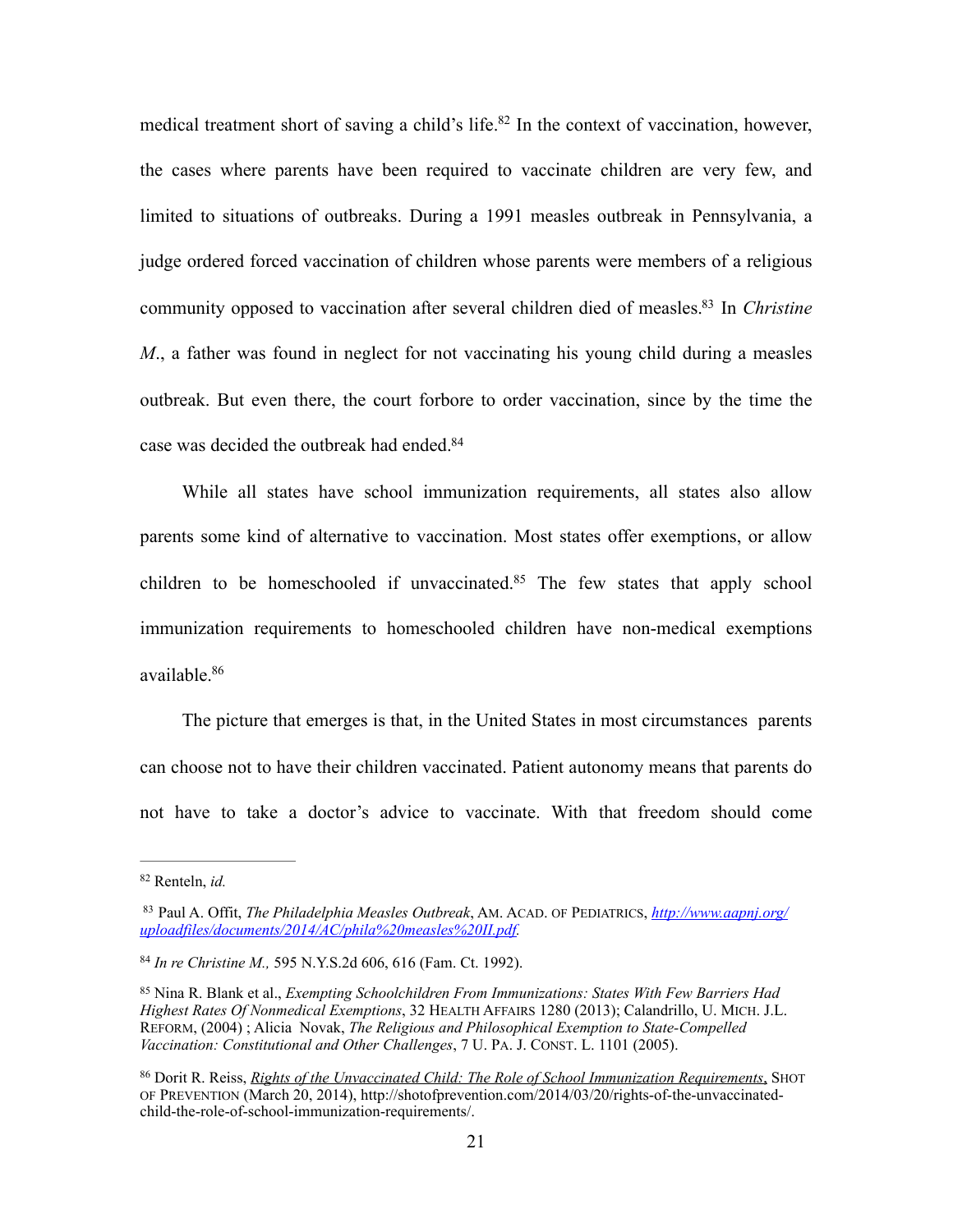responsibility: if the parent rejected the doctor's advice to vaccinate and their child was harmed by that, they should be the one to bear the cost, not the doctor who followed the standard of care and advised them appropriately.<sup>87</sup>

<span id="page-21-11"></span><span id="page-21-10"></span><span id="page-21-9"></span><span id="page-21-8"></span><span id="page-21-7"></span>One potential counter to this claim is that doctors are, in all states, mandatory reporters of child abuse[.](#page-21-1)<sup>[88](#page-21-1)</sup> While not all states impose tort liability for violating the duty toreport, at least some do, via the statute or via court decisions.  $89$  A case can be made that not vaccinating is at least medical neglect[.](#page-21-3)<sup>[90](#page-21-3)</sup> While serious adverse events can happen, they are extremely rare[.](#page-21-4)<sup>[91](#page-21-4)</sup> Unvaccinated children are at substantially higher risk of preventablediseases than vaccinated children.<sup>[92](#page-21-5)</sup> In other words, they are much more at risk,and arguably, not vaccinating them, choosing the greater risk for them,  $93$  is inappropriate. Should doctors whose patients refuse to vaccinate be liable if they did not

<span id="page-21-13"></span><span id="page-21-12"></span><span id="page-21-0"></span><sup>&</sup>lt;sup>[87](#page-21-7)</sup> "A patient has a duty to cooperate with his or her physician by following the physician's instructions regarding treatment and tests, and a failure on the part of the patient in this respect which contributes to injury claimed to have arisen from the physician's negligence or malpractice will bar recovery therefore. Thus, a physician or surgeon who is prevented from curing an ailment by the refusal of the patient to submit to proper treatment cannot be held liable for resulting damages." Paul Coltoff et al., Effect of Patient's Negligence, 70 C.J.S. *Physicians and Surgeons* § 94 (2014).

<span id="page-21-1"></span><sup>88</sup>Mnookin and Weisberg, Supra Note ##, pp. 228.

<span id="page-21-2"></span><sup>&</sup>lt;sup>[89](#page-21-9)</sup> Id, pp. 224-228.

<span id="page-21-3"></span>For an example of medical neglect see, e.g., e.g. *Faunteroy v. U. S., 413 A.2d 1294 (D.C. 1980*)). [90](#page-21-10)

<span id="page-21-4"></span><sup>&</sup>lt;sup>[91](#page-21-11)</sup> Maglione et al, *supra* note 23.

<span id="page-21-5"></span> $92$  Daniel R. Feikin et al., Individual and Community Risks of Measles and Pertussis Associated With Personal Exemptions to Immunization, 284 JAMA 3145 (2000). Jason M. Glanz, et al., Parental Refusal of Pertussis Vaccination Is Associated With an Increased Risk of Pertussis Infection in Children, 123 PEDIATRICS 1446(2009).

<span id="page-21-6"></span><sup>&</sup>lt;sup>[93](#page-21-13)</sup> Comparison of Effects of Diseases and Vaccines- Canadian Immunization Guide, PUBLIC HEALTH AGENCY OF CANADA, *<http://www.phac-aspc.gc.ca/publicat/cig-gci/cedv-cemv-tab-eng.php>* (Canada); *Diseases & the Vaccines that Prevent Them*, CENTERS FOR DISEASE CONTROL AND PREVENTION, http:// [www.cdc.gov/vaccines/vpd-vac/fact-sheet-parents.html \(United States\).](http://www.cdc.gov/vaccines/vpd-vac/fact-sheet-parents.html)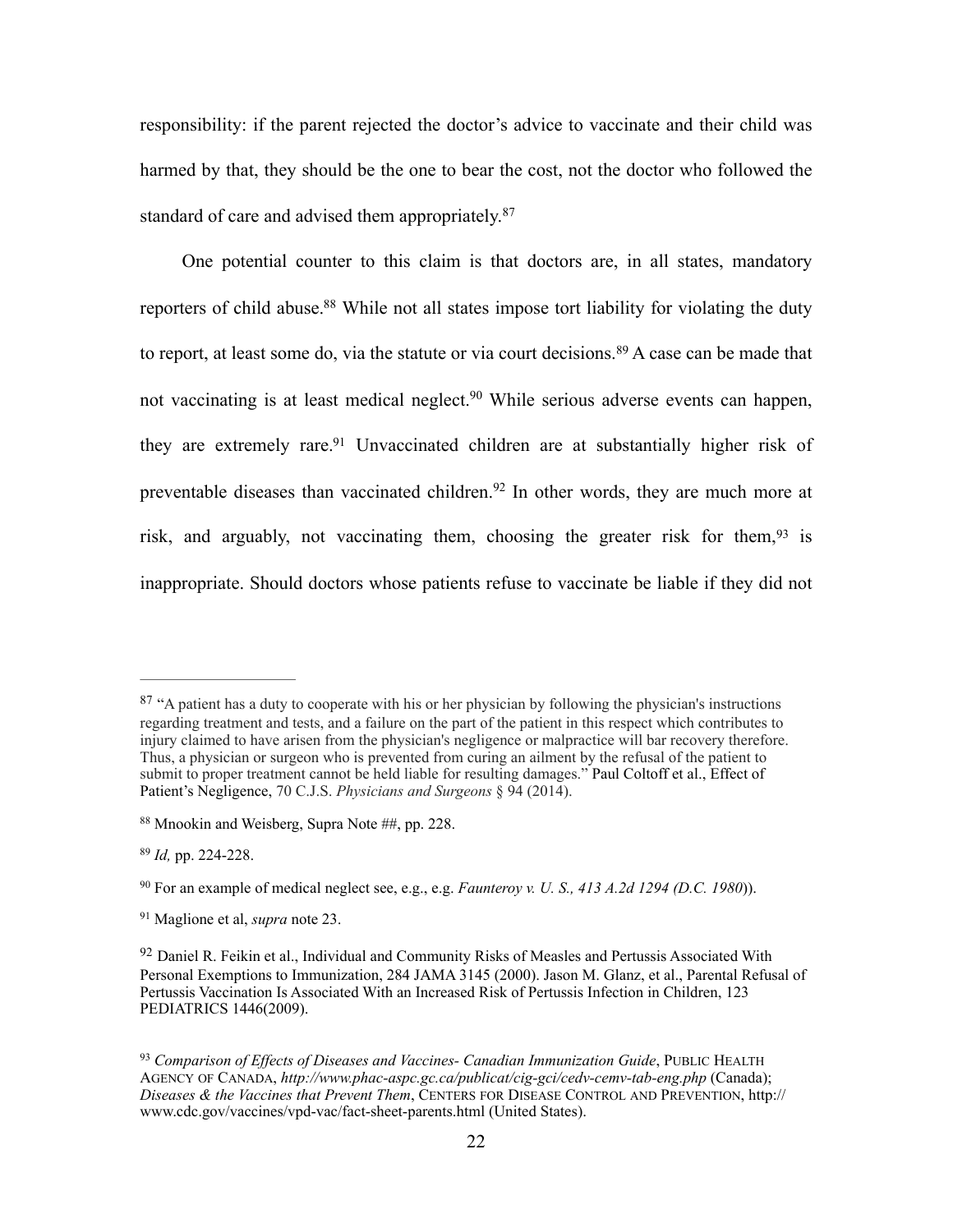report the non-vaccinating parent as at least suspect of child neglect, and the child was harmed by non-vaccinating?

<span id="page-22-3"></span>We see a number of problems with this view, both on legal and policy grounds, and believe it is inappropriate. First, it is not clear this is the kind of neglect that should be reported. There is substantial debate on the definition of abuse and neglect, with some advocates concerned about extending it too broadly[.](#page-22-0)<sup>[94](#page-22-0)</sup> Criminal cases of medical neglect addressed behavior that was pretty extreme: starving a child or child in need of immediateintervention.<sup>[95](#page-22-1)</sup> Not vaccinating a healthy child can kill, and can arguably be medical neglect, but it's an extension even from the parent's point of view – and the doctor is once removed.

<span id="page-22-5"></span><span id="page-22-4"></span>Further, legally, the existence of exemptions can also go against this. Most states have non-medical exemptions[.](#page-22-2)<sup>[96](#page-22-2)</sup> While exemptions are adopted in a different context, they can be read as at the very least making non-vaccination not medical neglect when the parents has a legal exemption. In that case, doctors have no duty to report.

On policy grounds, continuing with the theme of exemption, it's neither fair nor desirable to expect doctors to decide when a parent is legally exempt. Doctors are not trained in law, and it's not their job to apply exemption law.

<span id="page-22-0"></span><sup>&</sup>lt;sup>[94](#page-22-3)</sup> Diana J. English, *The Extent and Consequences of Child Maltreatment* 8 THE FUTURE OF CHILDREN 40-42 (Spring 1998).

<span id="page-22-1"></span> $^{95}$  $^{95}$  $^{95}$  e.g. State v. Jones, 778 So. 2d 1131 (La. 2001), People v. Pierson, 176 N.Y. 201 (1903), Faunteroy v. U. S., 413 A.2d 1294 (D.C. 1980), State v. Crawford, 188 Neb. 378 (1972)).

<span id="page-22-2"></span> $96$  Hope Lu, Giving Families their Best Shot: A Law-Medicine Perspective on the Right to Religious Exmptions from Mandatory Vaccination, 63 CASE WESTERN RESERVE LAW REVIEW 869(2013). Mississippi and West Virginia are the only exceptions.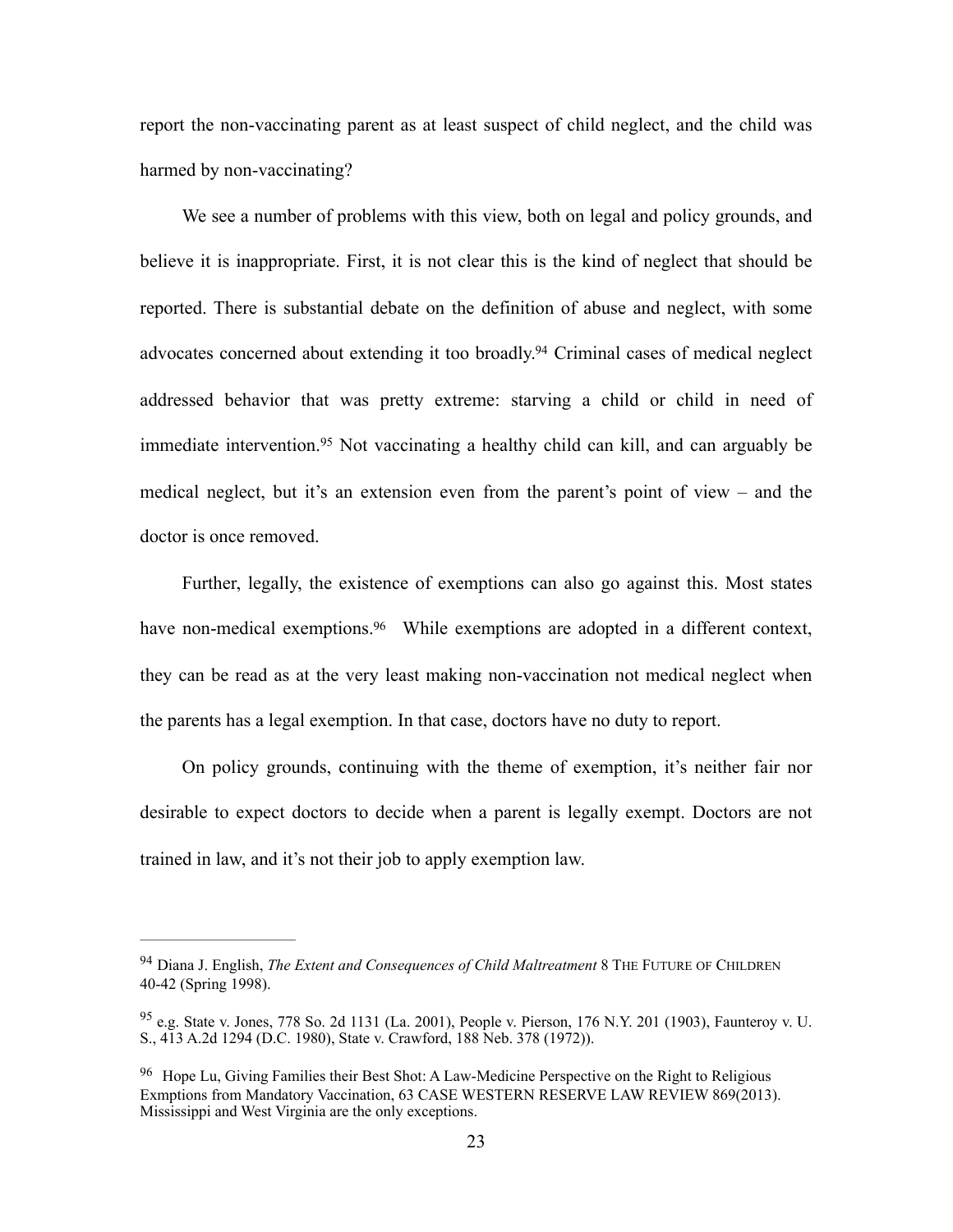Making doctors liable for not reporting in these situations can also deter nonvaccinating parents from seeking medical care. This has two costs: it can deprive doctors from the opportunity to try to change the parents' mind, and it can deny the child – already at risk – medical care. Given the burden on Child Protective Service, it's also unlikely that there will be consequences from reporting – so imposing liability for not reporting, when reporting wouldn't have helped, seems especially unfair (and causation will be an issue. Finally, it seems that imposing liability for not reporting in this situation is penalizing the doctor for the parents' choice.

For all these reasons, we believe that it's inappropriate to hold the doctor liable for not reporting parents who do not vaccinate against the doctor's advice.

Should a doctor be liable when the harm is to a third party who did not make the choice to assume the risk of refusing vaccination. However, the strong protection afforded by most states to the parent's authority to make that decision supports, in our view, a similar result: while it is appropriate for a third party to be able to sue the non-vaccinating parent[,](#page-23-0)  $97$  they should not be able to go beyond the parent and sue the doctor.

<span id="page-23-1"></span>This could mean a third party is left with no remedy if the non-vaccinating parents are unable to pay. But it is unfair to hold a doctor liable for a problematic parental decision over which the doctor has little control.

<span id="page-23-0"></span>Arthur Caplan et al., *Free to Choose But Liable for the Consequences: Should Non-Vaccinators be* [97](#page-23-1) *Penalized for the Harm They Do?* 40 J.L. MED. & ETHICS, 606, 606 (2012); Douglas S. Diekema, *Choices Should Have Consequences: Failure to Vaccinate, Harm to Others, and Civil Liability*, 107 MICH. L. REV. FIRST IMPRESSIONS 90 (2009); Dorit Reiss, *Compensating the Victims of Failure to Vaccinate: What are the Options?* 23 CORNELL J.L. & PUB. POL'Y, 595, 597 (2014); *but see* Daniel B. Rubin & Sophie Kasimow, *The Problem of Vaccination Non-Compliance: Public Health Goasl and the Limitations of Tort Law*, 107 MICH L. REV. FIRST IMPRESSIONS 114 (2009).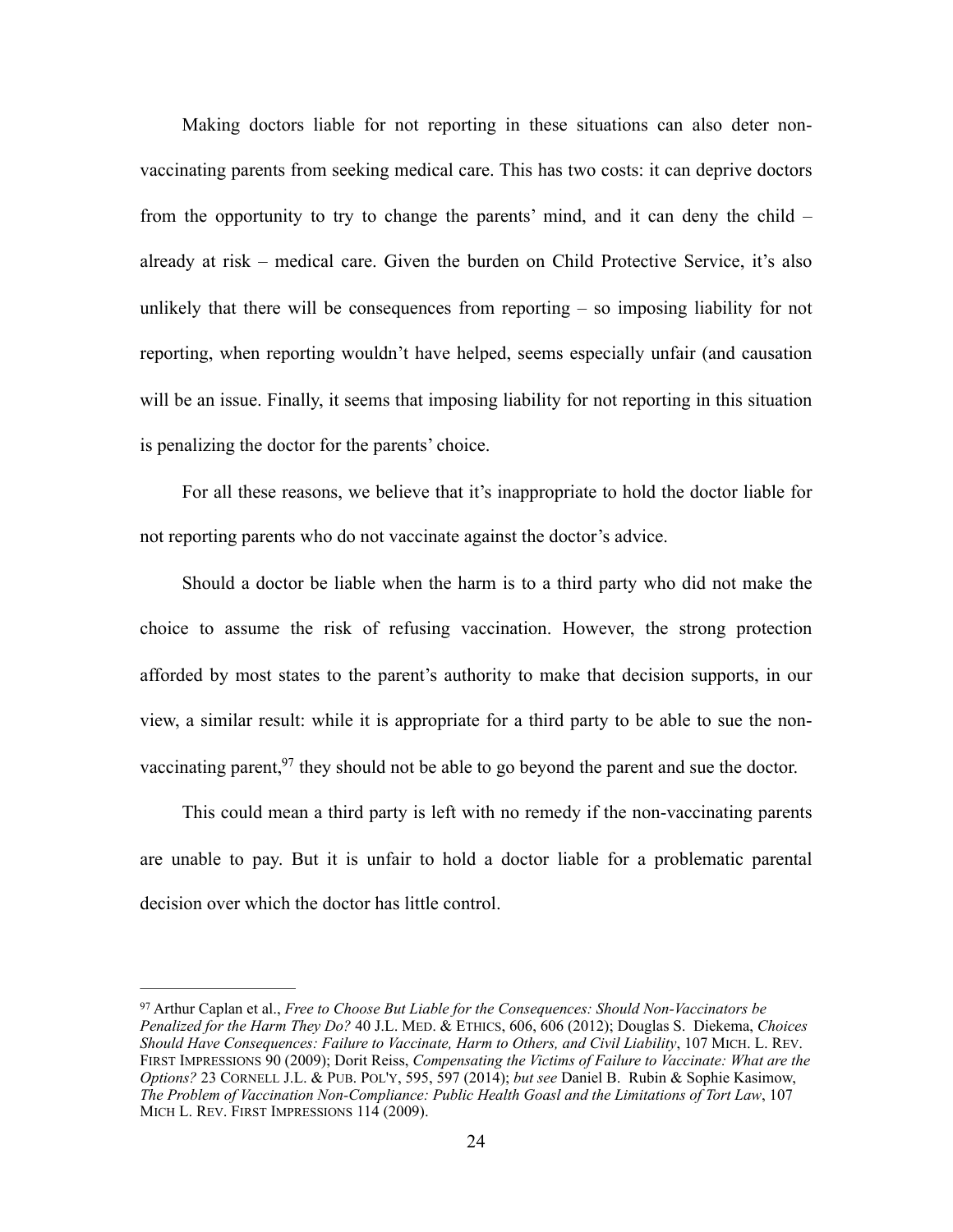Furthermore, the doctor should not be liable for not repeatedly pushing the issue of vaccination every time the child came in sick: while it is certainly appropriate for a doctor to raise the issue in those circumstances, and even a positive thing to be encouraged, the fact that a doctor faced with a suffering child focused on the problem at hand rather than on the previous lack of vaccination is reasonable. Medical liability can be a serious burden. If the parent decided to deny the child the vaccine, the doctor's focus on the problem at hand during a subsequent visit is not enough to justify shifting that burden from the deciding parent to the advising doctor. The buck should stop with the parent.

<span id="page-24-4"></span><span id="page-24-3"></span>As a practical matter, it might be a good idea for doctors to have written evidence that they did, in fact, advise the parents to vaccinate. The AAP suggests a model form to havenon-vaccinating parents sign<sup>[98](#page-24-0)</sup> titled "Refusal to Vaccinate"; but because that form includes language saying that the parent acknowledges the risks of non-vaccinating,<sup>[99](#page-24-1)</sup> anti-vaccine sites warn their members against signing that form, suggesting it can be a basis for action by Child Protective Services (CPS) or even criminal sanctions against the parentif a child is harmed by the decision.<sup>[100](#page-24-2)</sup> One way to handle this is to create a simpler form saying that the parent received information or to give all parents, vaccinating or not, the Vaccine Information Sheets that have to be provided to

<span id="page-24-5"></span><span id="page-24-0"></span>Dennis Murray & Ed Rothstein, *Documenting Parental Refusal to Have Their Children Vaccinated*, AM. [98](#page-24-3) ACAD. OF PEDIATRICS, http://www2.aap.org/immunization/pediatricians/pdf/refusaltovaccinate.pdf.

<span id="page-24-1"></span> $99$  For example: "I know that failure to follow the recommendations about vaccination may endanger the health or life of my child and others with whom my child might come into contact."*id.* 

<span id="page-24-2"></span><sup>&</sup>lt;sup>[100](#page-24-5)</sup> Vaccine Refusal Form, EDUCATE4THEINJURED, http://www.educate4theinjured.org/#!vaccine-refusalform/cno1 (last visited ----, 2014); *Do Not Sign AAP Or Other Self-Incriminating Vaccine Refusal Forms*, VACCINE LIBERATION, http://www.vaclib.org/legal/donotsign.htm (last visited ----, 2014).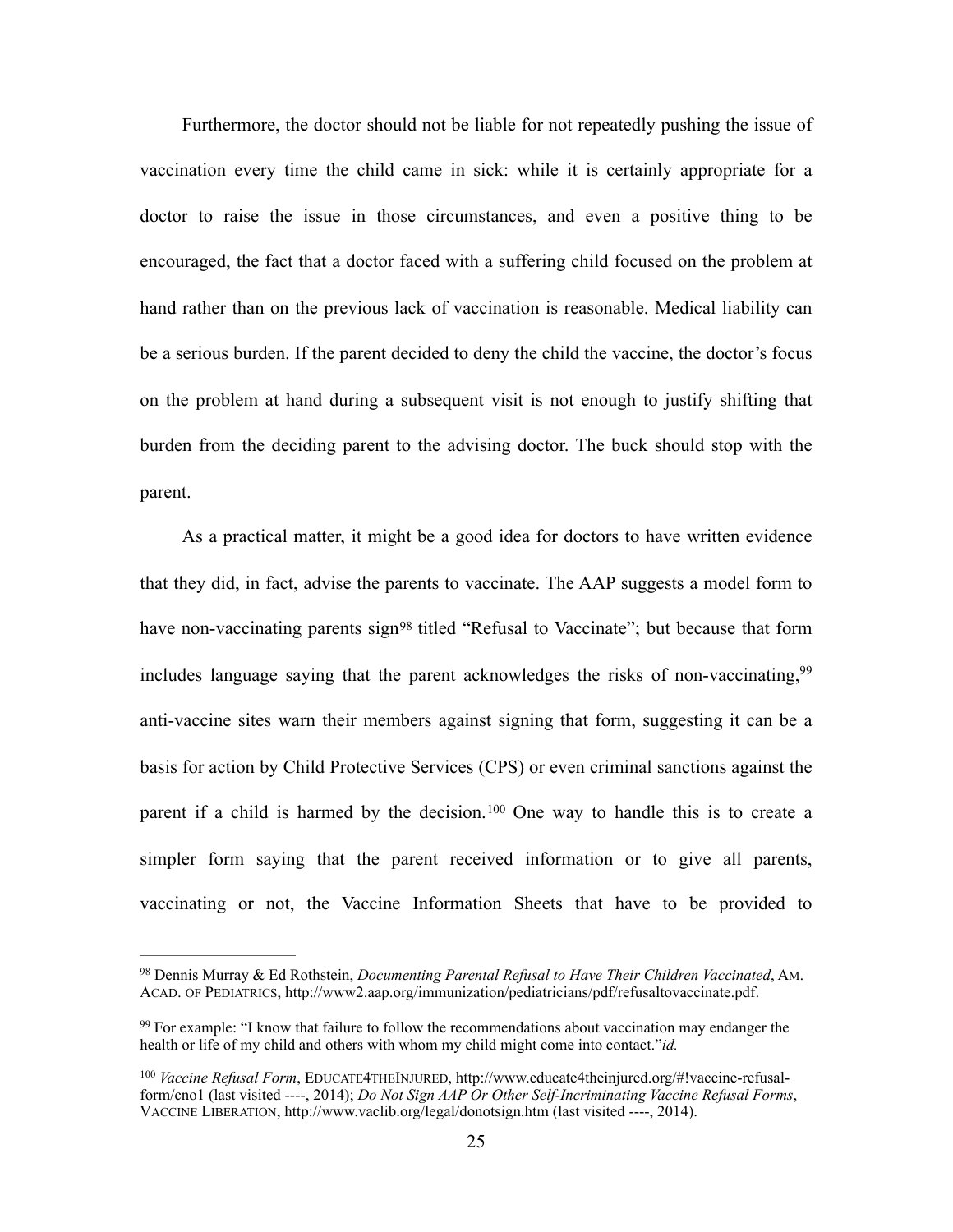vaccinating parents, and to obtain the same acknowledgement from everyone. If the parent refuses to sign even that, the doctor can make a note in real time stating that the information was offered and refused.

#### **II.B. Tacit Omissions/Implicit Support:**

A patient comes in, and being asked about vaccines says that she does not vaccinate, and the doctor says nothing, leaving it at that. No attempt to convince the patient to vaccinate, no discussion of the risks of the course of action. Alternatively, a patient comes in with an infant of two months, and the doctor says nothing about vaccines, not even mentioning the subject. If the child contracts a preventable disease and is harmed herself, or infects another who is harmed, should the doctor be liable?

This is an intermediate case, where the doctor's behavior is not as culpable as actively deterring a patient from vaccinating but may not be up to the standard: again, the standard is that the doctor should vaccinate the child according to schedule, so the doctor should advise accordingly. On one hand, there are the realities of modern medical practice: doctors have limited time with patients, and fighting a patient who comes in with a strong opinion against vaccines may not be the best use of that time. Research suggests that some patients opposed to vaccines are unreachable[,](#page-25-0)  $101$  and if a doctor judges that to be the case, maybe time would better be used taking care of the child's other needs. It can no doubt be wearing to have the discussion with parent after parent, in the

<span id="page-25-1"></span><span id="page-25-0"></span>E. Allison Hagood & Stacy Mintzer Herlihy, *Addressing Heterogeneous Parental Concerns About* [101](#page-25-1) *Vaccination with a Multiple-Source Model: A Parent and Educator Perspective*, 9 HUMAN VACCINES & IMMUNOTHERAPEUTICS (2013), http://www.landesbioscience.com/journals/vaccines/article/24888/? show full text=true.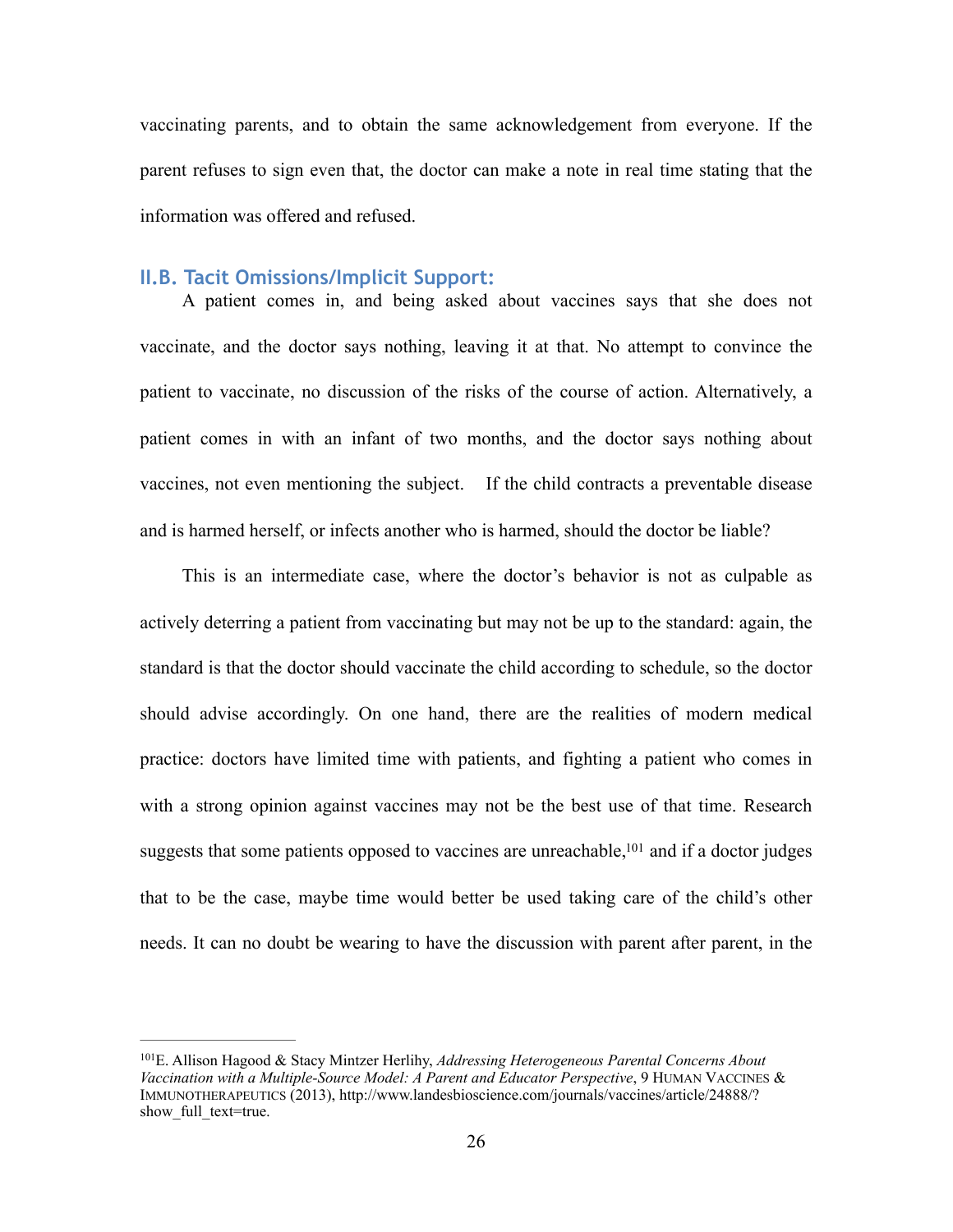middle of an intensely busy day, to respond to the same misconceptions, to dispel distrust and conspiracy theories, to bang your head against the wall of anti-vaccine claims.

On the other hand, it is a doctor's responsibility to provide the best care available. Lack of time is not a good justification to neglect providing advice that is important to a child's health. And while understandable, weariness is no more a justification here than it would be justification for a driver not paying attention to the road or for a doctor making other mistakes (for example, forgetting a sponge in a person's body). At the least, a parent needs to be made aware of the risks of not vaccinating. A doctor may not be able to force a parent to engage in a discussion, and is certainly not able to force a parent to listen, but a doctor can at least provide the vaccine information sheet. A parent choosing not to vaccinate is choosing a dramatically larger risk over a much, much smaller one[.](#page-26-0)<sup>[102](#page-26-0)</sup>

<span id="page-26-1"></span>A doctor has affirmative duties to a patient, and not actively warning a parent that they are choosing against the risk calculus is failing in those duties. Nor is it an unreasonably high burden to expect a doctor to at least make an effort—at least by providing appropriate sources of information—to inform patients of the vaccine schedule and the risks of deviating from it. After all, this is the professionally supported schedule, and the standard supported by the AAP and the CDC, and what respected medical textbooks instruct. It is a physician's professional duty to know it—and it's their professional duty to know it in order to best advise their patients about the safer course of action.

<span id="page-26-0"></span><sup>&</sup>lt;sup>102</sup> [For comparisons of the risks of diseases to the risks of vaccines see here for Canada: http://www.phac](http://www.phac-aspc.gc.ca/publicat/cig-gci/cedv-cemv-tab-eng.php) [aspc.gc.ca/publicat/cig-gci/cedv-cemv-tab-eng.php; here for the United States: http://www.cdc.gov/](http://www.cdc.gov/vaccines/vpd-vac/fact-sheet-parents.html) vaccines/vpd-vac/fact-sheet-parents.html. *See also* Calandrillo, *Vanishing Vaccinations: Why Are So Many Americans Opting Out of Vaccinating Their Children* at 391-93.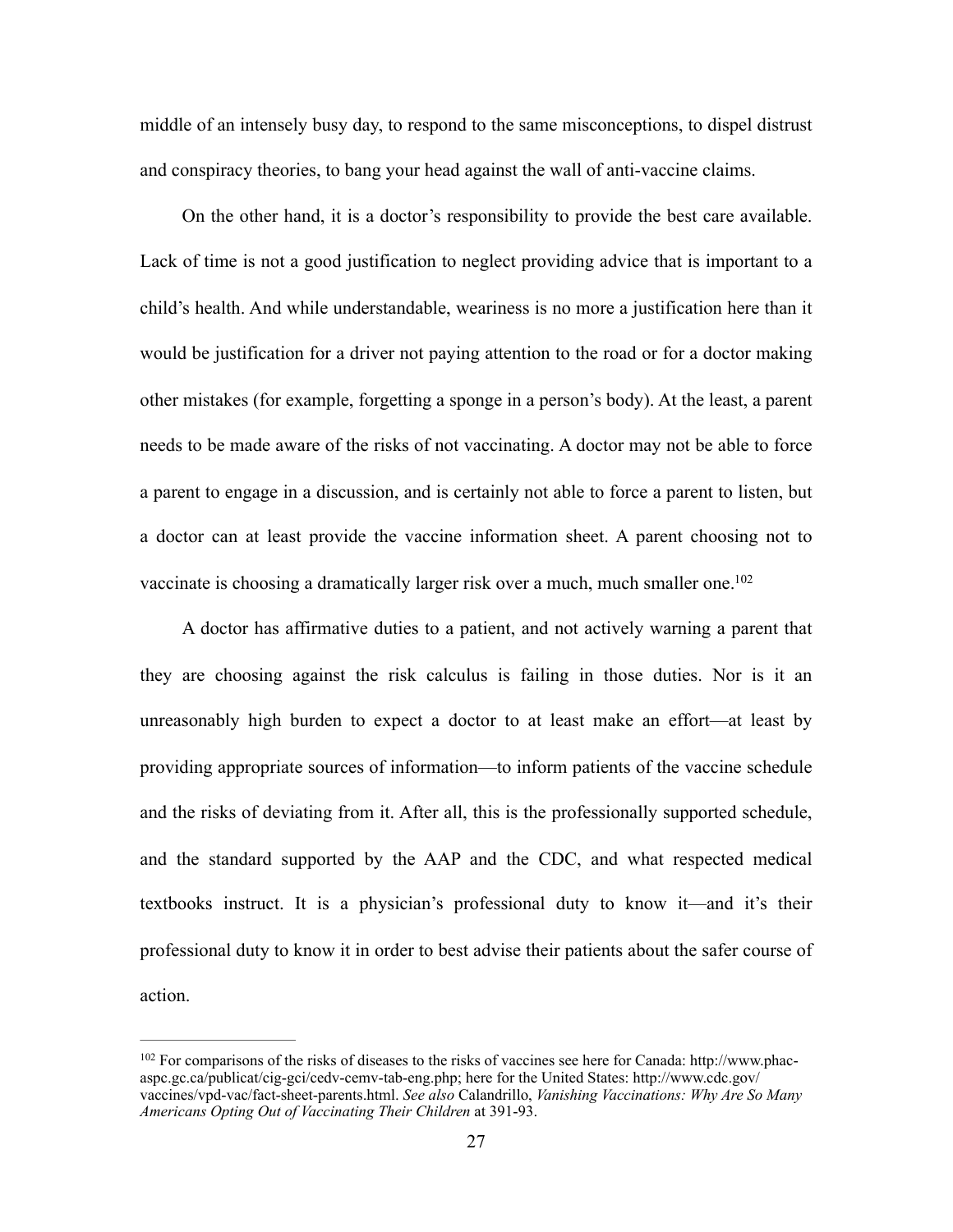<span id="page-27-2"></span>Non-vaccinating parents can—and according to the Internet, some indeed do interpret a doctor's attempt to convince them to vaccinate as coercive, or as "bullying."[103](#page-27-0) A parent may not appreciate a doctor's effort to inform and convince, and this can have a detrimental effect on the relationship, and hence on the treatment. But a parent's reluctance to receive accurate information is a problematic reason not to provide it. In the pediatrician relationship, especially, the patient is not the parent: it's the child. Not providing the parent information about the risks to the child's health from a course of action is failing in the duty to that child. A parent whose child later suffered because of a preventable disease would have a legitimate grievance if they had not been informed of the real risks. A third party would also have a grievance, if a doctor did not inform a parent that leaving their child unvaccinated can lead to others being infected.

Another wrinkle is that anti-vaccine activists' desire to avoid pressure from doctors to vaccinate and the choice of some doctors to "fire" non-vaccinating parents has led, among other things, to the development of lists of anti-vaccine friendly doctors, lists that arenow disseminated across anti-vaccine sites.<sup>[104](#page-27-1)</sup> Doctors are not asked before their names are put on those lists, and conversations suggest some of them are surprised to find out that they are on such a list, but they are. If a doctor is willing to let slide the decision

<span id="page-27-3"></span><span id="page-27-0"></span><sup>&</sup>lt;sup>[103](#page-27-2)</sup> Cathy Jameson, *Things to Know or Do When You're Up Against a Vaccine Bully*, AGE OF AUTISM (Oct. 20, 2013, 5:45 AM), http://www.ageofautism.com/2013/10/things-to-know-or-do-when-youre-up-against-avaccine-bully.html; *Bullying, Rude and Discriminatory Doctors Who Forget Vaccines Are a Choice*, VACCINE AWARENESS NETWORK (Feb. 27, 2014), http://www.vaccineriskawareness.com/Bullying-Rudeand-Discriminatory-Doctors-who-Forget-Vaccines-are-a-CHOICE.

<span id="page-27-1"></span><sup>&</sup>lt;sup>[104](#page-27-3)</sup> New List of Vaccine Friendly Doctors State by State, BABYCENTER.COM (May 21, 2014), http:// community.babycenter.com/post/a30859003/new\_list\_of\_vaccine\_friendly\_doctors\_state\_by\_state; *Archived List of Doctors Reported to Accept Patients Who Do Not Vaccinate*, VACCINATION LIBERATION, http://vaclib.org/basic/health/novaxdoctors.htm (last visited ----, 2014); *Find a Vaccine-Friendly Doctor Near You*, ASKDRSEARS.COM, http://www.askdrsears.com/topics/health-concerns/vaccines/find-vaccinefriendly-doctor-near-you (last visited ----, 2014).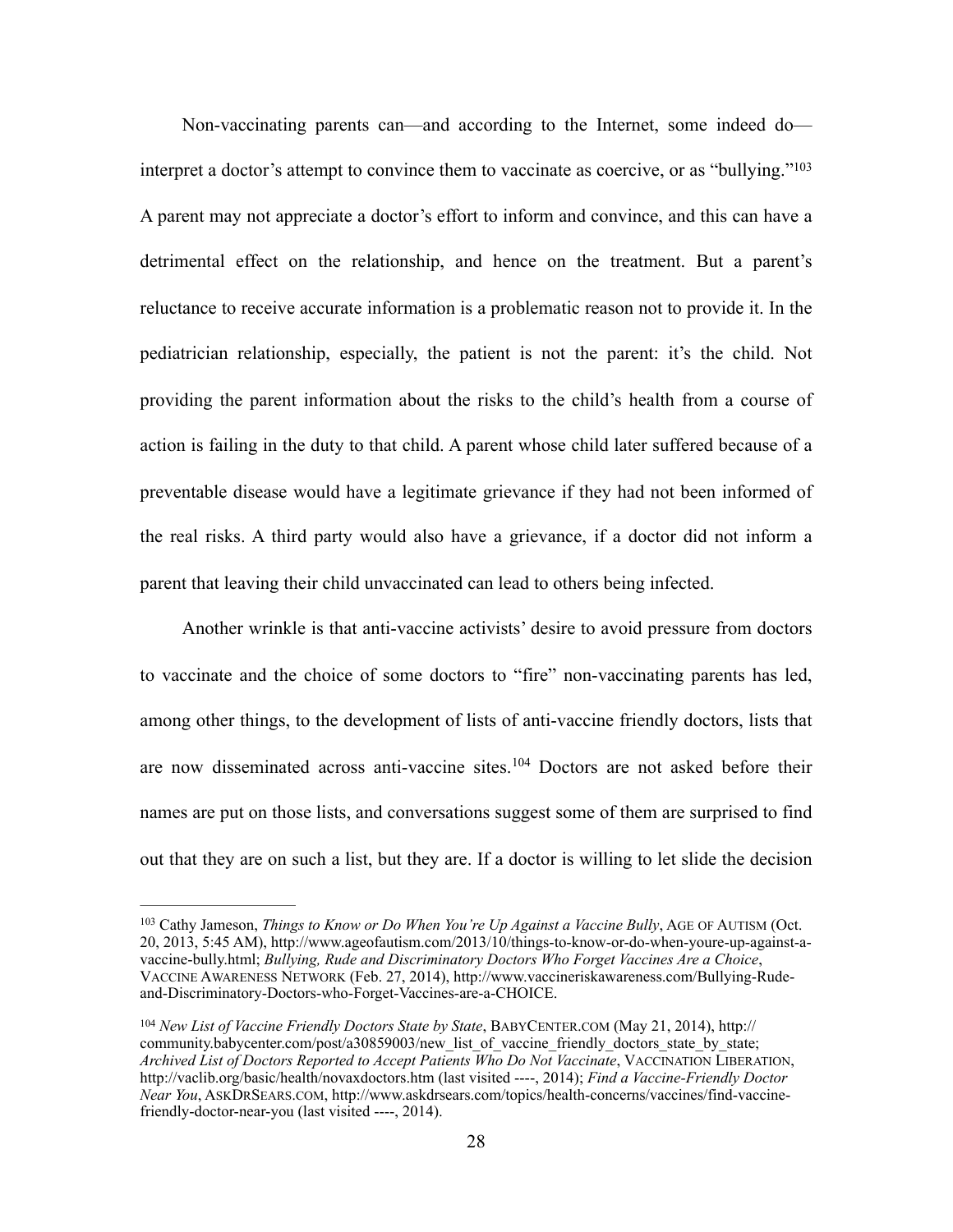<span id="page-28-1"></span>not to vaccinate, not to attempt to convince such parents, they may become a magnet for non-vaccinating parents. That means that such doctors can have a higher concentration of such parents in their waiting room, making such a waiting room a potential locus for outbreaks (since a higher concentration of unvaccinated children means a larger population susceptible to infection by a sick child coming in). This is not a theoretical concern: the 2008 San Diego measles outbreak started when an unvaccinated patient traveling abroad brought back measles, among other places, to the waiting room of such a non-vaccinating-friendlypediatrician.<sup>[105](#page-28-0)</sup> This creates a potential risk for other patients in the waiting room. It may also create a duty on the part of a doctor with a high number of patients who are not vaccinated, or who are selectively vaccinated, or who have delayed vaccination, to warn other patients of that fact—so they will be aware of the risk. If a newborn contracts a preventable disease because a doctor tacitly encouraged nonvaccinating parents to seek her clinic the parents may, again, have a reasonable grievance against the doctor. This may, however, require a separate discussion, because this is an affirmative duty that is much more extensive than the usual affirmative duties placed on a doctor.

In short, anything less than actually advising patients—at every well visit—to vaccinate creates a risk to the child-patient and to others that child might infect. If that risk materializes, a doctor may well be found liable—and indeed, should be.

<span id="page-28-0"></span><sup>&</sup>lt;sup>[105](#page-28-1)</sup> Sugerman, *supra* note 28 For the identity of the doctor, see Seth Mnookin, *Dr. Bob Sears: Bald-Faced Liar, Devious Dissembler, or Both?*, PLOS.ORG (March 26, 2012), http://blogs.plos.org/thepanicvirus/ 2012/03/26/bob-sears-bald-faced-liar-devious-dissembler-or-both/.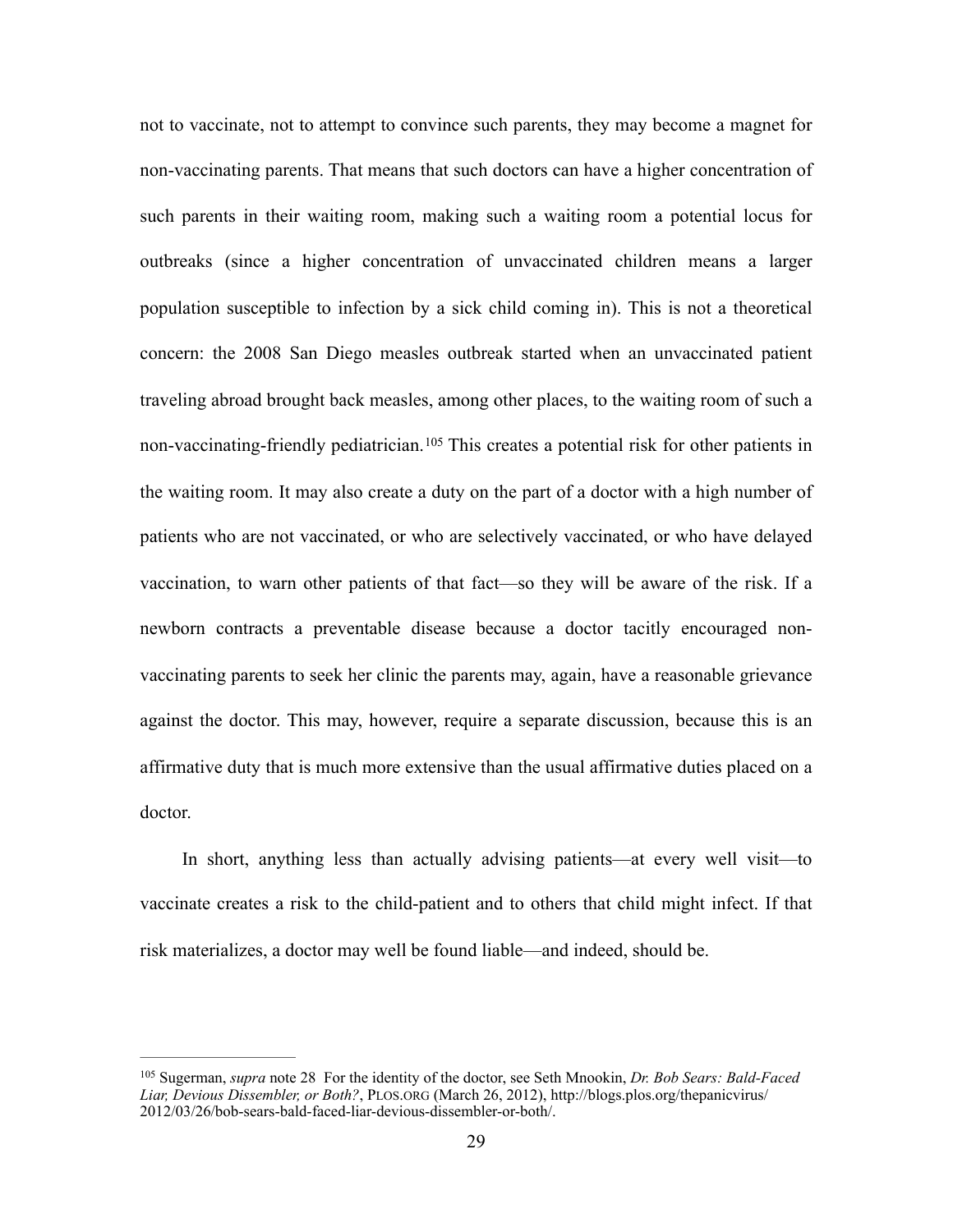# **II.c. Applying the principles to doctors who advise against the recommended vaccine schedule**

Applying the underlying principles of medical malpractice to physicians who advise against vaccination leads to two legitimate theories of liability against these healthcare providers should their advice cause injury to a patient or to a third party.

## **1. Negligent medical performance**

<span id="page-29-2"></span>As we have seen, a physician is liable to a patient for injuries caused when the physician's professional actions fall below, or outside of, the established standard of care.<sup>106</sup>How does this apply to a situation where the physician advises delaying or avoiding certain vaccinations with no valid medical reason? (An example of a valid medical reason—probably the most common one—is a case where there is a contraindication which makes it advisable to delay or permanently avoid using specific vaccines.)<sup>107</sup>

<span id="page-29-3"></span>Several of the National Vaccine Advisory Committee (NVAC) standards, endorsed by the AAP, are particularly relevant when considering the potential liability of pediatricians and other physicians that advise their patients to either avoid or delay routine childhood immunizations. Consider, for example, the situation where a pediatrician advises the parents of a normally developing and otherwise healthy twelvemonth old son that they should refuse the MMR (measles, mumps, rubella) vaccine on

<span id="page-29-0"></span><sup>&</sup>lt;sup>[106](#page-29-2)</sup> Sugermen, *supra* note 28. See also section II.b.1 above.

<span id="page-29-1"></span><sup>&</sup>lt;sup>[107](#page-29-3)</sup> Who Should Not Get Vaccinated with these Vaccines?, CENTERS FOR DISEASE CONTROL AND PREVENTION, http://www.cdc.gov/vaccines/vpd-vac/should-not-vacc.htm (last visited ---, 2014).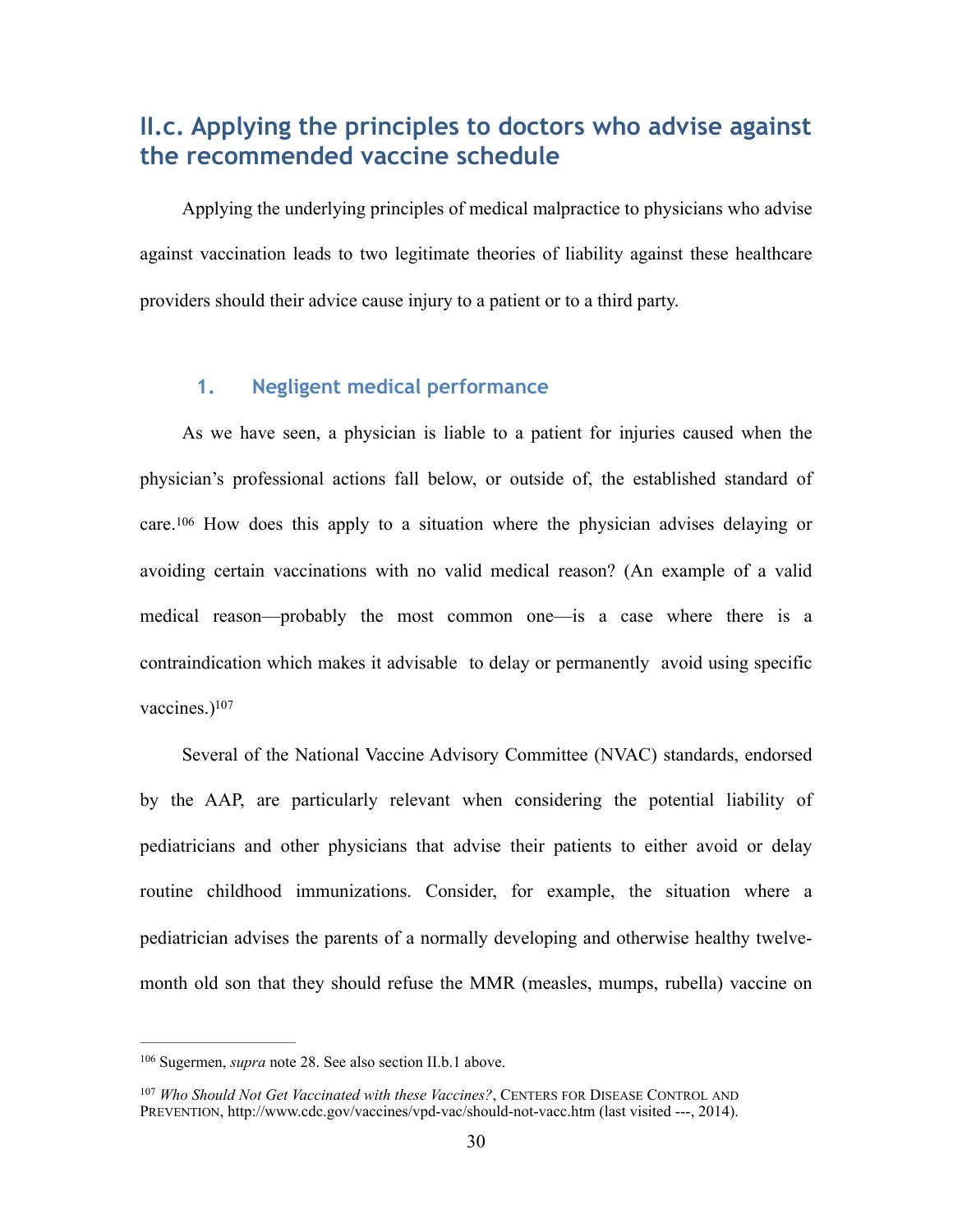<span id="page-30-4"></span>the basis that is unnecessary and a possible contributor to neurological disorders, includingautism.  $108$  The physician does not, however, inform the parents about the risks of refusing the vaccine, including the potential complications that can come from the diseases themselves. These parents reasonably rely on the advice of the pediatrician and decline the MMR vaccine. Their child then develops the measles and is harmed himself, or infects another who is harmed in turn.

<span id="page-30-5"></span>Given the framework above, it is extremely likely that the physician would be liable —in fact, it's the easiest case so far. The practice guidelines and standards pertaining to childhood immunizations are the standard of care by which the physician's treatment is judged. $109$  Under NVAC Standard #1, "all health care professionals who provide primary care to children and adolescents should always include routinely recommended vaccines as a part of the care that they deliver in the medical home.["](#page-30-2)<sup>[110](#page-30-2)</sup> The MMR vaccine is one of the routinely recommended vaccines[.](#page-30-3)<sup>[111](#page-30-3)</sup> The failure to include this vaccination in the medical care provided to the child goes against the well-recognized standard of care for pediatrics.

<span id="page-30-7"></span><span id="page-30-6"></span>Moreover, in the foregoing example, the pediatrician has given the advice to avoid immunization to a child who has no apparent medical reason not to receive the vaccine.

<span id="page-30-0"></span>Which is, again, untrue. For a thorough discussion, see Stanley Plotkin et al., *Vaccines and Autism: A* [108](#page-30-4) *Tale of Shifting Hypotheses*, 48 CLINICAL INFECTIOUS DISEASES 458 (2009); Joelle Anne Moreno, *Toxic Torts, Autism, and Bad Science: Why the Courts May Be Our Best Defense Against Scientific Relativism*, 40 NEW ENG. L. REV. 409, 412-415 (2006).

<span id="page-30-1"></span><sup>&</sup>lt;sup>[109](#page-30-5)</sup> See Matthews v. Aganad, 914 N.E.2d 1233 (Ill. 2009).

<span id="page-30-2"></span>*NVAC Standard 1*, AM. ACAD. OF PEDIATRICS (last updated June 2013), http://www2.aap.org/ [110](#page-30-6) immunization/pediatricians/NVACStandards/NVACStandard1.pdf.

<span id="page-30-3"></span><sup>&</sup>lt;sup>111</sup> [2014 Recommended Immunizations for Children from Birth through 6 Years Old, available at: http://](http://www.cdc.gov/vaccines/parents/downloads/parent-ver-sch-0-6yrs.pdf) www.cdc.gov/vaccines/parents/downloads/parent-ver-sch-0-6yrs.pdf (last visited August 29, 2014)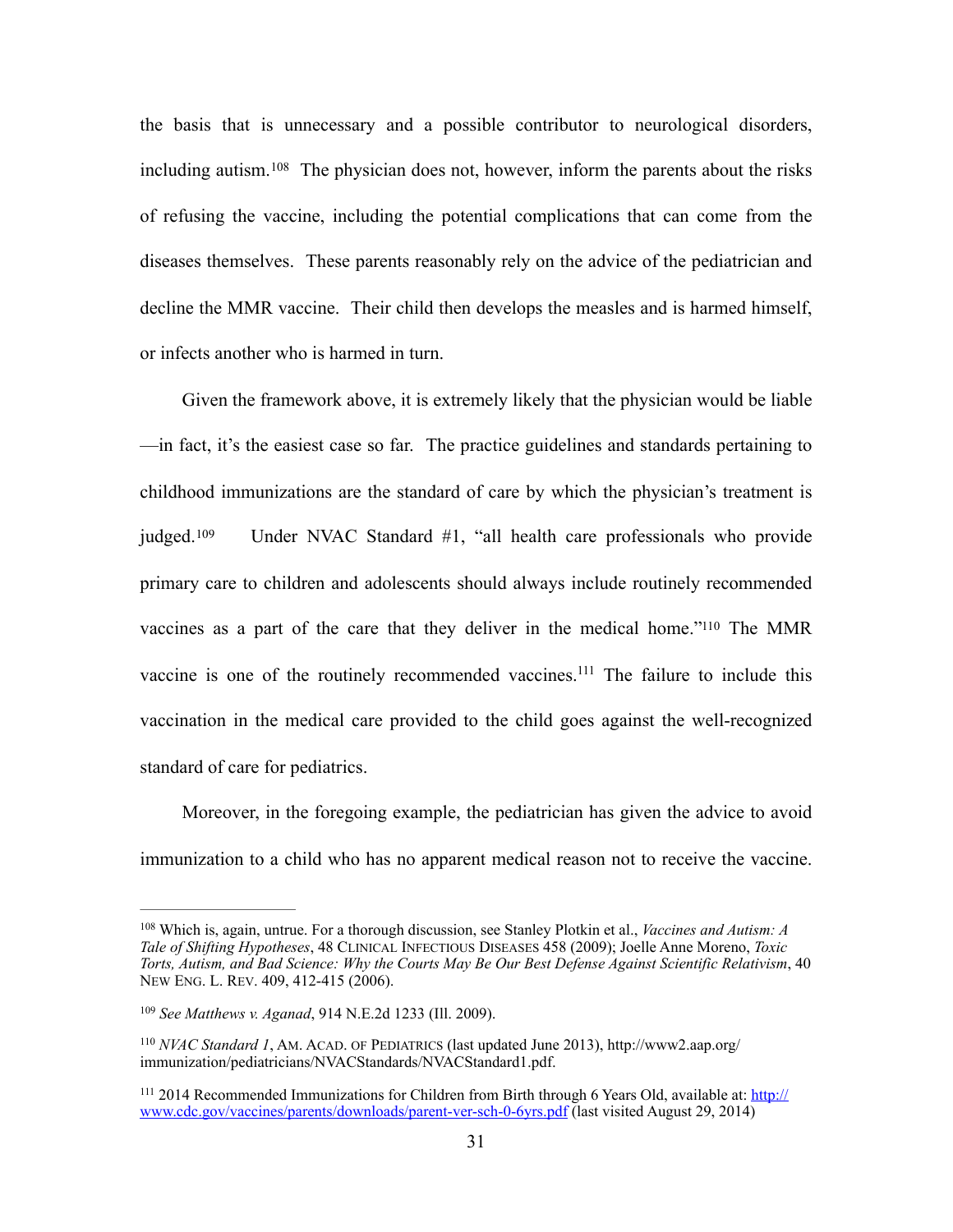<span id="page-31-3"></span>According to NVAC Standard #6, "Health care professionals assess for and follow only medicallyaccepted contraindications."<sup>[112](#page-31-0)</sup> This means that a physician should only recommend against vaccination where the child has a recognized medical reason to avoid vaccination. Recognized medical contraindications are those that are established by the Centers for Disease Control, and include such things as previous serious allergic reactions (anaphylaxis), age or known immunodeficiency[. 113](#page-31-1)

<span id="page-31-4"></span>Thus, in this earlier example, the pediatrician, in advising against the use of a recommended childhood vaccine, has fallen below the standard of care. He has not only advised his patients in direct contradiction to the NVAC standards, he has also practiced medicine in a way that deviates from the customary practice. As such, he can, and should, be liable for injury caused by the child's infection with the relevant vaccine-preventable disease <sup>[114](#page-31-2)</sup>

<span id="page-31-5"></span>What of the physician who simply advises a delayed or alternative vaccination schedule? Pediatricians and family practitioners who look askance upon the recommended childhood immunizations may not necessarily advocate against the use of childhood vaccines in their entirety. One growing approach is what is referred to as the "alternate schedule" or "delayed schedule," which has been brought into popular culture

<span id="page-31-0"></span>*NVAC Standards 5 and 6*, AM. ACAD. OF PEDIATRICS (last updated Sept. 2013), http://www2.aap.org/ [112](#page-31-3) immunization/pediatricians/NVACStandards/NVACStandard5and6.pdf.

<span id="page-31-1"></span><sup>&</sup>lt;sup>[113](#page-31-4)</sup> Chart of Contraindications and Precautions to Commonly Used Vaccines, CENTERS FOR DISEASE CONTROL AND PREVENTION, http://www.cdc.gov/vaccines/recs/vac-admin/contraindications-vacc.htm (last visited ----, 2014).

<span id="page-31-2"></span><sup>&</sup>lt;sup>114</sup>Let's not forget, that from an ethical standpoint, the physician is bound by the principle of "doing no harm." Advising against vaccination, without a valid medical basis, also violates that basic ethical principle.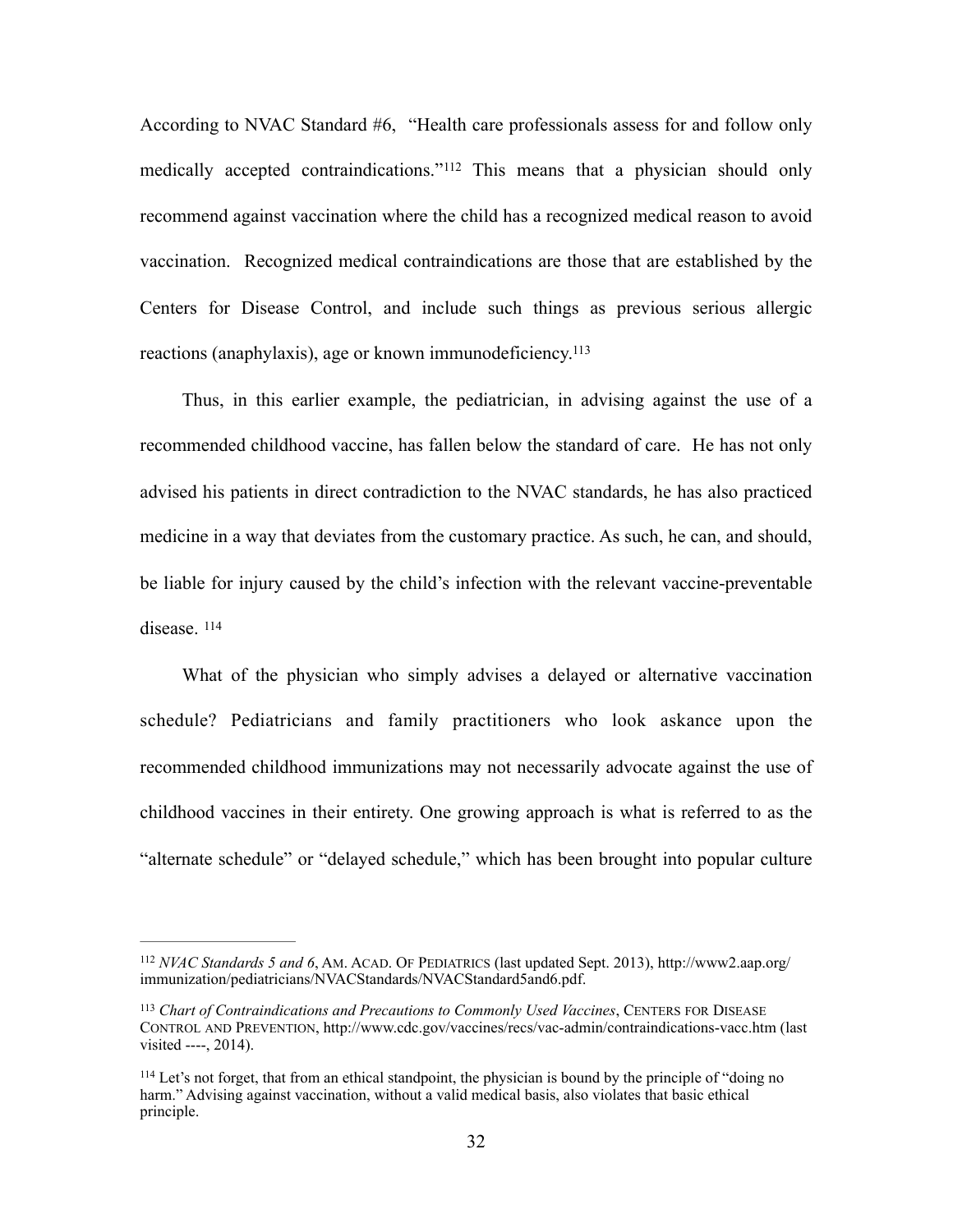<span id="page-32-6"></span>through the work of pediatrician Bob Sears[.](#page-32-0)<sup>[115](#page-32-0)</sup> Dr. Sears argues that the CDC's recommended schedule may overwhelm a child's immune system, stating "it has also been my experience that giving five or six vaccines at a time can increase the likelihood of a severe reaction."<sup>[116](#page-32-1)</sup> Note that this statement rests entirely on anecdotal evidence, which has no clearly defined basis...

<span id="page-32-7"></span>The popularity of the alternate schedule is growing, with 1 in 10 parents currently using one[.](#page-32-2) $117$ 

<span id="page-32-9"></span><span id="page-32-8"></span>While an increasing choice for some parents, delayed or alternate vaccine schedules are not endorsed by the AAP nor by the NVAC. Specifically, NVAC Standard  $# 11$ advises "Healthcare professionals [to] simultaneously administer as many indicated vaccine doses as possible [at the same visit]. $118$  In part, this is because "administration" decreases the number of visits needed and the potential for missed doses and enables earlier protection."<sup>[119](#page-32-4)</sup> The AAP specifically advises against the use of a delayed or alternative schedule[.](#page-32-5)<sup>[120](#page-32-5)</sup> According to an AAP policy statement, delaying vaccines is not

<span id="page-32-1"></span>*American Academy of Pediatrics 2007 Vaccine Schedule*, ASKDRSEARS.COM, http:// [116](#page-32-7) www.askdrsears.com/topics/health-concerns/vaccines/american-academy-pediatrics-2007-vaccine-schedule (last visited ----, 2014); *see also American Academy of Pediatrics 2011 Vaccine Schedule*, ASKDRSEARS.COM, http://www.askdrsears.com/topics/health-concerns/vaccines/american-academypediatrics-2011-vaccine-schedule (last visited ---, 2014).

<span id="page-32-11"></span><span id="page-32-10"></span><span id="page-32-0"></span>For an analysis and detailed critique of what Dr. Sears does, see Paul A. Offit & Charlotte A. Moser, *The* [115](#page-32-6) *Problem With Dr Bob's Alternative Vaccine Schedule*, 123 PEDIATRICS 164 (2009).

<span id="page-32-2"></span><sup>&</sup>lt;sup>[117](#page-32-8)</sup> Amanda F. Dempsey et al., *Alternative Vaccination Schedule Preferences Among Parents of Young Children*, 128 PEDIATRICS, no. 5 (Nov. 2011). http://pediatrics.aappublications.org/content/early/ 2011/09/28/peds.2011-0400.abstract.

<span id="page-32-3"></span><sup>&</sup>lt;sup>[118](#page-32-9)</sup>NVAC Standards 11 & 13, *supra* note 51.

<span id="page-32-4"></span> $^{119}Id.$  $^{119}Id.$  $^{119}Id.$ 

<span id="page-32-5"></span><sup>&</sup>lt;sup>[120](#page-32-11)</sup> The Childhood Immunization Schedule: Why Is It Like That?, AM. ACAD. OF PEDIATRICS (Oct. 2008), http://www2.aap.org/immunization/families/Vaccineschedule.pdf.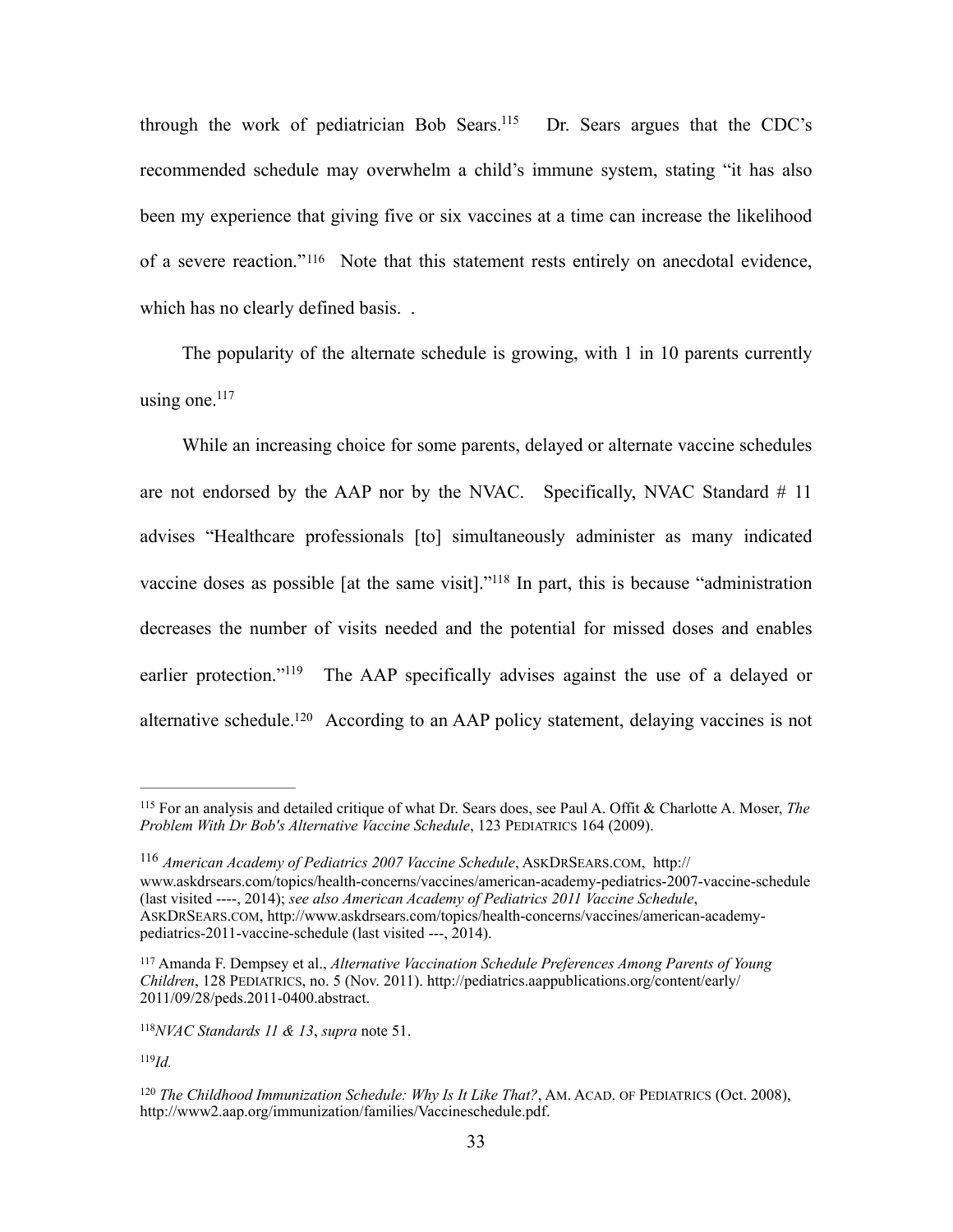recommended for several reasons, including: 1) there is no scientific basis for the delayed schedule; 2) there is no evidence that the delayed schedule protects children as well as the recommended schedule; 3) delaying vaccination not only leaves the child vulnerable to vaccine-preventable diseases, but also increases the opportunity for the disease to spread within the community at large (particularly if many other families also start following the delayed schedule). [121](#page-33-0)

<span id="page-33-3"></span>If a physician advises a pediatric patient's family to vaccinate according to an alternative schedule, he is doing so on the basis of opinion, and not medical or scientific evidence. A three-year-old who has not been fully vaccinated against the measles because his parent has followed an alternate vaccine schedule is at a much higher risk of acquiring the disease than a vaccinated child. This is particularly true if the community in which the child lives is experiencing a measles outbreak. Children under five are at a much higher risk of complications from measles[.](#page-33-1)<sup>122</sup> If a child contracts a vaccinepreventable illness because his physician advised against following the recommended schedule, the physician should be held liable for falling below the standard of care. If the community is experiencing an outbreak and the physician still supports delay or nonvaccination, that failure could be viewed as "conscious indifference to the welfare" of the child and could even provide the grounds for a finding of gross negligence. [123](#page-33-2)

<span id="page-33-5"></span><span id="page-33-4"></span><span id="page-33-0"></span>*Id.* For additional critiques of delayed schedules, see Michael J. Smith, *Alternative Schedules: Why* [121](#page-33-3) *Not?*, *in* VACCINOPHOBIA AND VACCINE CONTROVERSIES OF THE 21ST CENTURY (Archana Chatterjee ed. 2013); Kristen A. Feemster & Paul A. Offit, *Delaying Vaccination Is Not a Safer Choice*, 167 JAMA PEDIATRICS 1097 (2013).

<span id="page-33-1"></span><sup>&</sup>lt;sup>[122](#page-33-4)</sup> EPIDEMIOLOGY AND PREVENTION OF VACCINE-PREVENTABLE DISEASES, *supra* note 10, p. 12.

<span id="page-33-2"></span>*See* J. Brad Kallmyer, Note, *A Chimera in Every Sense: Standard of Care for Physicians Practicing* [123](#page-33-5) *Complementary and Alternative Medicine*, 2 IND. HEALTH L. REV. 225 (2005).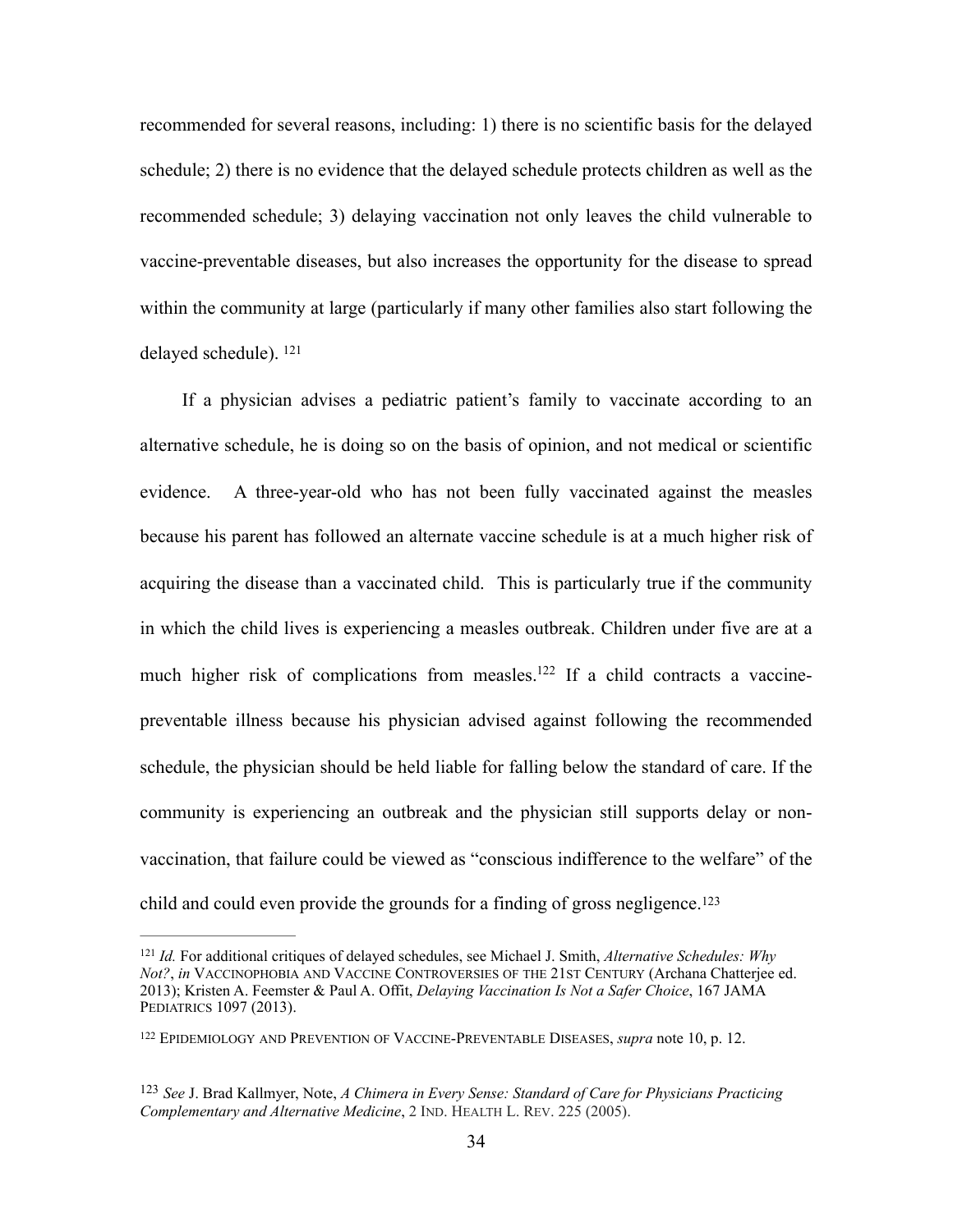Note that the fact that the community may have a norm of delayed schedules will not affect the physician's duties. The physician is held to the professional standard of care, not the community norm, as explained. If the community believes in faith healing, a physician that recommended prayer instead of insulin for a diabetic would still be liable. Similarly, a physician is not off the hook merely because members of the community support a delayed schedule. The situation may be a little different if the custom is among physicians. In that case, the standard of care—local, state or national—would be determinative. But there is no evidence of widespread recommendation of alternate schedules by physicians: the desire for such schedules seems to be parent-initiated. For example, a recent study showed that 61% of a set of Washington state physicians interviewed were comfortable with an alternate schedule if, and only if, requested by the parents.<sup>124</sup>In other words, the physicians would not offer an alternative schedule, but would be willing to follow one if parents asked for it.<sup>125</sup>

<span id="page-34-5"></span><span id="page-34-4"></span>Notably, however, even these physicians were reluctant to agree to delay or avoid vaccines for some of the most deadly bacterial diseases[.](#page-34-2) [126](#page-34-2)

<span id="page-34-7"></span><span id="page-34-6"></span>As discussed previously, in the context of infectious diseases, the duty owed by the physician may extend beyond the pediatric patient to third parties as well[.](#page-34-3)<sup>[127](#page-34-3)</sup> Although the physician's duty of care generally is limited to the person with whom the physician

<span id="page-34-1"></span> $125$  *Id.* 

<span id="page-34-2"></span>[126](#page-34-6) *Id*, p. 1097.

<span id="page-34-0"></span><sup>&</sup>lt;sup>[124](#page-34-4)</sup> Aaron Wightman et al., *Washington State Pediatricians' Attitudes Toward Alternative Childhood Immunization Schedules*, 128 PEDIATRICS 1094, 1096 (2011).

<span id="page-34-3"></span><sup>&</sup>lt;sup>[127](#page-34-7)</sup> Jeffrey W. Burnett, Comment, *A Physician's Duty to Warn a Patient's Relatives of a Patient's Genetically Inheritable Disease*, HOUS. L. REV., 559, 563-569 (1999).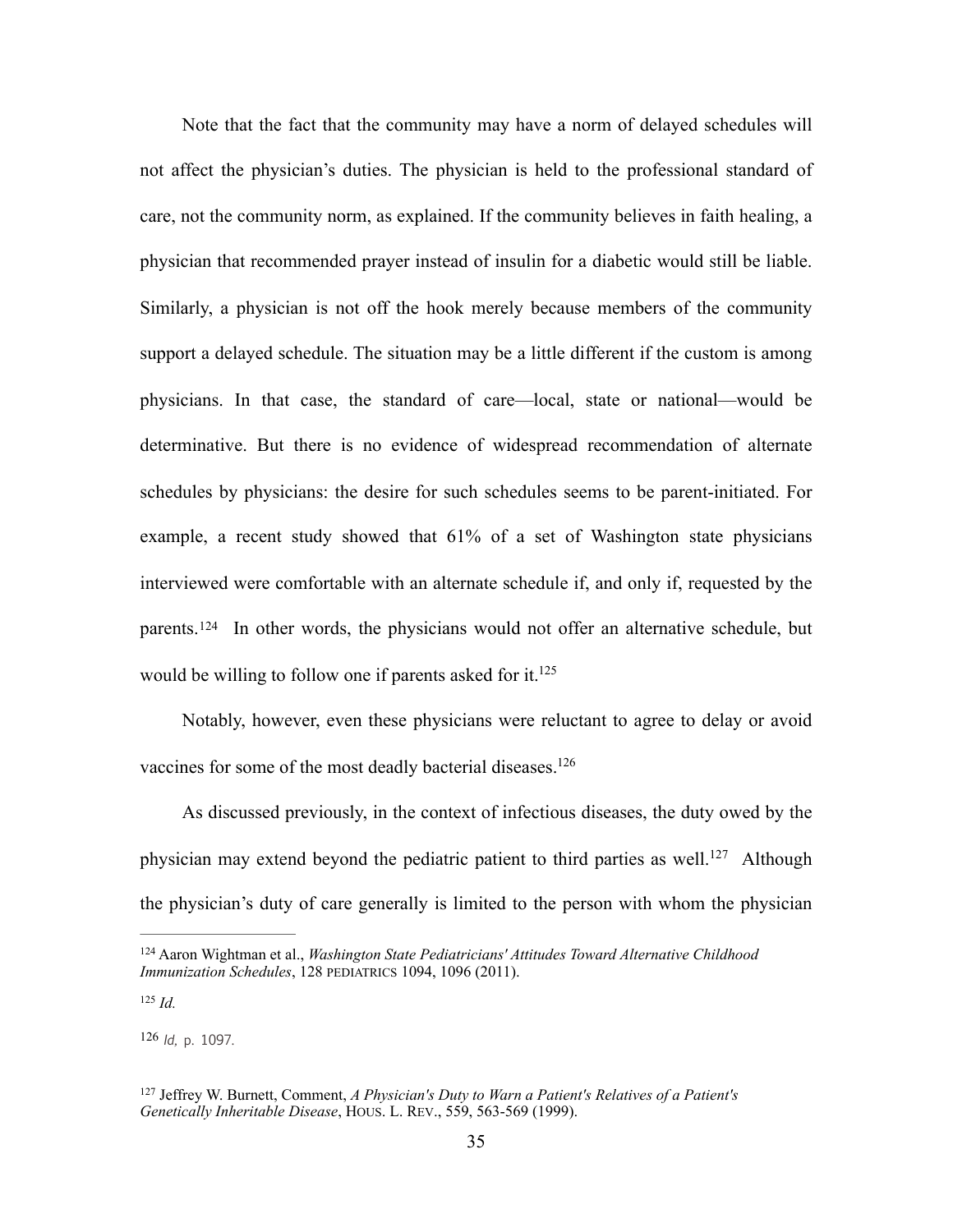has a patient-physician relationship (here the child), the duty of care has been expanded, in some circumstances, to include the patient's family, and beyond that, to third parties.[128](#page-35-0) Courts acknowledged a duty to warn of the risk of incurring an infectious disease from the patient. As explained by the Arkansas Supreme Court in 1921:

<span id="page-35-3"></span><span id="page-35-2"></span>On account of his scientific knowledge and his peculiar relation, an attending physician is, in a certain sense, in custody of a patient afflicted with infectious or contagious disease. And he owes a duty to those who are ignorant of such disease, and who by reason of family ties, or otherwise, are liable to be brought in contact with the patient, to instruct and advise them as to the character of the disease[.129](#page-35-1)

As already discussed, this duty of care should be extended to the prevention of infectious disease as well, and to failure to vaccinate. Thus, if a third party contracts a vaccine-preventable disease through the unvaccinated child, and the physician failed to warn the family of this potential risk, liability might be imposed upon the physician.

## **2. Informed consent**

One theory under which a physician can be liable for failing to vaccinate or advising an alternative schedule is negligent medical performance. A second theory would be malpractice on the grounds that the healthcare provider failed to obtain

effrey W. Burnett, Comment, *A Physician's Duty to Warn a Patient's Relatives of a Patient's Genetically Inheritable Disease*, HOUS. L. REV., 559, 563-569 (1999).

<span id="page-35-0"></span><sup>&</sup>lt;sup>[128](#page-35-2)</sup> Davis v. Rodman, 227 S.W. 612 (Ark. 1921) (It would likewise be their duty to exercise reasonable care to advise members of the family and others, who are liable to be exposed thereto, of the nature of the disease and the danger of exposure.); *Tenuto v. Lederle Lab.,*687 N.E.2d 1300 (N.Y. 1997).

<span id="page-35-1"></span><sup>&</sup>lt;sup>[129](#page-35-3)</sup> Davis, 227 S.W. at 391-92.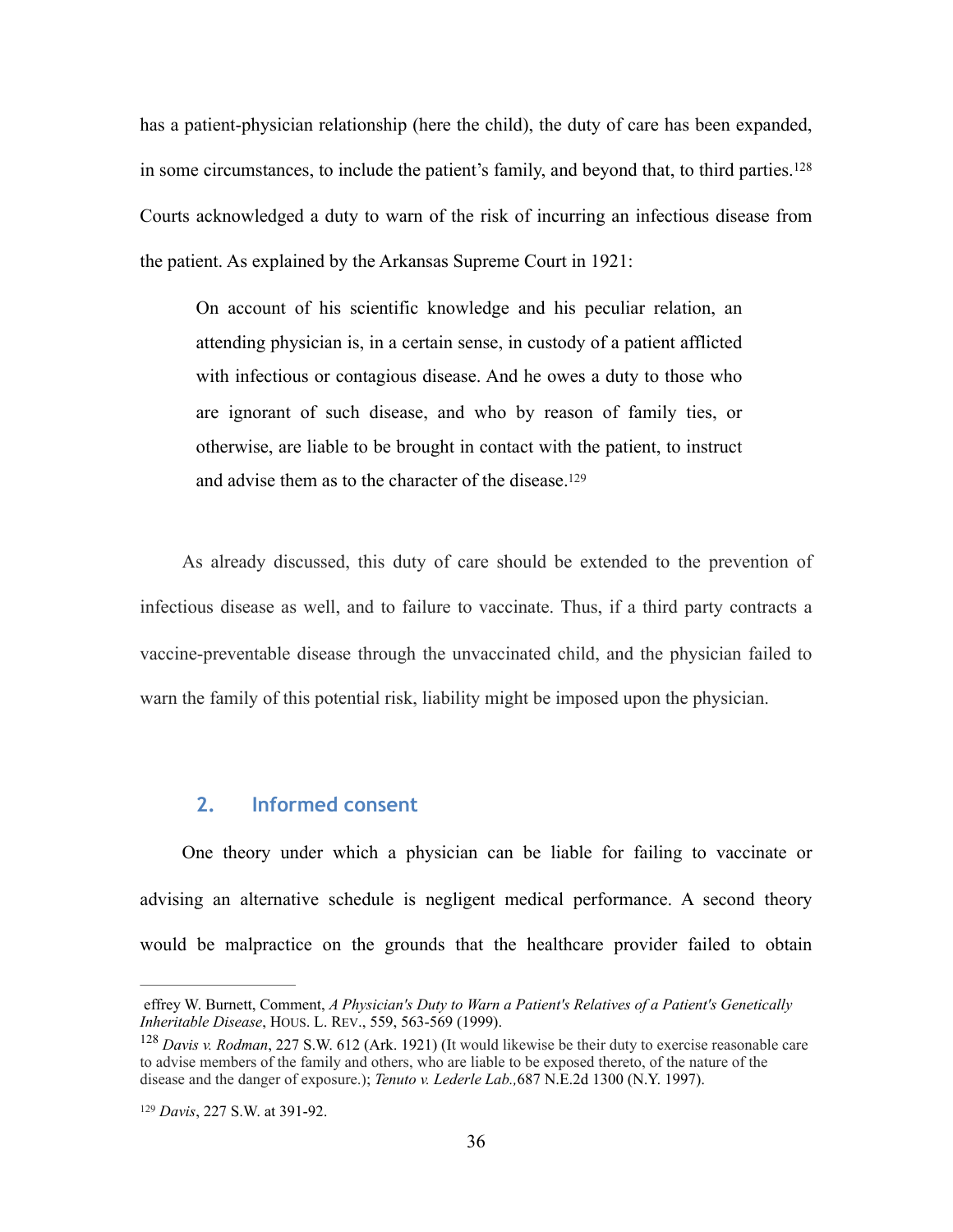informed consent from the patient. This theory is rooted "in patient autonomy and is characterized by an exchange of material information between physician and patients such that the patient can make an informed health care decision."<sup>130</sup>

<span id="page-36-6"></span><span id="page-36-5"></span><span id="page-36-4"></span>The conversation regarding vaccination and informed consent typically focuses on the need for patients to be given informed consent when choosing to accept a particular vaccine.<sup> $131$ </sup> While this is no doubt critical, another equally important concept has largely been ignored[.](#page-36-2)<sup>[132](#page-36-2)</sup> Few have discussed the role informed consent plays when a physician urges or recommends delaying, or even refusing, certain vaccinations. If the goal of informed consent is to give the patient all the information they need in order to make an informed decision about a healthcare option, then this must include information about the risksof choosing not to vaccinate.<sup>133</sup> The facts about the diseases that are being targeted by each vaccine, the symptoms and potential complications, must be included in any discussion about vaccination in order for parents to make an informed decision about whether to accept or refuse immunization.

<span id="page-36-7"></span><span id="page-36-0"></span>James A. Bullen, Jr., *Complementary and Alternative Medicine*: *Ethical and Legal Aspects* [130](#page-36-4) *of Informed Consent to Treatment*, 24 J. Legal Med. 331,333 (Sept. 2003).

<span id="page-36-1"></span><sup>&</sup>lt;sup>[131](#page-36-5)</sup> See Abigail English et al., *Legal Basis of Consent for Healthcare and Vaccination for Adolescents*, 121 PEDIATRICS S85, S85 (Jan. 2008).

<span id="page-36-2"></span><sup>&</sup>lt;sup>[132](#page-36-6)</sup> The federal government already requires that physicians who provide immunizations give information on the risks associated with a particular vaccine. 42 U.S.C.A. §300aa-26 (d) requires that materials developed by the Secretary of the Department of Health and Human Services be provided to legal representatives of a child before vaccination. These materials are currently titled "Vaccine Information Sheet" (VIS) and available through the CDC. *Vaccine Information Statements*, CENTERS FOR DISEASE CONTROL AND PREVENTION, http://www.cdc.gov/vaccines/hcp/vis/index.html?s\_cid=cs\_748 (last visited  $-2014$ ).

<span id="page-36-3"></span><sup>&</sup>lt;sup>[133](#page-36-7)</sup> Joan Gilmour et al., *Childhood Immunization: When Physicians and Parents Disagree*, 128 PEDIATRICS S167, S169 (2010) ("When advising parents, health care practitioners should provide full and complete information about the diseases targeted and the risks and benefits of proceeding with immunization or refusing it.").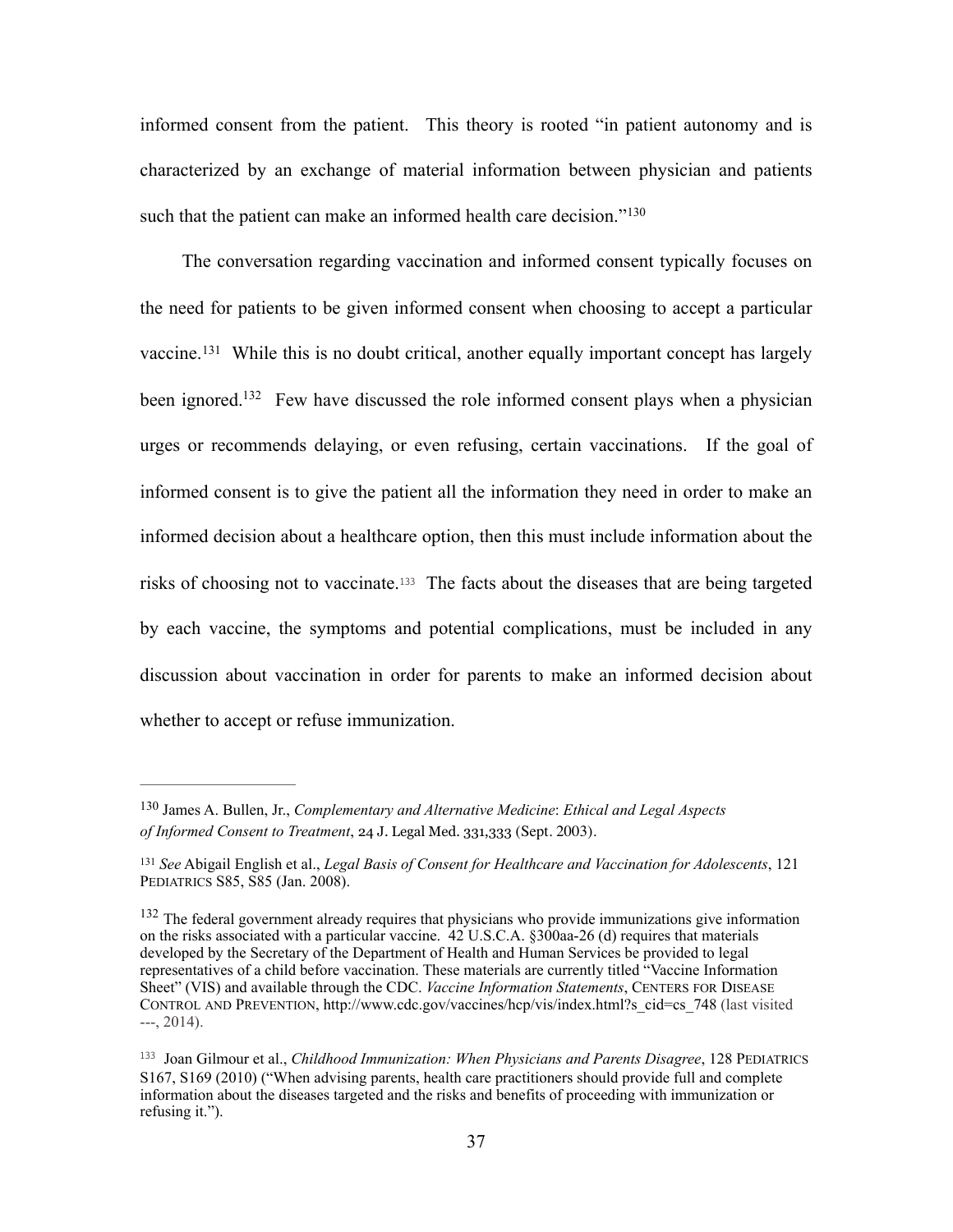<span id="page-37-4"></span>If we use the professional standard of care, the AAP suggestion of a refusal form is good evidence that the professional organization expects physicians to provide parents with information about the risks of not vaccinating. If we use the patient standard of care, the risks of diseases are almost certainly material risks that should be discussed. Many parents who decline vaccination are "often unaware of the risks to children, families, and communities posed by vaccine-preventable diseases.["](#page-37-0)<sup>134</sup> If the pediatric health care provider advises against a particular vaccine, without also advising the parents about the risks, complications, and contagious nature of that disease, the parent cannot possibly be makingan "informed" decision.<sup>[135](#page-37-1)</sup> The right of "self-decision" can be "effectively exercised only if the patient possesses enough information to enable an intelligent choice."<sup>136</sup>In fact, failing to warn the parent about the risk of not vaccinating—or worse, providing inaccurate information—is not promoting informed consent. In the words of a well-known science blogger, it's promoting ["](#page-37-3)misinformed consent," $137$  (or we may say

<span id="page-37-7"></span><span id="page-37-6"></span><span id="page-37-5"></span><span id="page-37-0"></span><sup>&</sup>lt;sup>[134](#page-37-4)</sup> Janet L. Engstrom, *Not My Child: Parental Refusal of Vaccinations for Child*, 54 J. MIDWIFERY & WOMEN'S HEALTH 82 (2009), available at http://www.sciencedirect.com/science/article/pii/ S1526952308002560.

<span id="page-37-1"></span><sup>&</sup>lt;sup>[135](#page-37-5)</sup> Indeed, even alternative healthcare practitioners owe a duty to explain to their patients the risk of choosing the alternative treatment versus conventional medicine. *See* Charrell v. Gonzalez, 173 Misc.2d 227 (N.Y. June 10, 1997); Anna M. Richardson, Note, *Informed Patients go Homeo Happy: Applying the Doctrine of Informed Consent to Homeopathic Practitioners*, 34 OHIO N.U. L. REV. 593 (2008) (A homeopathic practitioner should be required to tell his patient of the alternative treatments offered by the competing conventional school of medicine. This includes alternatives which may even pose more risks than the treatment proposed.).

<span id="page-37-2"></span>*Canterbury v. Spence*, 464 F.2d 772,787 (D.C. Cir. 1972); *see also* Bulen, *supra* note 114, at 339 ("This [136](#page-37-6) right can only be exercised if the patient possesses enough information to make an intelligent health care choice, and consequently, the physician's disclosure duty must meet the patient's informational needs.").

<span id="page-37-3"></span><sup>&</sup>lt;sup>[137](#page-37-7)</sup> "Misinformed Consent" Rears its Ugly Head in Pediatrics, SCIENCEBLOGS.COM (Nov. 9, 2011) http:// scienceblogs.com/insolence/2011/11/09/misinformed-consent-rears-its-ugly-head/.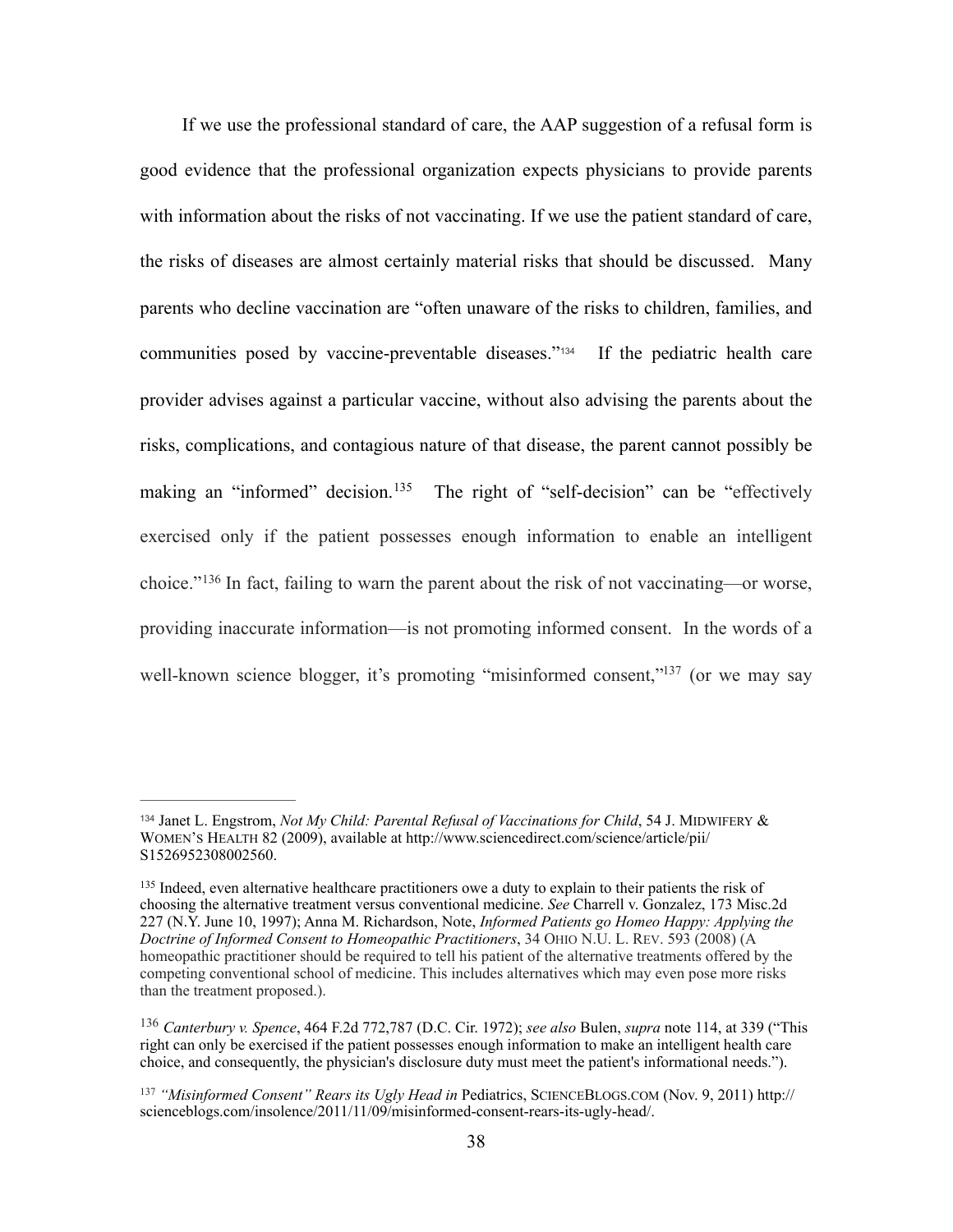<span id="page-38-1"></span>"misinformed refusal"[\)](#page-38-0)<sup>[138](#page-38-0)</sup> leading patients to make a decision on the basis of misinformation. Being manipulated is the opposite of autonomy.

Even if the behavior stops short of actual misrepresentation—which is discussed in the next section—it can violate the basis for informed consent. Presenting information out of context, in ways that can mislead readers, is a good example. Consider again Dr. Bob Sears. Dr. Sears stated in his Facebook post at the beginning of this article that "No one has died from measles in the U.S. in over 10 years" without including the context of high vaccination rates and low disease incidence, and ignoring the deaths in Europe as a result of falling vaccination rates and the subsequent measles outbreaks. In that, he misleadingly downplayed the risks of measles when in fact a child can die from measles. Let the rates go high enough, and we will see deaths (and other harms). Similarly, in The Vaccine Book, Dr. Sears made many problematic claims, such as overstating aluminum exposure, as Offit and Moser describe him doing:

Sears' main argument for spacing out vaccines is to avoid giving infants too much aluminum at one time, writing, "When a baby gets the first big round of shots at two months, the total dose of aluminum can vary from 295 micrograms . . . to a whopping 1,225 micrograms if the highest aluminum brands are used and a hep B vaccine is also given. . . . These doses are repeated at four and six months." Extrapolating studies of patients undergoing hemodialysis and severely premature infants to healthy newborns, Sears claims that these quantities might be unsafe. However, Sears fails to put aluminum exposure in context. By 6 months of age, infants typically ingest 6,700 micrograms of aluminum in breast

<span id="page-38-0"></span><sup>&</sup>lt;sup>[138](#page-38-1)</sup> We are grateful to Craig Egan for this term.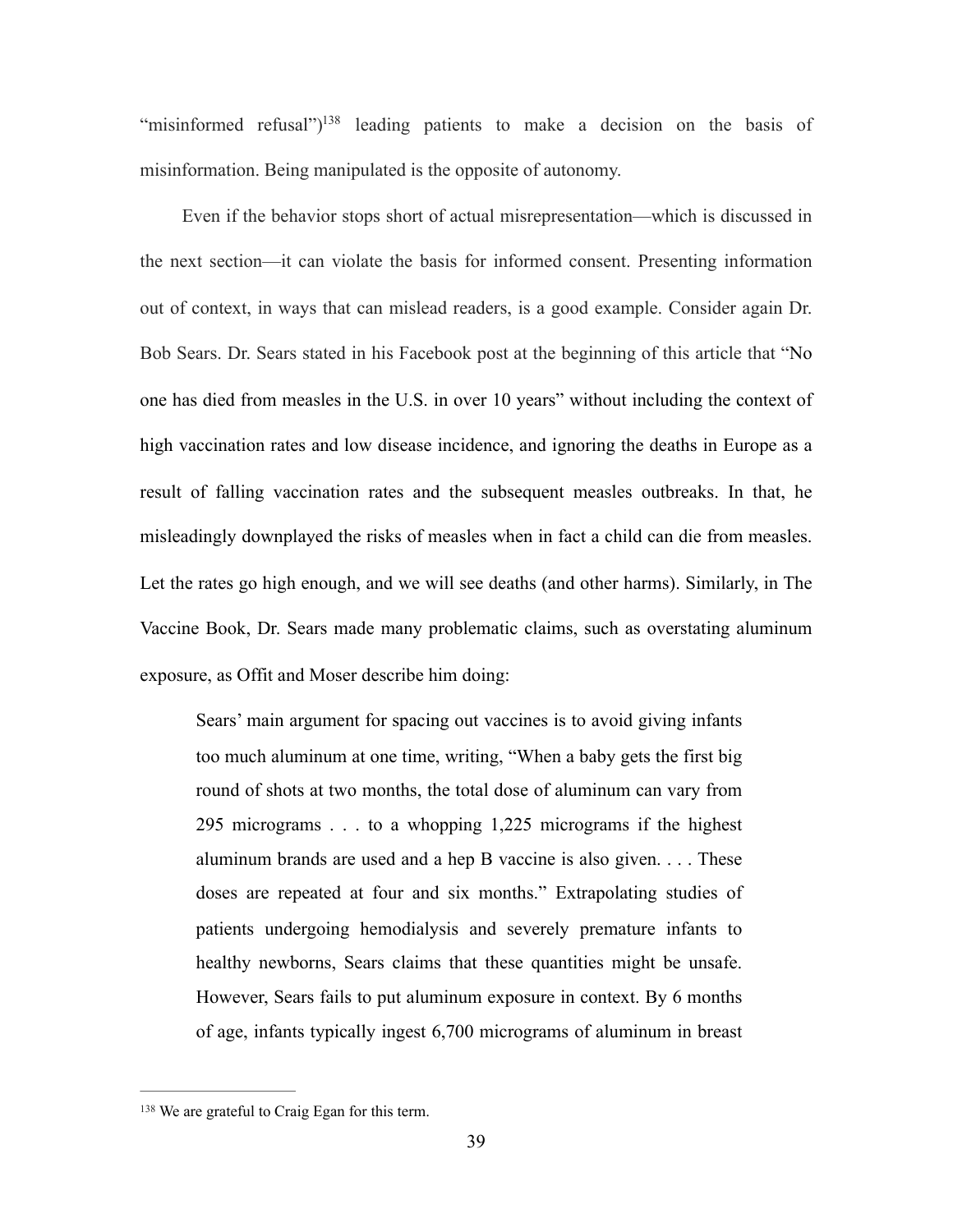<span id="page-39-2"></span>milk, 37,800 micrograms in infant formula, or 116,600 micrograms in soy-based formula.<sup>[139](#page-39-0)</sup>

Again, by suggesting that studies of patients with kidney problems and immature infants can teach us about aluminum exposure in healthy infants, and by ignoring the much larger exposure to aluminum from other sources, Dr. Sears creates a fear of vaccines that has no basis, and readers of his book may be deterred from vaccinating because of this manufactured fear. The focus of this article is not on his book: advice in books raises a different set of issues than advice from doctor to patient[.](#page-39-1)<sup>[140](#page-39-1)</sup> But if Dr. Sears says similar things to patients, so that the book reflects the way he practices, he is misinforming patients and leading them to make substandard choices for themselves and their children. Whether we use the professional standard of care or the patient standard of care, at the least a patient should not be given inaccurate information.

<span id="page-39-3"></span>From another angle, we might consider the issue of informed consent as one involving the information that is required when offering an alternative or unconventional therapy. Because following the recommended vaccine schedule is the conventional and recommended course of care, advising against vaccination could be viewed as an unconventional approach. As such, the risks of following the unconventional approach must be made clear to the patient. Although the issue has not received much judicial attention, at least one court has held that a physician can be liable for lack of informed

<span id="page-39-0"></span><sup>&</sup>lt;sup>[139](#page-39-2)</sup> Offit & Moser, *supra* note 98, at 167..

<span id="page-39-1"></span><sup>&</sup>lt;sup>[140](#page-39-3)</sup> See Smith v. Linn, 526 Pa. 47 (1991); Heather Appleton, *The First Amendment: Is the Freedom of Speech More Important Than the Protection of Human Life*, 12 LOY. L.A. ENT. L. REV. 585 (1992).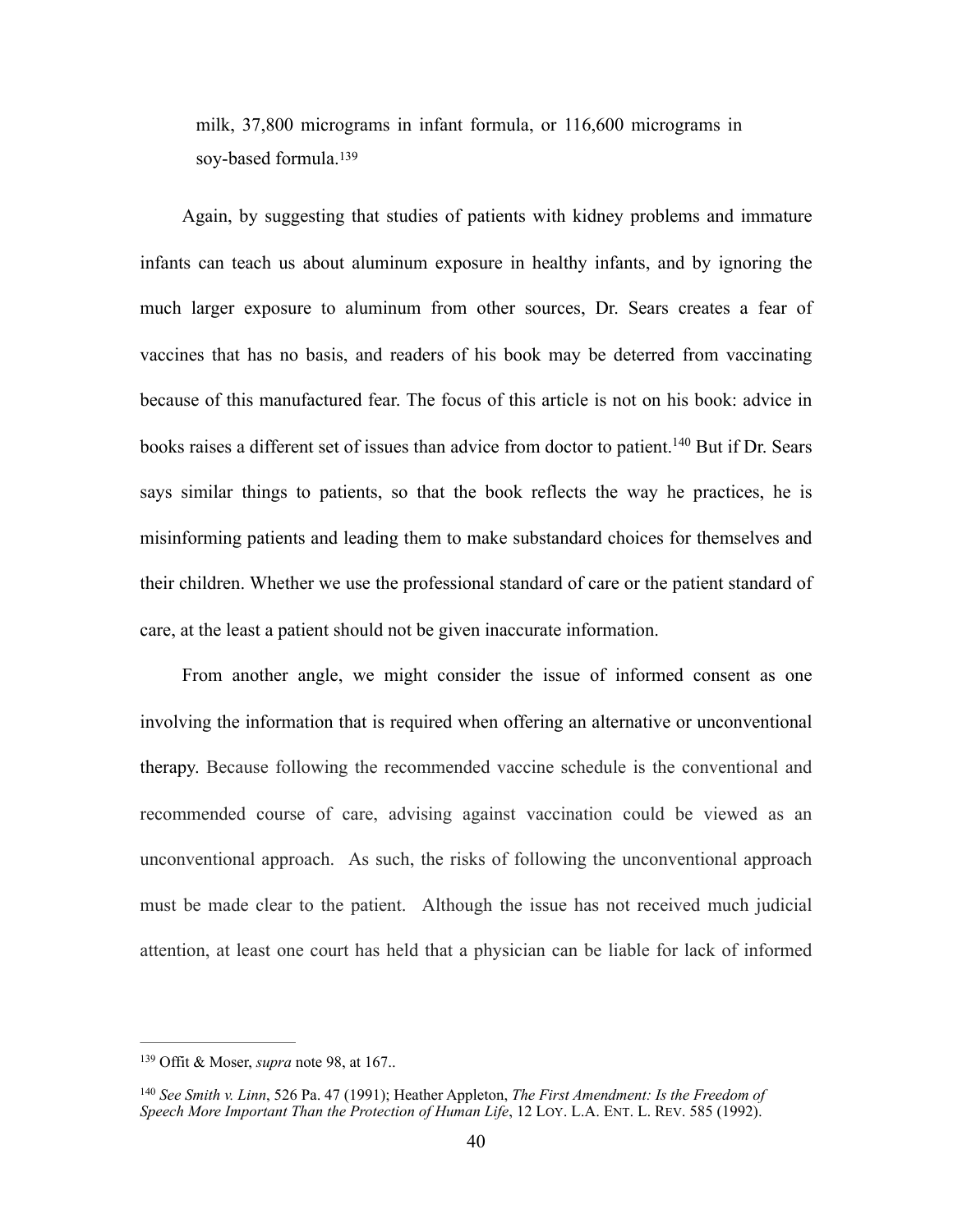consent when performing an alternative medical treatment without providing information about the benefits of conventional treatment.<sup>[141](#page-40-0)</sup>

<span id="page-40-3"></span><span id="page-40-2"></span>A critical goal of informed consent is the reduction of medical injuries[.](#page-40-1)<sup>[142](#page-40-1)</sup> For this to be achieved it is necessary to include information about the risks of medical injury that come with refusing or delaying vaccination.

## **II.d. Actual Misrepresentation**

Imagine a mother who takes her two-month old for her well baby visit with a board certified pediatrician. At the visit, the mother asks the doctor which vaccinations are recommended at that time and whether her daughter will receive these vaccines. Although the AAP's recommended schedule would have the child receive five vaccines, including one against pertussis, the pediatrician's recommendation to the mother is not to administer any vaccines until the child is older because a two month old's body cannot handle the "toxins" in vaccines. Suppose the pediatrician also tells the mother that pertussis is an "old" disease and that it is generally quite mild. The mother relies on this advice and delays vaccination. At six months old, the child contracts pertussis and suffers lasting harm. Had the pediatrician followed the recommended schedule, the child would have been fully vaccinated against pertussis by this age. What recourse, if any, does the

<span id="page-40-0"></span>*Charrel v. Gonzalez***,** 173 Misc.2d 227 (N.Y. Sup. Ct. 1997) (lack of informed consent when doctor **[141](#page-40-2)** gave coffee enema to treat cancer without warning of risk of going with alternative treatment).

<span id="page-40-1"></span><sup>&</sup>lt;sup>[142](#page-40-3)</sup> Symposium, *Eliminating Legal, Regulatory, and Economic Barrier to Biodefense Vaccine Development*, 8 J. HEALTH CARE L. & POL'Y 71 (2005).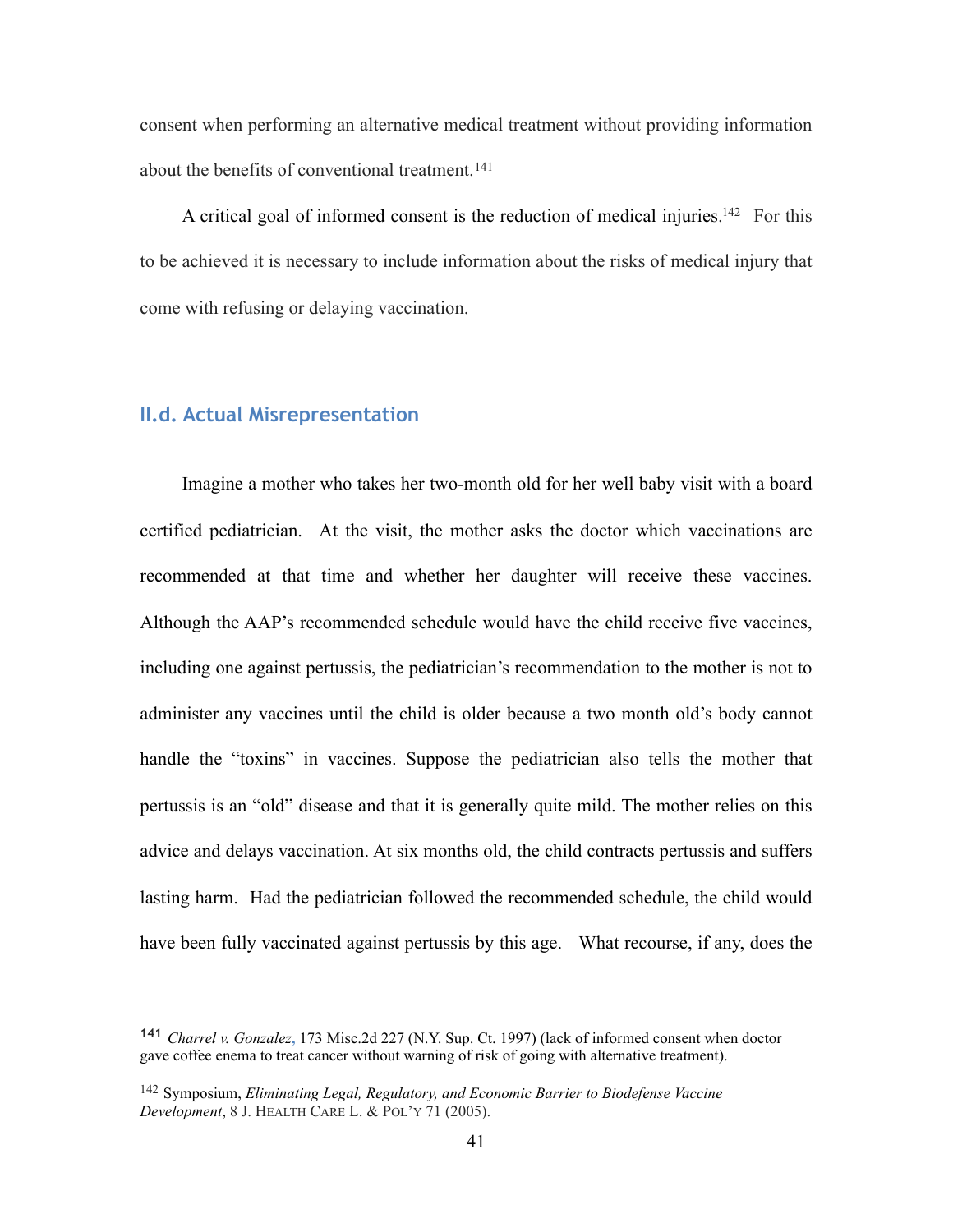mother have against the pediatrician for misrepresenting the danger of vaccines and downplaying the risks of the disease?

<span id="page-41-6"></span><span id="page-41-5"></span>Although the First Amendment guarantees freedom of speech, it does not necessarily afford protection for those who make false and misleading statements that cause physical harm[.](#page-41-0) <sup>[143](#page-41-0)</sup> Pursuant to the Restatement of the Law of Torts (Second)  $§311$ , civil liability may be imposed on a person who "negligently gives false information to another" where physical harm occurs that is "caused by action taken by the other in reasonablereliance upon such information."<sup>[144](#page-41-1)</sup> The negligence may be the result of failing to exercise reasonable care in: "(a) ascertaining the accuracy of the information, or (b) in the manner in which it is communicated.["](#page-41-2) $145$  This tort can apply to any person, "who, in the course of an activity which is in furtherance of his own interests, undertakes to give information to another, and knows or should realize that the safety of the person of others may depend upon the accuracy of the information." [146](#page-41-3)

<span id="page-41-8"></span><span id="page-41-7"></span>The speaker need not even have a special relationship with the individual who is harmed. For instance, a healthcare professional who uses the internet to offer anti-vaccine advice could be held liable for harm caused to a person who reasonably relied on this professional's inaccurate medical advice[.](#page-41-4)<sup>[147](#page-41-4)</sup> If a special relationship is not even a requirement, how much more applicable is the tort in the context of a doctor-patient

<span id="page-41-9"></span><span id="page-41-0"></span>For a more detailed discussion *see* Amanda Z. Naprawa, *Don't Give Your Kid That Shot!: The Public* [143](#page-41-5) *Health Threat Posed By Anti-Vaccine Speech And Why Such Speech Is Not Guaranteed Full Protection Under The First Amendment*, 11 CARDOZO PUB. L. POL'Y & ETHICS J. 473 (2013) .

<span id="page-41-1"></span><sup>&</sup>lt;sup>[144](#page-41-6)</sup> RESTATEMENT (SECOND) OF TORTS  $§$  311(1)(a)(b).

<span id="page-41-2"></span> $^{145}$  $^{145}$  $^{145}$  *id.* 

<span id="page-41-3"></span><sup>&</sup>lt;sup>[146](#page-41-8)</sup> RESTATEMENT (SECOND) OF TORTS § 311 cmt. b.

<span id="page-41-4"></span><sup>&</sup>lt;sup>[147](#page-41-9)</sup> See Naprawa, supra note 140.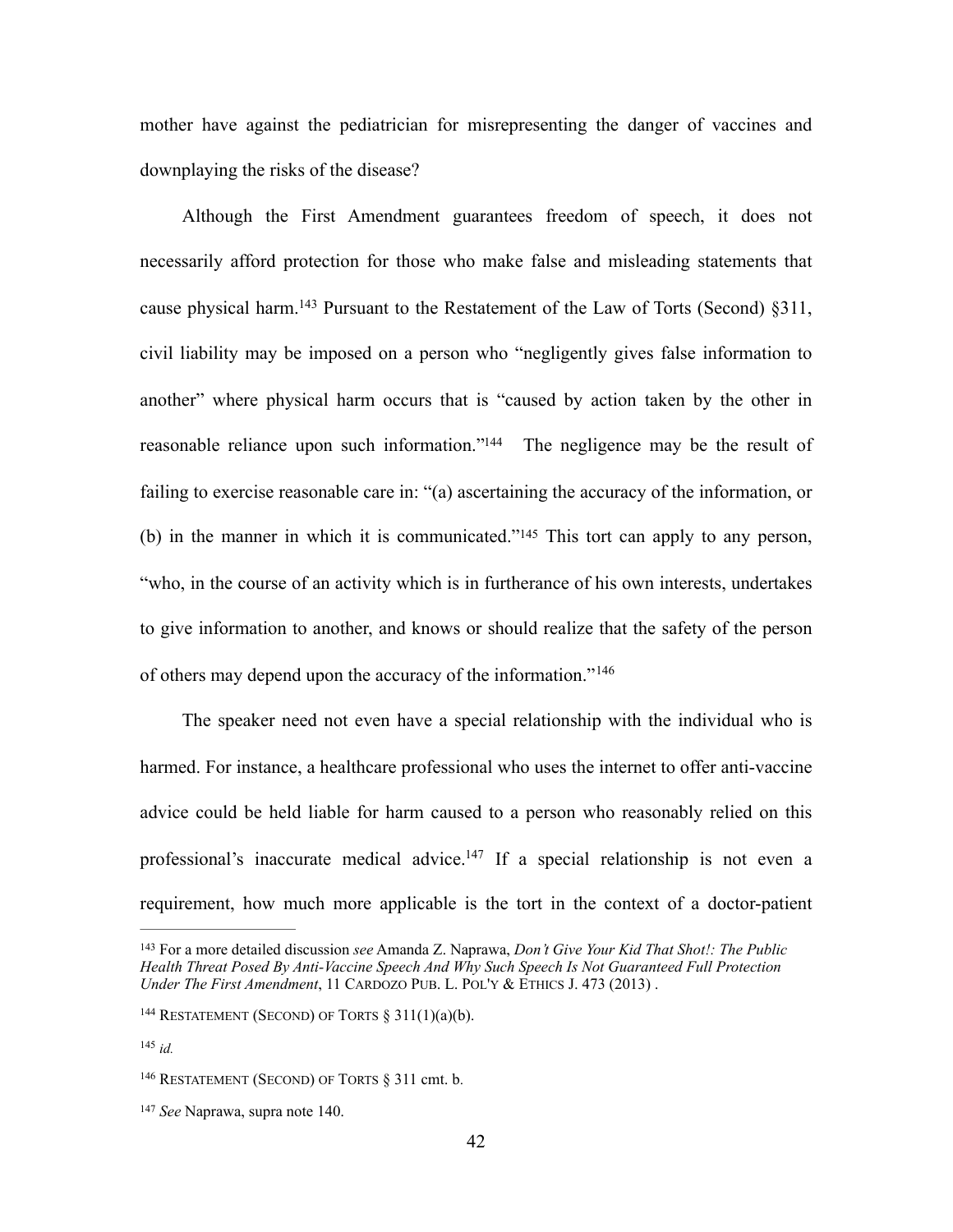<span id="page-42-3"></span>relationship? The tort has significant application to individuals who provide information as part of their profession, such as physicians[.](#page-42-0)<sup>[148](#page-42-0)</sup> This is both because of the physician's relationship of trust with the patient, as well as his superior knowledge base and training.

<span id="page-42-4"></span>Could the mother of the child harmed by pertussis prevail in a suit against the pediatrician for his negligent misrepresentation? In order to prevail, she would need to demonstrate that the following elements occurred: 1) false information, 2) given negligently,3) reasonable reliance, 4) causation, and 5) harm.<sup>[149](#page-42-1)</sup> In this case, it is likely that the mother could prevail. As to the first element, the plaintiff could easily show that the physician provided false information (the claim that the body of a two-month old infant cannot handle the "toxins" in vaccines and the claim that pertussis is a mild disease). The AAP recommended schedule has been repeatedly reviewed and studied and the overwhelming scientific consensus is that the schedule is safe and appropriate (even fortwo-month olds). <sup>[150](#page-42-2)</sup> The pediatrician also misinformed the mother about the risks of

<span id="page-42-5"></span><span id="page-42-0"></span>*See Morgan v. Christman*, 1990 U.S. Dist. LEXIS 12179 (D. Kan. July 20, 1990) (recognizing a cause [148](#page-42-3) of action pursuant to Restatement §311 against a physician who negligently misrepresented that a particular fertility treatment would not cause multiple gestation; the drug did cause multiple gestation and the children were born prematurely and with permanent disabilities. The court stated there should be recognized a cause of action for one "who allegedly conveyed false information in a negligent manner to a patient where the patient relied upon that information to his or her physical detriment"); *see also* RESTATEMENT (SECOND) OF TORTS §311 cmt. b (year) (provides that the rule has "particular application where it is a part of the actor's business or profession to give information upon which the safety of the recipient or a third person depends," such as a physician.).

<span id="page-42-1"></span><sup>&</sup>lt;sup>[149](#page-42-4)</sup> See Isham v. Padi Worldwide Corp., 2008 U.S. Dist. LEXIS 27325, at \*31-32 (D. Haw. Apr. 2, 2008) (a Section 311 negligent misrepresentation claim contains the following elements: "(1) false information be supplied as a result of the failure to exercise reasonable care or competence in communicating the information; (2) the person for whose benefit the information is supplied suffered the loss; and (3) the recipient relies upon the misrepresentation."); *see, e.g.*, MERCOLA.COM, http://www.mercola.com (last visited March 27, 2013).

<span id="page-42-2"></span>*The Childhood Immunization Schedule and Safety: Stakeholder Concerns, Scientific Evidence, and* [150](#page-42-5) *Future Studies*, INSTITUTE OF MEDICINE (Jan. 2013), available at http://www.iom.edu/~/media/Files/ Report%20Files/2013/Childhood-Immunization-Schedule/

ChildhoodImmunizationScheduleandSafety\_RB.pdf ("Upon reviewing stakeholder concerns and scientific literature regarding the entire childhood immunization schedule, the IOM committee finds no evidence that the schedule is unsafe.").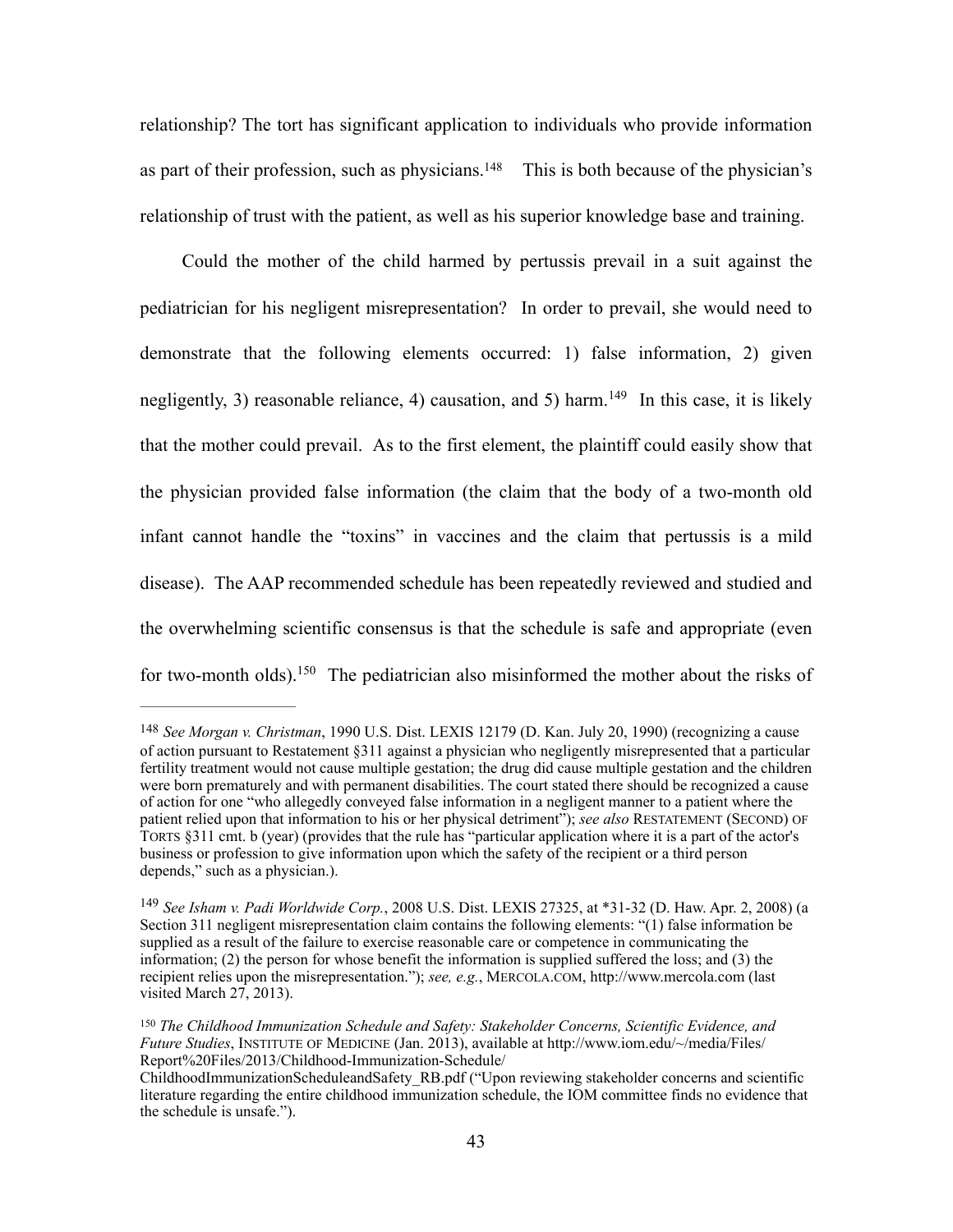<span id="page-43-3"></span>pertussis by calling it a "mild disease." Secondly, the information was given negligently because of the physician's failure to ensure the accuracy of the information (or worse, giveneven though the doctor knew respectable medical texts disagree).<sup>[151](#page-43-0)</sup> Third, there should be no difficulty establishing that the mother reasonably relied on advice of the pediatrician: the appropriate source for medical advice to a patient is his/her doctor, and a patient (or in this case the minor patient's parent) should be able to rely on that doctor's competencein giving advice.<sup>[152](#page-43-1)</sup> The fourth element, causation, would also likely be easy to demonstrate: the false information about the risks of the vaccine and the low-risk of the disease directly resulted in the mother's failure to vaccinate and the failure to vaccinatedirectly and naturally resulted in illness.<sup>[153](#page-43-2)</sup> Finally, the element of harm would be met.

<span id="page-43-5"></span><span id="page-43-4"></span>The physician who negligently misrepresents the dangers of vaccines, or who downplays the risks of vaccine-preventable disease, should be liable when that misinformation causes physical harm. Not only would the viability of this cause of action offer protection for patients, it would also encourage physicians to accurately acquire and disseminate information. This is particularly important when the health information being conveyed affects not just the patient, but potentially anyone who comes into contact with

<span id="page-43-0"></span><sup>&</sup>lt;sup>[151](#page-43-3)</sup> RESTATEMENT (SECOND) OF TORTS  $§$  311(2)(a)(b).

<span id="page-43-1"></span><sup>&</sup>lt;sup>[152](#page-43-4)</sup> *See Bloskas v. Murray*, 646 P.2d 907, 915 (Colo. 1982) (recognizing a cause of action for negligent misrepresentation against a physician who negligently misrepresented his experience in performing ankle surgery; the representation was relied upon and plaintiff's ankle had to be amputated); *Skillings v. Allen*, 173 N.W. 663 (Minn. 1919) (physician liable for negligently misrepresenting that a patient with scarlet fever was not a danger to those who came into contact with her).

<span id="page-43-2"></span><sup>&</sup>lt;sup>[153](#page-43-5)</sup> One caveat might be if the physician can demonstrate that the parent was already vaccine-hesitant, and would have made the decision to refuse vaccination regardless of the physician's advice.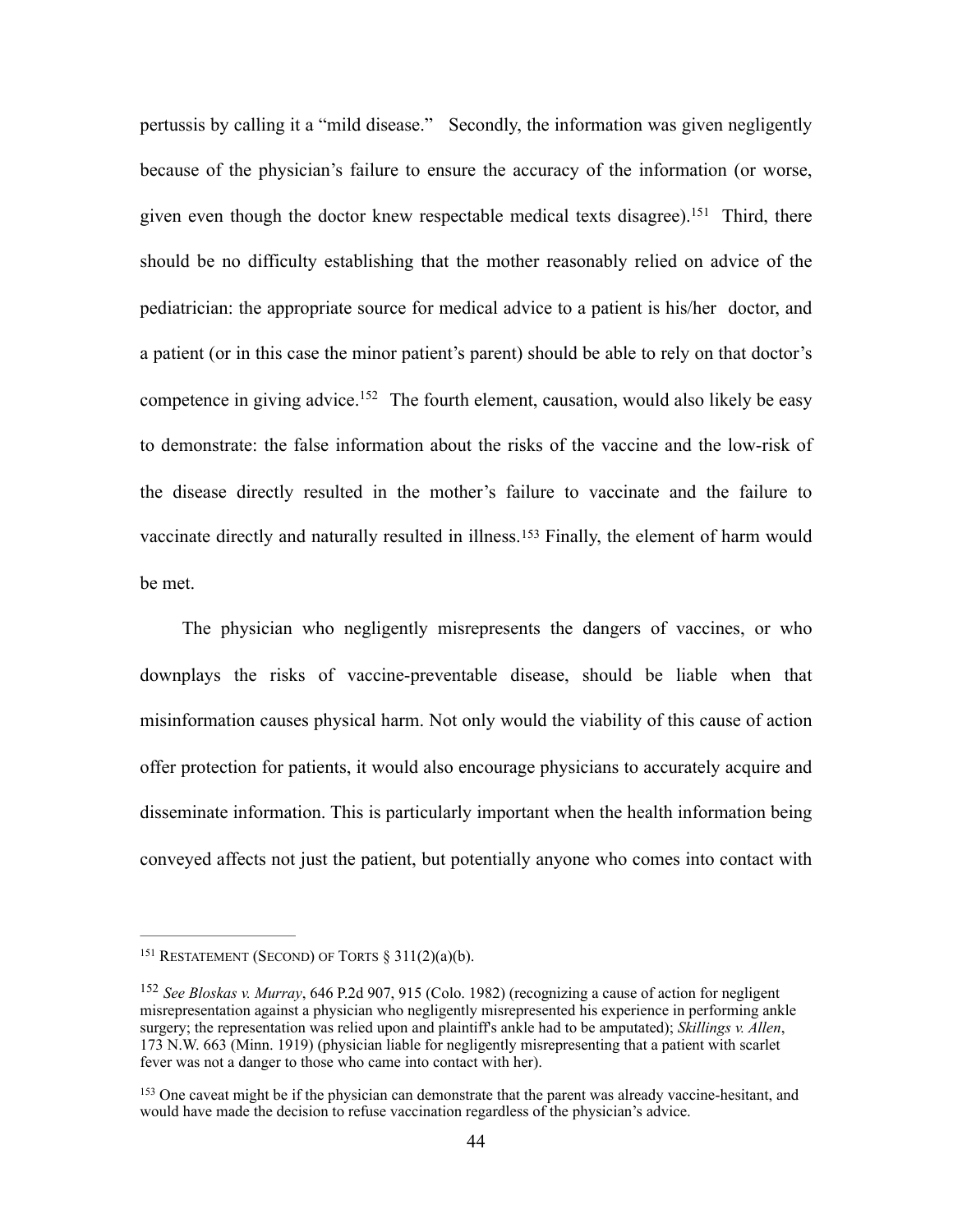that patient, as is the case with vaccination. Not to mention the fact that vaccinepreventable diseases can have devastating consequences.

<span id="page-44-3"></span>The tort of negligent misrepresentation covers not only harm to patients, but also harm to "such third persons as the actor should expect to be put in peril by the action taken.["](#page-44-0) $154$  In the context of infectious diseases, this is a pretty easy extension: by their nature, infectious diseases can infect others. For example: If a child was left unvaccinated against measles because a doctor falsely advised that the MMR can occasionally cause autism, and that child caught measles and infected another, that other has a legitimate claim of negligent misrepresentation against the doctor.

Few court cases have tested this theory of liability, particularly in the context of anti-vaccine medical advice. It is inevitable that a physician, faced with a claim from a third party for negligent misrepresentation, would raise complaints of free speech issues. Doesn't imposing liability on a physician for harm to a third party, based on a conversation he had with a patient, potentially lead to a chilling effect leading physicians to speak less to avoid potential liability? Because speech is constitutionally protected, does the injured party have to establish that the physician spoke with actual malice?<sup>155</sup>

<span id="page-44-4"></span>Although a possible defense, constitutional claims against the tort of misrepresentation are unlikely to be successful. Unlike a book publisher who may have no actual knowledge of the words being spoken by an author, a physician who gives anti-vaccineadvice knows exactly what is being said.<sup>[156](#page-44-2)</sup> Unless he is completely out of touch

<span id="page-44-5"></span><span id="page-44-0"></span><sup>&</sup>lt;sup>[154](#page-44-3)</sup> RESTATEMENT (SECOND) OF TORTS §311.1(b).

<span id="page-44-1"></span><sup>&</sup>lt;sup>[155](#page-44-4)</sup> As he would, for example, in a libel suit. See: *St. Amant v. Thompson*, 390 U.S. 727, 731 (1968).

<span id="page-44-2"></span><sup>&</sup>lt;sup>[156](#page-44-5)</sup> Naprawa, *supra* note140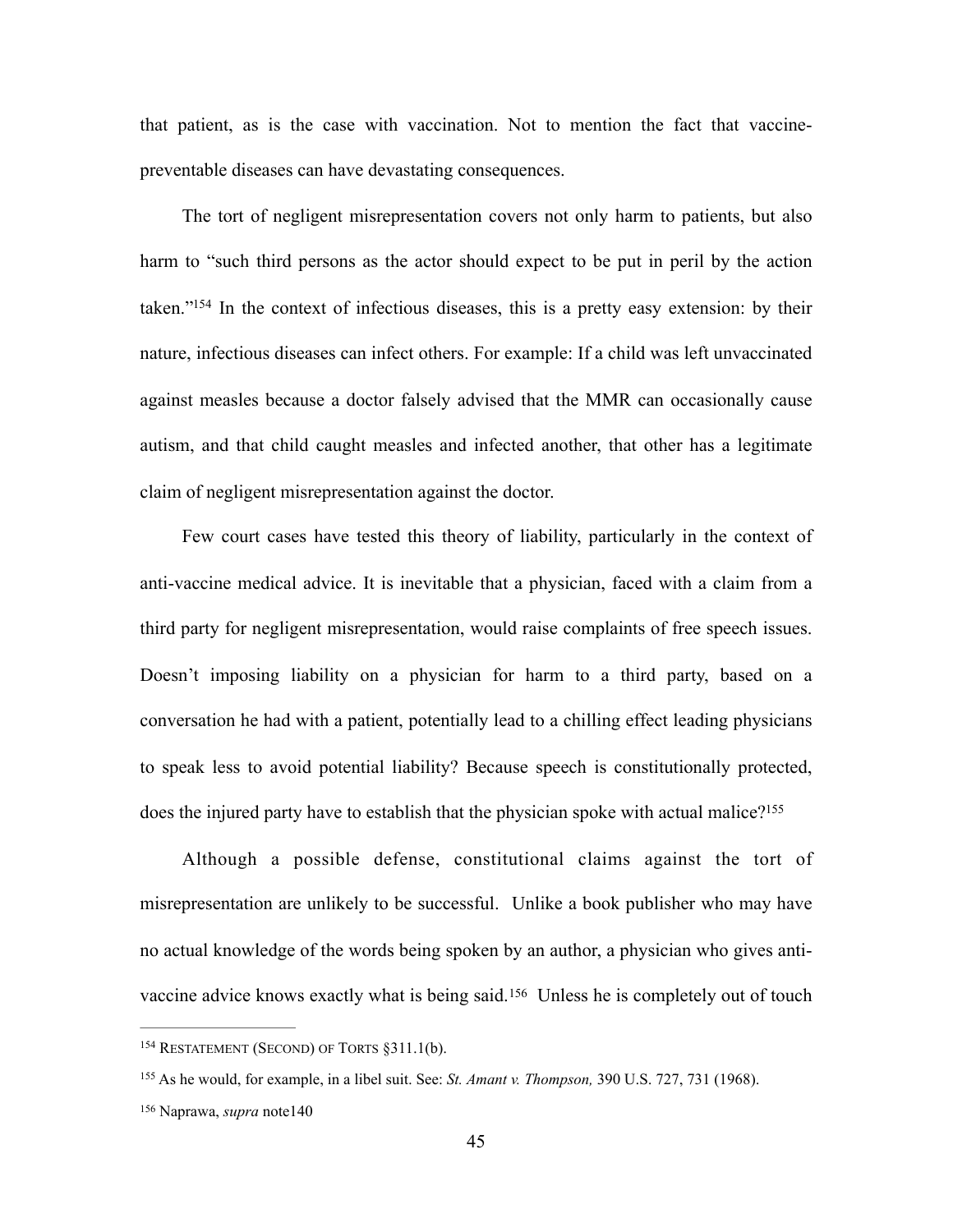with the appropriate medical standards (malpractice in itself perhaps), the physician giving inaccurate medical advice knows he is going against medical standards. He is fully aware that his advice is based on unsubstantiated information. And providing accurate advice is part of his professional obligation and duty.

<span id="page-45-2"></span> Promoting this kind of misinformation can even lead to punitive damages, since it so grossly deviates from the statements of the AAP, CDC and other health experts, and goesagainst the evidence. The purpose of punitive damages is deterrence.<sup>[157](#page-45-0)</sup> Imposing punitive damages in this type of case would be appropriate and would likely lead to fewer physicians knowingly giving inaccurate medical advice to their patients. Furthermore, where the defendant's action causes physical harm to a child, and evidences an utter disregard for the safety and health of others, punitive damages are often appropriate.<sup>158</sup>

### <span id="page-45-3"></span>**Conclusion:**

With power comes responsibility. People trust doctors and the advice they give. In the context of vaccines, the advice doctors should give is clear: because the risks of modern vaccines are so small, and so much smaller than the risks of not vaccinating, and because the professional bodies all support vaccinating on schedule, doctors should advise patients to vaccinate on schedule. That's the standard of care. A doctor who fails to follow that does so at his/her peril: if harm results to a patient or to a third party, the

<span id="page-45-0"></span><sup>&</sup>lt;sup>[157](#page-45-2)</sup> State Farm v. Campbell, 538 U.S. 408, 409 (2003).

<span id="page-45-1"></span>*ISB Id.* at 419 (appropriateness of punitive damages includes consideration of "the harm caused was physical as opposed to economic; the tortious conduct evinced an indifference to or a reckless disregard of the health or safety of others; the target of the conduct had financial vulnerability; the conduct involved repeated actions or was an isolated incident; and the harm was the result of intentional malice, trickery, or deceit, or mere accident.").